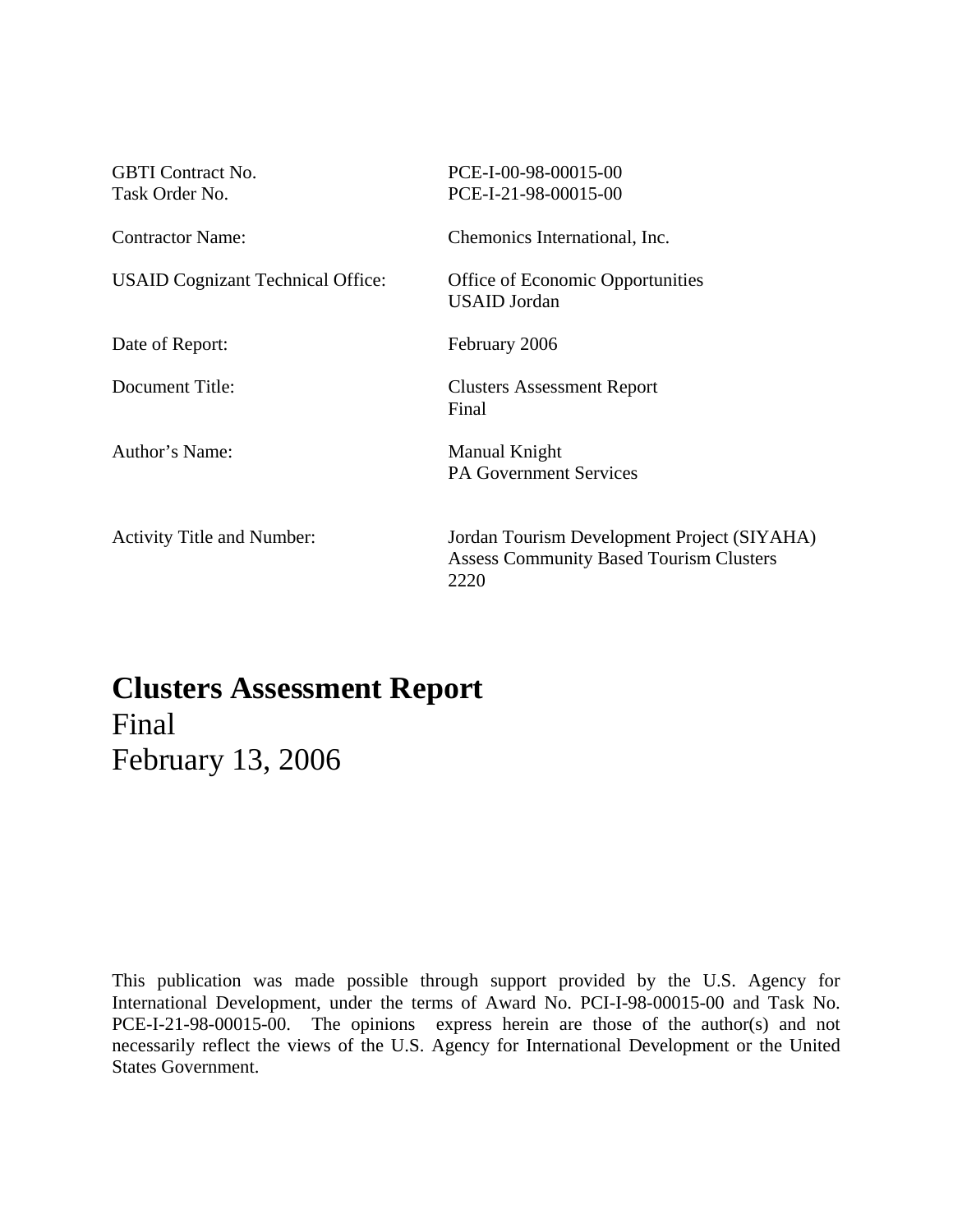**This publication was produced by Manual Knight through the USAID/Jordan Tourism Development Project under the direction of Ibrahim Osta, Chief of Party.**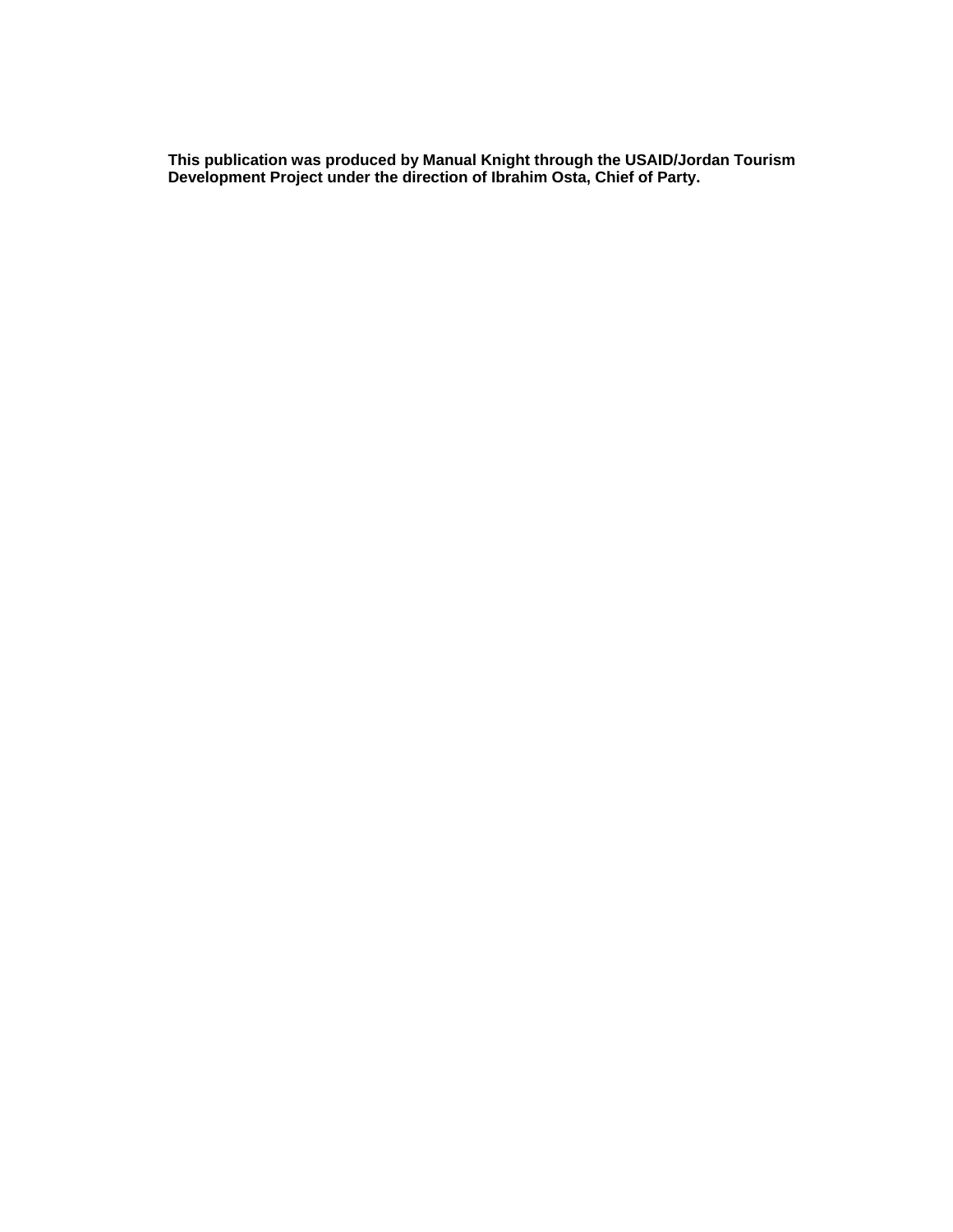# **TABLE OF CONTENTS**

| Page |  |
|------|--|

| CHAPTER 1 – THE CONTEXT FOR THE CLUSTER APPROACH--------------------------- 3 |  |
|-------------------------------------------------------------------------------|--|
| CHAPTER 2 – THE COMMON CLUSTER AND PRODUCT DEVELOPMENT ISSUES- 6              |  |
|                                                                               |  |
|                                                                               |  |
|                                                                               |  |
|                                                                               |  |
| CHAPTER 7 - ADDITIONAL CONSIDERATIONS FOR DEMONSTRATION                       |  |
|                                                                               |  |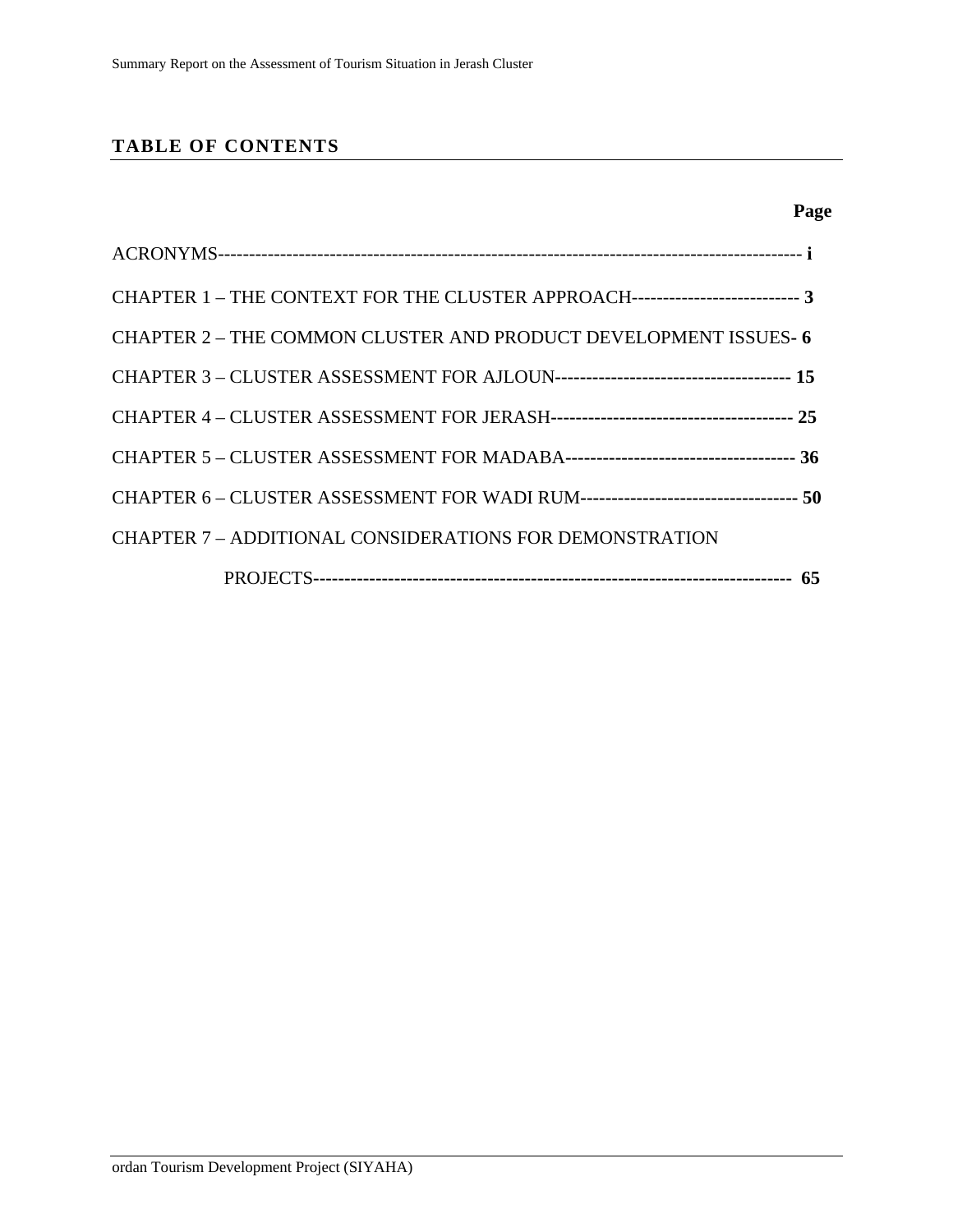# **ACRONYMS**

| <b>American Center for Oriental Research</b>       |
|----------------------------------------------------|
| Aqaba Special Economic Zone Authority              |
| <b>Business Development Services</b>               |
| <b>Board of Directors</b>                          |
| <b>Community Based Organization</b>                |
| <b>Centers of Excellence</b>                       |
| <b>Development Credit Authority</b>                |
| Department of Antiquities                          |
| <b>Global Development Alliance</b>                 |
| Government of Jordan                               |
| <b>Jordan Applied University</b>                   |
| <b>Jordan Hotel Association</b>                    |
| Jordan Hospitality and Tourism Education Company   |
| Jordan Inbound Tour Operators Association          |
| <b>Market Based Representatives</b>                |
| Monitoring and Evaluation                          |
| Meetings, incentives, conferences and exhibitions  |
| Microfinance Institution                           |
| Ministry of Education                              |
| Ministry of Tourism and Antiquities                |
| <b>Medium and Small Micro Enterprises</b>          |
| Non-Governmental Organization                      |
| <b>Petra National Trust</b>                        |
| Private Sector Participation                       |
| Royal Society for the Conservation of Nature       |
| Scientific, academic, volunteer and educational    |
| <b>Strategy Implementation Unit</b>                |
| <b>Strategy Steering Committee</b>                 |
| <b>Tourism Associations</b>                        |
| <b>Institutional of Trainers</b>                   |
| <b>Tourism Satellite Account</b>                   |
| United States Agency for International Development |
|                                                    |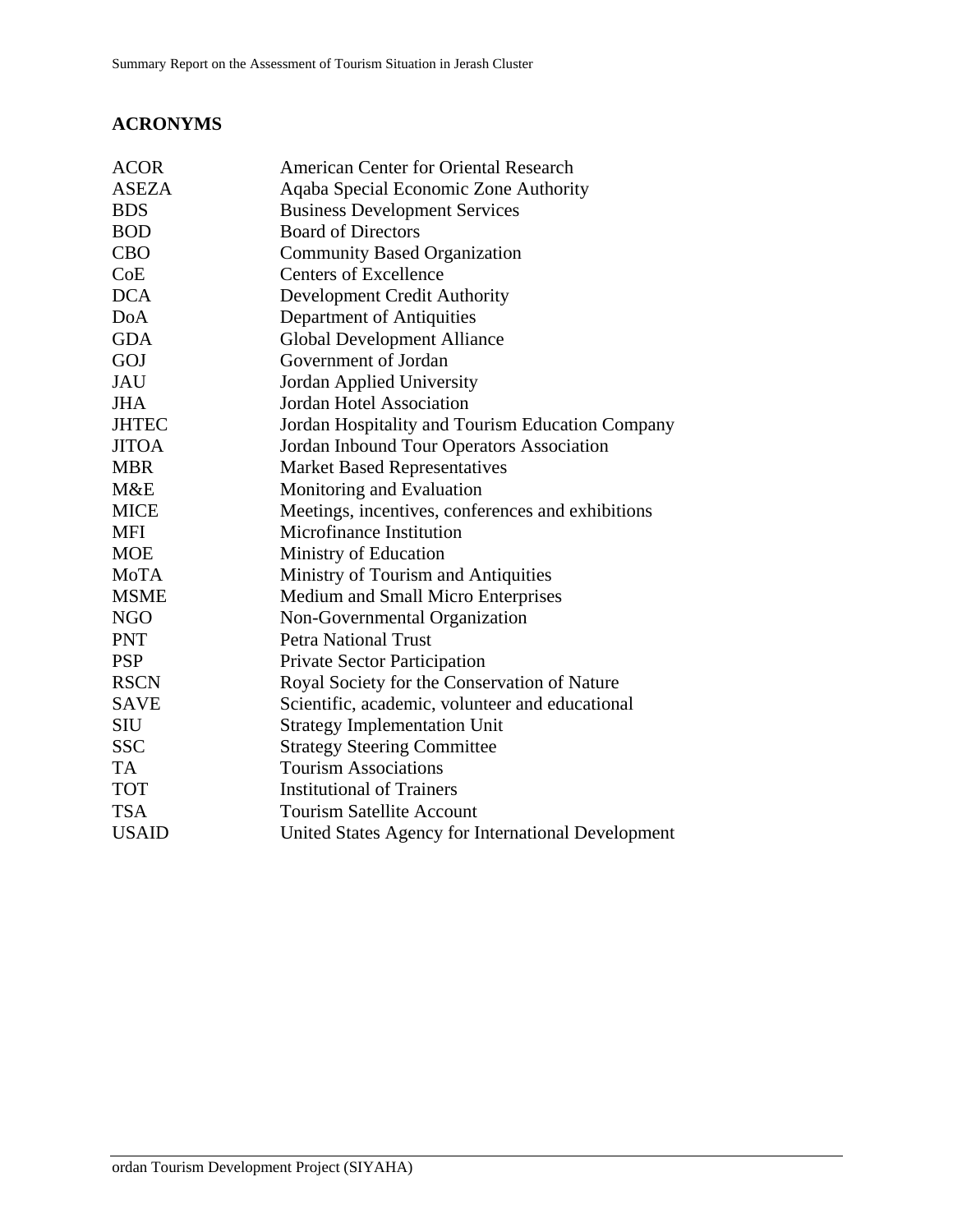# **INTRODUCTION**

#### Objectives of this report

The Siyaha program supports directly the successful implementation of the National Tourism Strategy 2004-2010 developed in 2004 by the Ministry of Tourism and Antiquities and the tourism trade/private sector of the Kingdom of Jordan and approved by the council of ministers. This Strategy features four key pillars of which the second is "Enhance Product Development and Competitiveness". This report supports Component 2 of the Siyaha program entitled "Product Development" which is logically underpinned by this pillar. The key objective of this report is to prioritize and assess development opportunities at four site-based tourism clusters in Jordan with a view to strengthening their offer to boost their competitiveness and attract international tourism. The report is to provide a logical framework for destination development at each cluster. It directly supports the participatory rapid assessments to be undertaken at each cluster, which are focusing on the resources available in each community. The report also identifies possible interventions at these clusters that the Siyaha program can consider for implementation in its early stages of operation as demonstration projects. Organization of this report

The report first describes in chapter 1 the process of identifying a long list of clusters and performing a selection of four of them according to a set of criteria on which the initial steps of the Siyaha program will focus. These are the priority or pilot clusters in which the team will perform participatory rural assessments and then define demonstration projects.

Common problems hindering product development found in most or all of these clusters are covered in chapter 2 to prevent repetition of the same points in the set of four cluster chapters. Chapters 3 to 6 each focus on the individual clusters providing a logical framework for the strengthening of international tourism in each cluster including a set of diagnostic elements. These are followed by a list of suggested interventions effectively boosting each cluster's competitiveness, in a direct or indirect way, suitable for implementation in the short to medium term.

Chapter 7 presents some additional observations and considerations with respect to the selection of demonstration projects from the programming perspective. The annexes of the report contain information on cluster definition, prioritization and selection, references, persons interviewed and meetings held, observation reports and minutes of key meetings.

The work flow for this report

#### **THE WORKFLOW FOR THIS REPORT WAS AS FOLLOWS. THE FIELD TRIP TO JORDAN TOOK PLACE NOVEMBER 6-23, 2005. PRIOR TO TRAVEL TO JORDAN THE CONSULTANT REVIEWED PUBLISHED MATERIALS INCLUDING GUIDEBOOKS, JORDAN TOURIST BOARD MATERIALS [CD, PRINT AND WEBSITE], PAST TOURISM SECTOR STUDIES BY USAID, THE WORLD BANK AND JAPAN INTERNATIONAL COOPERATION AGENCY, AS**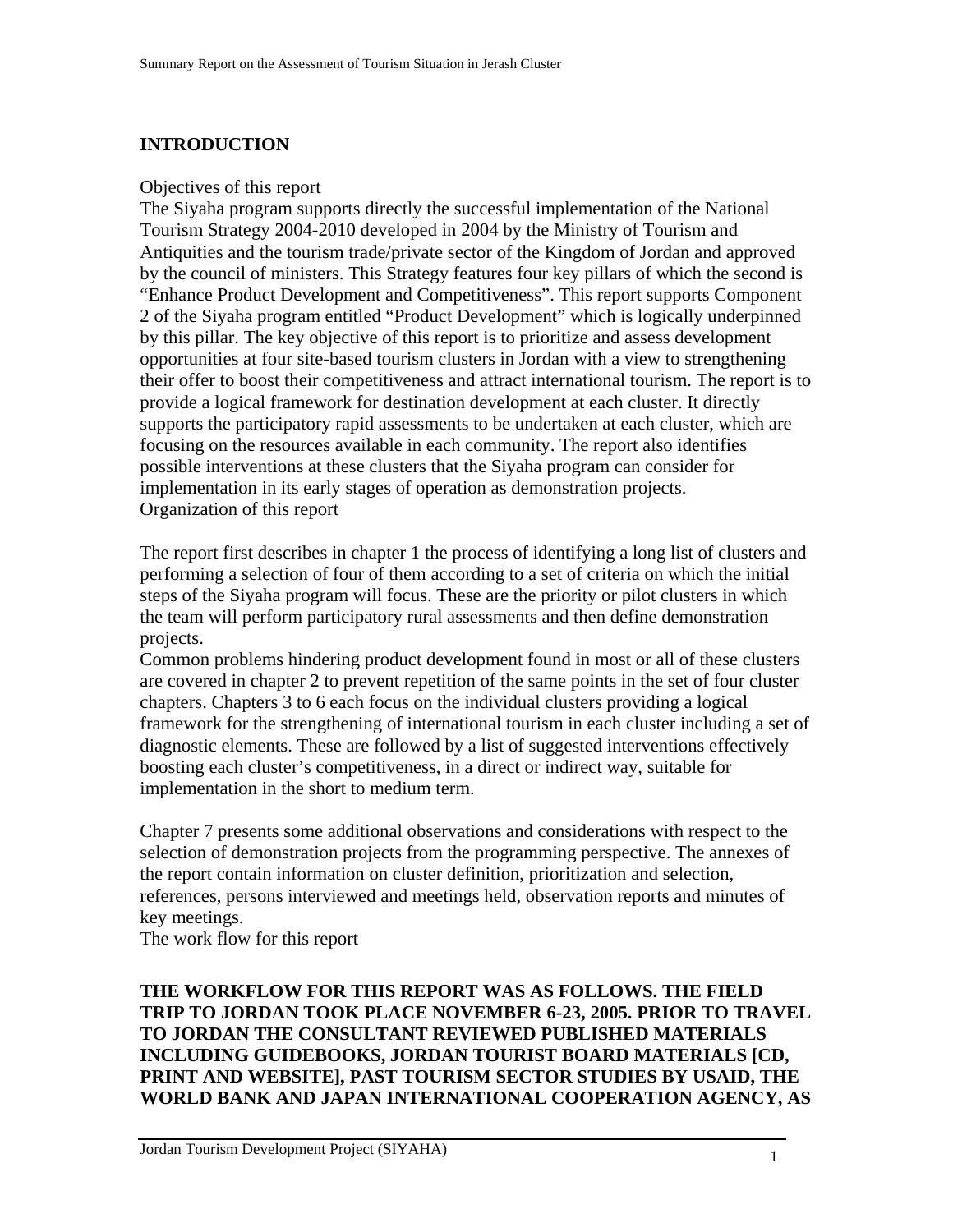**WELL AS RECENTLY PRODUCED MATERIALS BY COLLEAGUES WITHIN THE PROJECT TEAM AND OUTPUTS OF THE MARKETING AND PRODUCT DEVELOPMENT WORKING GROUPS SUPPORTING IMPLEMENTATION OF THE NATIONAL TOURISM STRATEGY. DURING THE FIELDWORK HE INTERVIEWED SOURCES FROM THE TEAM, FROM ITS STRATEGIC STEERING COMMITTEE, AND FROM THE TRAVEL INDUSTRY OPERATING IN JORDAN. HE ALSO CONDUCTED INSPECTIONS OF RELEVANT SITES IN THE FOUR CLUSTERS AND ATTENDED COMMUNITY WORKSHOPS HELD IN EACH OF THEM. THIS REPORT WAS DRAFTED AFTER THE FIELD TRIP IN THE HOME COUNTRY. ANY OF THE EXHIBITS THAT IT CONTAINS CAN BE USED IN PRESENTATIONS TO BE MADE WITHIN THE CLUSTERS TO CLEARLY ILLUSTRATE KEY POINTS FOR STAKEHOLDERS TO GRASP.**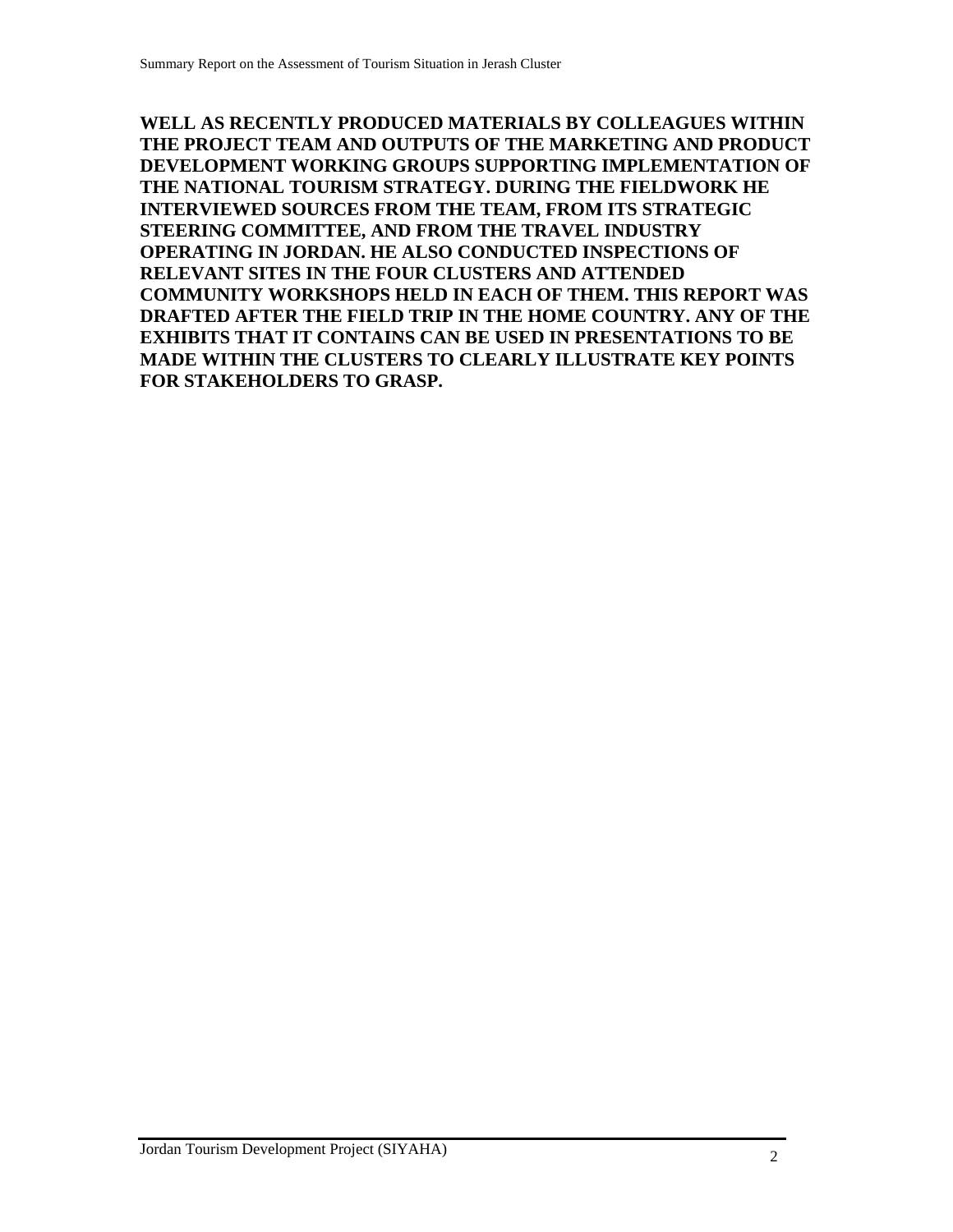# **CHAPTER 1 – CONTEXT FOR THE CLUSTER APPROACH**

# **A. THE NATIONAL TOURISM STRATEGY**

The National Tourism Strategy represents the Kingdom's approved approach to virtually double the volume of the tourism industry over the period 2004 to 2010 to derive socioeconomic benefits across different areas of the country.

*Its vision is: Tourism is an essential and vibrant growth sector that will contribute to improving the long-term economic and social well-being of Jordanians. Its mission is: Jordan will develop a sustainable tourism economy through a partnership of government, the private sector, and civil society to expand employment, entrepreneurial opportunity, social benefits, industry profits and state revenue.*  It is based on four strategic pillars being:

- Pillar 1: Strengthen Tourism marketing
- Pillar 2: Support Product Development and Competitiveness.
- Pillar 3: Develop Human Resources
- Pillar 4: Provide Effective Institutional and Regulatory Framework

The pillars on marketing, human resources and the institutional and regulatory framework will modernize the overall environment and business culture for the sustainable expansion of the tourism sector in all of its components. In contrast, it is the second pillar for product development and competitiveness which will have the most direct impact at the destination or cluster level where the communities are intimately involved. In plain terms the benefits of this strategy are to be achieved through measures such as the level of visitor volume, the average length of stay at an attraction or in a cluster, the rising average expenditure per visitor for spending components like lodging, food or entertainment, advances in product quality and standards, and the like.

### **B. DEFINITION OF A TOURISM CLUSTER**

A tourism cluster is a grouping or collection of tourist attractions or potential attractions and support services such as lodging, foodservice and entertainment, in a relatively compact area containing one or more towns or villages. It is similar to a tourist destination. A site-based cluster is one that contains a natural or historic site of some renown that represents the key magnet or attraction for tourism in the vicinity. Ajloun is an example of this since it contains the famous Ajloun Castle. A community-based cluster contains one or more towns or villages and may contain different attractions. The Madaba cluster is an example of a community-based cluster that contains several attractions or magnets dispersed in different directions from the town of Madaba, no one of which dominates the cluster.

In general clusters are defined to cover an area within no more than a 30-minute driving radius from its center. Tourism clusters need to provide essential services including

- accommodation [commercial or community based]
- foodservice [ideally for different pocketbooks and tastes],
- transportation both to and from the cluster as well as within it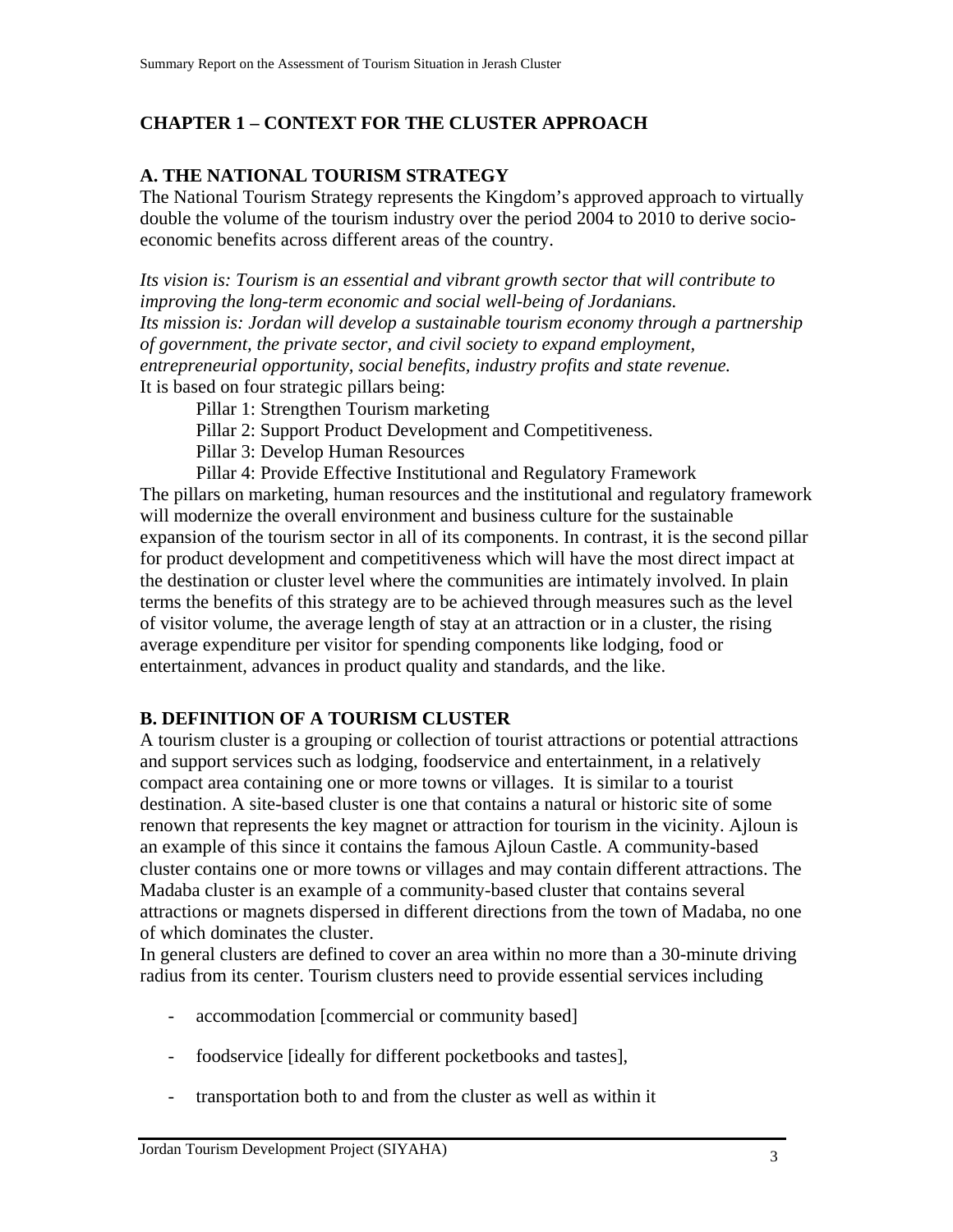- active and passive daytime activities ["before 6PM"] serving a range of groups such as older cultural travelers, families with children, hikers and walkers, for example
- night entertainment and activities ["after 6PM"] to fill the evening hours
- tourism services that enrich the experience including tour guides, tour books, interpretive signage and maps

A cluster without lodging would have to be within a reasonable driving distance of a location with acceptable lodging [the case of Jerash] to be viable. However, the cluster concept represents more than just a geographic collection of resources in close proximity and has meaning on a functional level. It also refers to the availability of a combination of services from the tourism supply chain that complement each other and facilitate the flow of tourists. The stakeholders controlling the resources are both public and private sector ones and in the successful cluster they collaborate in mutually beneficial relationships relying on the exchange of information and a mutual understanding of the tourist industry they are serving.

### **C. SELECTED SUCCESS FACTORS FOR A TOURIST CLUSTER**

Certain factors relating to the success of a cluster are indicated below.

#### **An attraction or magnet of strong market appeal**

A cluster needs to offer one or more sites with cultural resources or natural resources that are so outstanding in character that they form a magnet or lure for one or more types of travelers. At Ajloun and Jerash the outstanding heritage sites of Ajloun Castle and ancient Gerasa represent these magnets. In Wadi Rum it is the area's famed 'painted desert' that is the magnet. At the Madaba cluster, interestingly there is no one dominant resource serving as the prime magnet. The two attractions of the Orthodox St. George Church and Mt. Nebo Church together with panorama at the latter, represent the cluster's basic touring pattern.

#### Meeting expectations of the target segments:

Visitors are traveling to achieve diverse objectives such as gaining knowledge of a different culture [cultural travelers], pursuing sports or other challenging activities [sports/adventure], visiting religious sites [religious], attending meetings or conferences ["MICE"], pampering themselves with wellness services [health & wellness] to name some of the key segments of tourism. Market-driven service providers will know exactly which types of travelers are their target segments, what the expectations for each type are, and therefore organize their performance to meet or exceed these expectations.

#### Awareness of the Holistic nature of tourism:

This factor refers to the awareness by the cluster's service providers of the *value chain*  nature of tourism and their mutual responsibility to produce up to standard. Such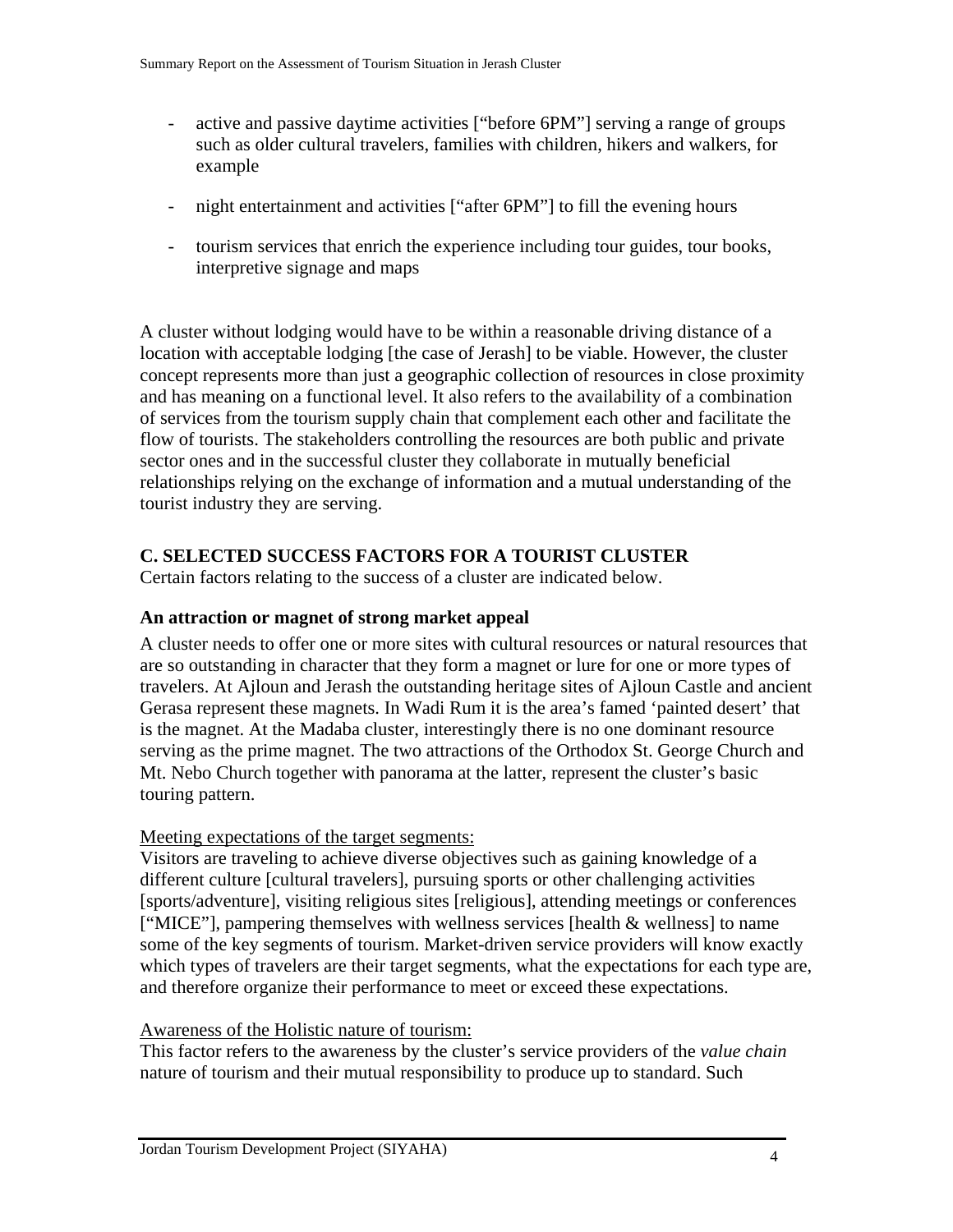providers see the holistic nature of tourism and the need for collaboration for it to succeed.

#### Quality consistency:

The travel entrepreneur composes his travel products from the various essential services listed above up to a consistent and high level of quality. This produces high quality all along the value chain not only for essential services but also for educational content, the timing and comfort for transportation, the accuracy of the product information and ease of purchasing, and in other aspects. The cluster that offers well-coordinated links to a high standard in the overall travel experience will be a successful one.

#### Logistical convenience:

Transport conditions to the cluster and also within it need to be adequate. This means that circulation within it whether by foot, bicycle, auto or coach, must be safe and easy to use. It also means that transport between it and other clusters or a tourism center must also be adequate in terms of comfort, cost and duration. The better the ease of circulation for the motor coaches in terms of driving times, scenic interest and safety, the more favorable for the cluster.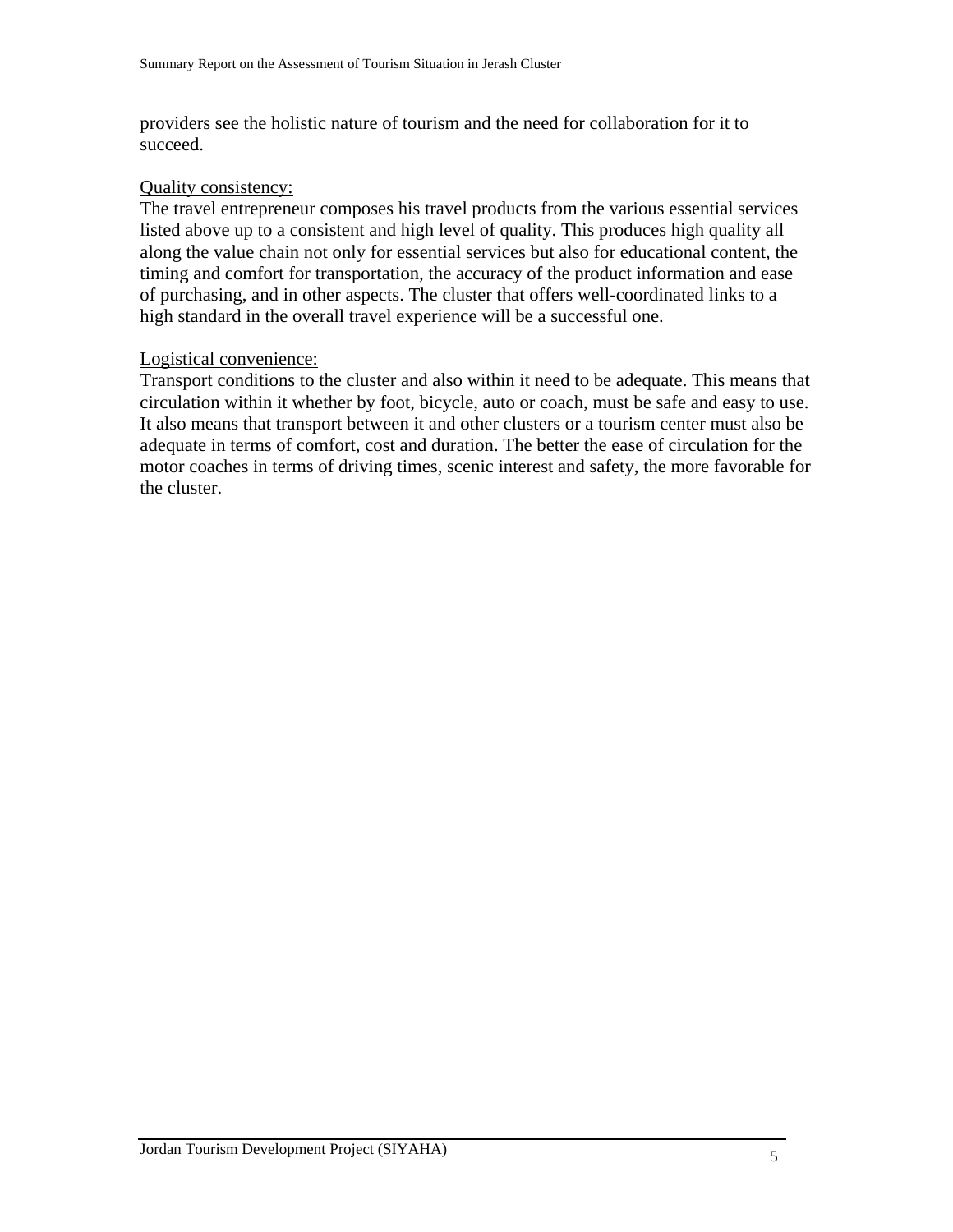# **CHAPTER 2 – THE COMMON CLUSTER AND PRODUCT DEVELOPMENT ISSUES**

# **A. IDENTIFYING THE WEAK LINKS IN THE TOURISM VALUE CHAIN**

The focus of this work is on the cluster and the sites and communities that each one of them contains. Community members in the cluster have substantial control over several of the links in the tourism value chain in varying degrees, but not over all of the links. The following table depicts the seven links, the level of control that the players in the cluster have over each, and the most common tools that are available to them.

| Link                              | Info $\&$<br>sales                                                               | <b>Travel</b><br>to<br>destinati<br><sub>on</sub> | Arrival<br>$\&$<br>orientati<br><sub>on</sub>          | Lodging                                                                  | <b>Attractions</b><br>& activities                                                                                                         | Travel<br>home                                | After sales<br>service                |
|-----------------------------------|----------------------------------------------------------------------------------|---------------------------------------------------|--------------------------------------------------------|--------------------------------------------------------------------------|--------------------------------------------------------------------------------------------------------------------------------------------|-----------------------------------------------|---------------------------------------|
| Communi<br>ty Level<br>of control | low                                                                              | nil                                               | <b>HIGH</b>                                            | <b>HIGH</b>                                                              | <b>HIGH</b>                                                                                                                                | nil                                           | low                                   |
| <b>Key</b><br>player              | Tour<br>operato<br>rs, JTB                                                       | Tour<br>operator<br>S,<br>airlines                | Tour<br>operator<br>s, JTB<br>offices                  | Owners of<br>hotels,<br>guest<br>houses                                  | Owners,<br>organizers,<br>craftsmen<br>& artisans,<br>DOA for<br>antiquities,<br><b>RSCN</b> for<br>parks                                  | Tour<br>operator<br>$S_{\bullet}$<br>airlines | Tour<br>operators,<br>hotel<br>owners |
| <b>Tools</b><br>available         | <b>Brochu</b><br>res,<br>website<br>, guide<br>book<br>$&$ press<br>coverag<br>e | Taxis                                             | Signage,<br>maps,<br>info<br>kiosks,<br>tour<br>guides | Good<br>manageme<br>nt,<br>hygiene,<br>attractiven<br>ess of<br>premises | Festivals,<br>entertainme<br>nt, arts $\&$<br>crafts,<br>cultural<br>sites,<br>religious<br>sites,<br>antiquities,<br>wellness<br>services | <b>Taxis</b>                                  | Feedback<br>questionnai<br>res        |

The tourism Value Chain: Level of Community Control by Value Chain Link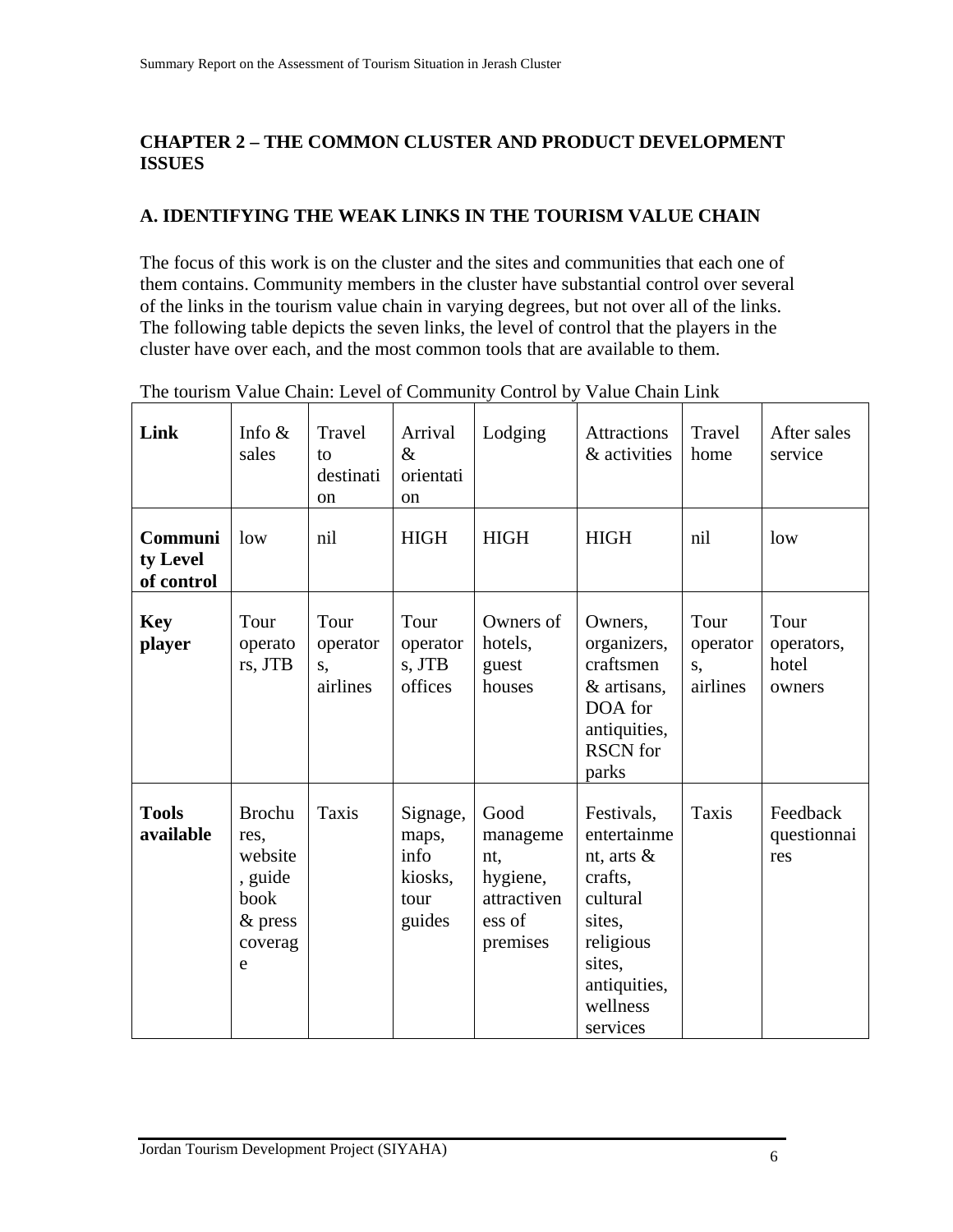The communities enjoy a high level of control only over the innermost or middle links in the chain, namely those covering arrival  $\&$  orientation, lodging and attractions  $\&$ activities. As for the other links, the travel agencies and tour operators based in Amman or even in the source markets are key players. The Jordan Tourist Board is a key player with respect to the first link of information and sales provided outside of Jordan and it works heavily in conjunction with the tour operators in the source countries for this purpose, nevertheless the community-based enterprises can play a part in promoting and marketing their attractions and services especially to FITs and to Tour Operators.

### **B. THE WEAKEST LINKS BY CLUSTER**

This section provides a brief qualitative assessment of each of the four priority clusters selected for this stage of the project. A product analysis of each cluster including a SWOT analysis was prepared for each cluster separately and is presented in the four following chapters.

### *Ajloun cluster*

For most visitors this cluster is a mono-product one offering only the single, outstanding attraction of the Qala'at er Rabad castle site and nothing more, which is easily visited during a 90-minute stop. The castle site is very weak in terms of interpretive information via all media available [posted or recorded information, site guides, exhibits] and the "visitor information" center is utilized. The castle has some logistical problems as well – the parking area at the castle lacks space to accommodate more than one bus. Many, perhaps most of the visitors, leave it wishing to know more about themes such as its military architecture, its role in strategic struggles such as the Crusades, or its importance during the times of the leader Saladin. Many visitors no doubt depart with more questions about it than before the visit.

The cluster is extremely weak in terms of attractions and activities at present so cultural visitors see only the castle and bypass the town. The Arab visitors who come for summer vacation, are also reported not to spend much time in the town. The Ajloun Reserve does attract Jordanians seeking recreation in the nature but does not attract many tourists. The nearby Mar Elias site of ancient temple ruins (desperately needing shelter for the mosaics), and a church in the town of Anjara represent two points of interest for religious visitors. There are two hotels in Ajloun town, but tour groups do not generally use them, as their quality of service is low. In summary, the cluster's weak links include the 'attractions & activities' one and the lodging one. However, this cluster is having some success in drawing the Arab vacation market as a number of owners in the cluster are renting villas to Gulf families during the summer months.

### *Jerash cluster*

The assessment of this cluster closely parallels that of Ajloun. This cluster also is a mono-product one with the ancient site of *Gerasa* being the sole magnet for tourism to the cluster. As in Ajloun, logistics are very good with travel times from Amman and from other clusters very comfortable. And again as in Ajloun, the greater part of the 160,000 annual visitors to the ancient site depart spending little or no time in the modern town which is steps away from the gates of the site. Similarly, there is little awareness of the holistic nature of tourism by the local business community. The *Jerash Festival, which* is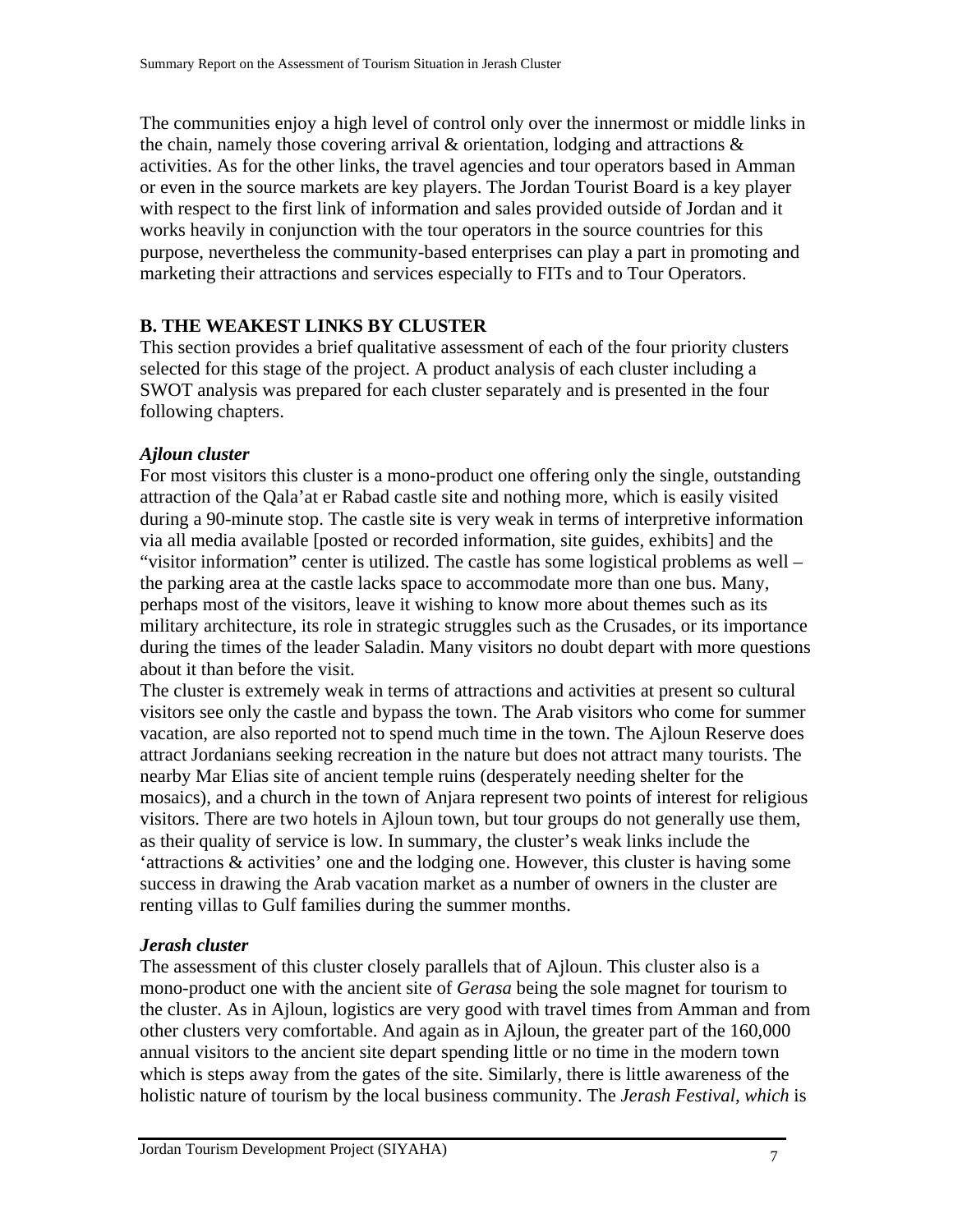an annual event lasting some two weeks and drawing a total of some 300,000 persons, is reported to generate few linkages or much stimulus for the local community. There is the development now in progress, of a new commercial attraction reflecting a strong cultural theme, the Roman chariot races to be staged in the ancient hippodrome. The success of this innovative venture will have to be achieved in 2006.

The weakest links in this cluster include the 'attractions & activities' link and also the lodging one. It is worth noting that the town of Jerash has no hotel of any kind, which is evidence of the weakness of the attractions link. Few visitors are interested in spending the night there.

#### *Madaba cluster*

The assessment of the Madaba cluster contrasts greatly with those for Ajloun and Jerash. Extending from Bethany in the north to the villages of Dhiban and Um ar Rassas in the south, it covers a scenic and very historic area known in the Bible as the Plain of Moab, that could be called the *Dead Sea Highlands.* This cluster is anchored by the town of Madaba and contains a scattering of villages strewn across the bluffs descending to the Dead Sea, many having spectacular scenery. This cluster makes up part of the fabled Holy Land for Christians and contains three of the six Vatican-sanctioned pilgrimage sites in the kingdom. It possesses a very varied resource base and can target cultural visitors [both group and FITs], religious pilgrims, and sports and adventure-minded visitors for its key tourist segments. Other non-biblical resources in this cluster include Hamamat Ma'in, the Dead Sea Panoramic Complex, the mosaic crafts industry, the weaving industry [Bani Hamida], and the historic core of Madaba town containing a few ancient structures and charming Ottoman-era buildings.

There is a limited but growing awareness in the local community of the holistic nature of tourism and there has been recent investment in fair to good standard lodging establishments and restaurant capacity. Quality consistency while improving is still generally unsatisfactory for the attractions and for basic services. The attractions often lack clear information in English and seldom post French or German information. They are generally somewhat difficult for visitors without guides to locate on the street. As for the basic services, there are very few restaurants or hotels operated up to international standards. From the logistic standpoint, the road connections with Amman, with the international airport and with the other clusters along the King's Highway are good. Internal links within the cluster are centered on the town of Madaba and are good for visitor with motor transport [rental cars or taxis], but poor for independent travelers relying on pubic transport [busses or vans].

The weakest links are the "arrival & orientation" link for FITs who will find the street system in the town confusing and many roads to sites unmarked [or poorly marked English signage]. In addition the "attractions  $\&$  activities" link is weak for cultural visitors of whom many visit only the Orthodox St. George Church and the Mt. Nebo church and then leave the cluster, spending as little as 2-3 hours in it.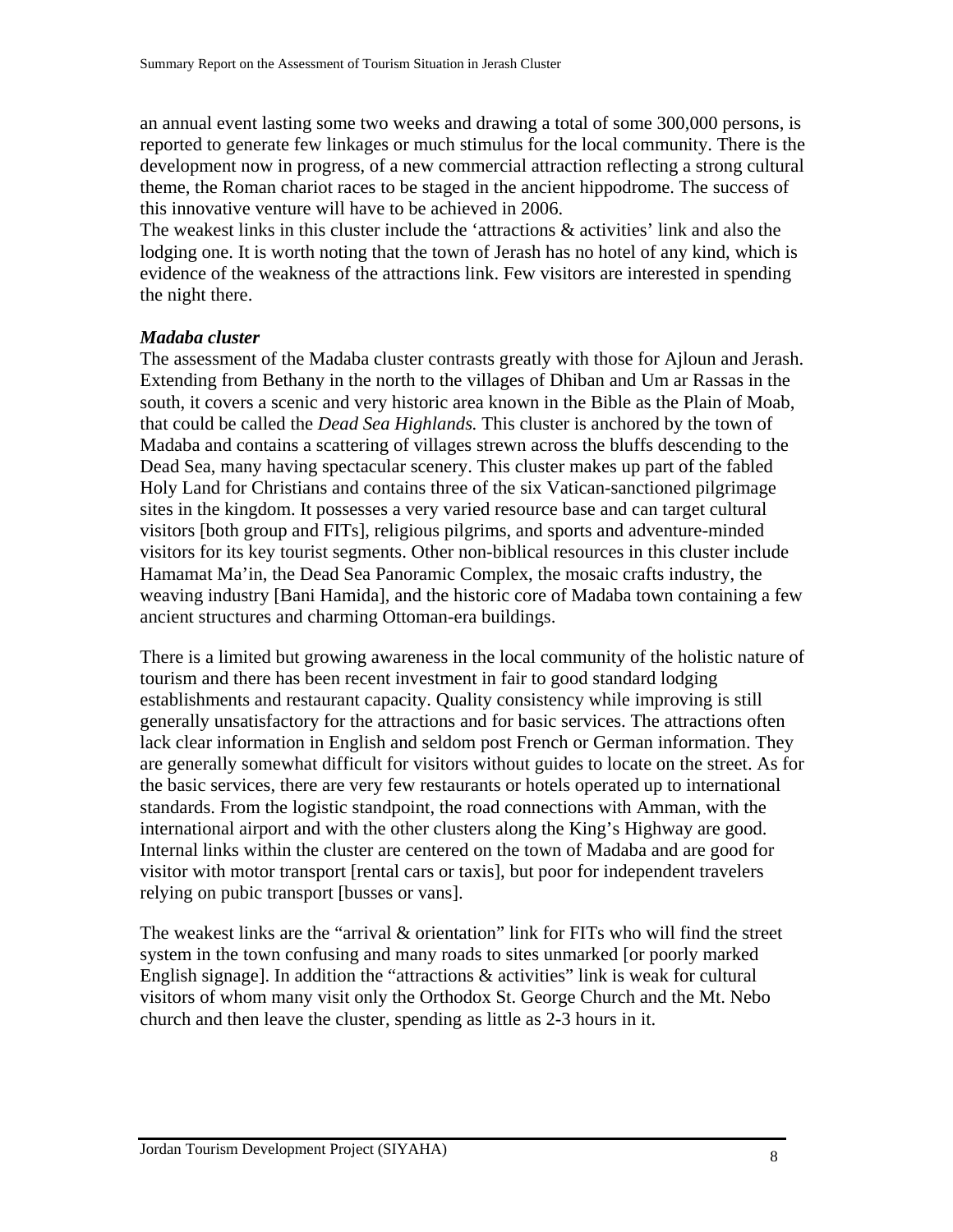#### *Wadi Rum cluster*

This unique cluster is a site-based one anchored by the famous Wadi Rum protected area that is under government control [ASEZA]. The logistics of reaching Rum are good from both the Petra and the Aqaba tourism centers [90 and 60 minutes respectively] and as a result many tours stay for two hours at sunset and depart for dinner and lodging elsewhere. There has been great progress at the visitor welcome area, which has recently opened a visitor's center with bi-lingual information and well-done interpretive information. A system has been developed to inform the independent visitor about all the options for the guide and transport services needed for touring inside the territory. As regards the success factor of arrival and orientation this is the best cluster of the four. However, as regards the offer of food and lodging services in the cluster, and the condition of the 4X4 touring vehicles, quality is inconsistent and too often far below expectations. Rum also offers a spectacular setting for a number of sports and adventure activities, but the offer of these services is extremely limited and the safety framework for them is unreliable and incomplete.

The protected territory of Rum is under the control of two Bedouin tribes whose understanding of the holistic nature of the tourism experience is growing, but is still weak as regards quality consistency. In addition, in the adjacent village of Disi on the northeast fringe of Rum, there is a collection of tented lodge operators offering dining and sleeping accommodation, many reflecting aspects of Bedouin traditions and cuisine. Quality here is also very inconsistent. For this cluster the weakest link is again the attractions  $\&$ activities link.

# **C. THE INSTITUTIONAL CONTEXT**

This section identifies the key institutions active in each cluster currently or potentially. It also highlights major problems that could arise in each cluster of an institutional nature. It is intended to complement the observations and assessments of organizations that are being provided in the reports of the business development expert [W Kedrock] and the Community Based Tourism expert [M Baca]. A table at the end of the section lists key potential national institutions for each cluster and provides an approximate indication of the level of influence of each institution by cluster. The table does not include any local organizations. However, the DMGs may in fact be composed mainly of local organizations at the top tier, with a second group of associated organizations having a lesser, consultative status.

#### *Ajloun cluster*

Because the cluster's banner attraction is and always will be the ancient castle, the DoA will always play a critical role in shaping the visitor experience inside the castle. Interpretation at the archeological sites is not usually very good in Jordan since the priorities of this department do not emphasize the quality of the information inside the numerous sites that it manages. However as regards cultural events, there is precedent both at this castle and at other sites where operators have been allowed to stage cultural events inside the premises sometimes at very high prices. Events of this kind are definitely part of the solution for the weak 'attractions' link for this cluster. A range of well-conceived, meaningful events in this outstanding structure or in the environs of it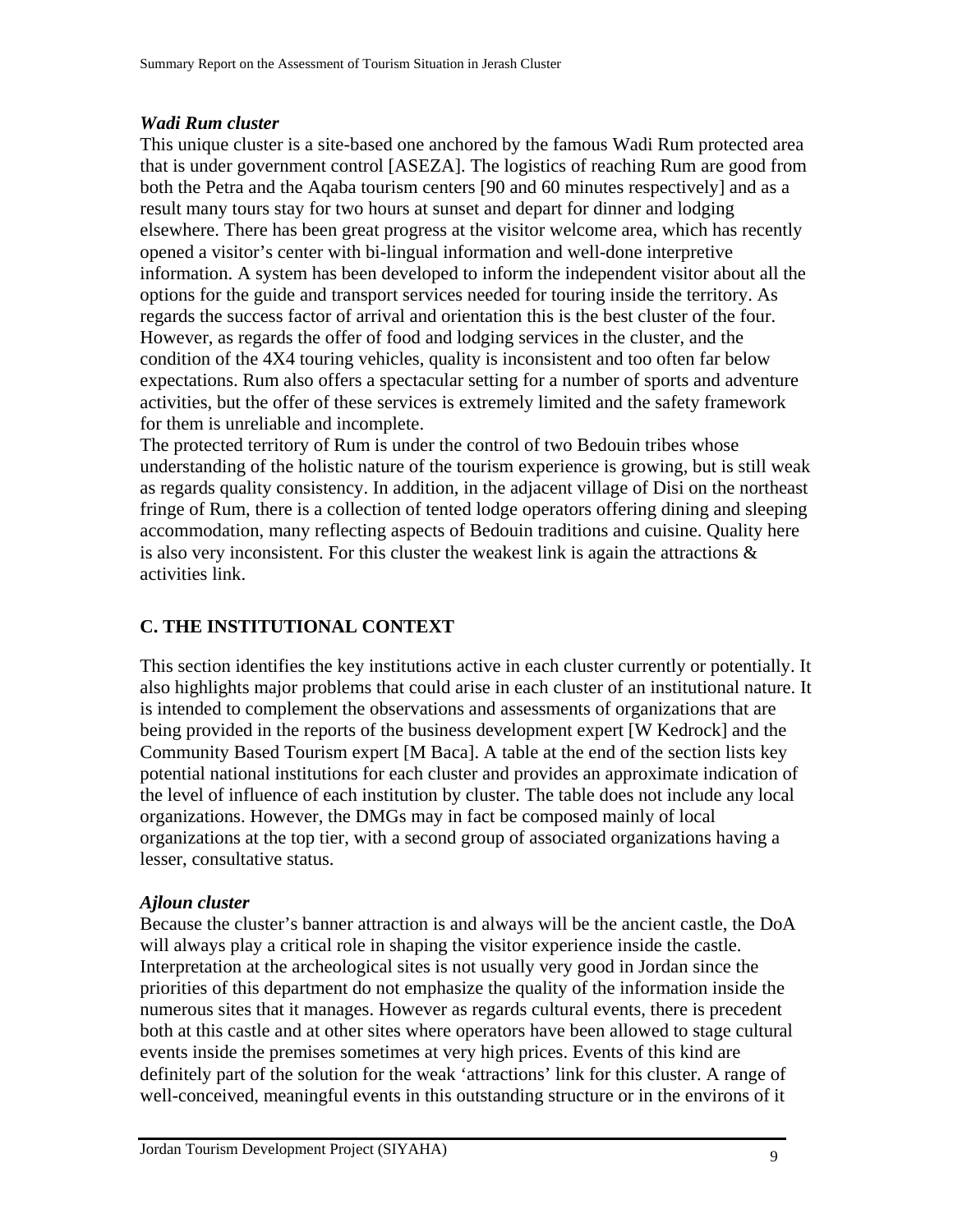will enable the castle to serve as a stage or setting telling meaningful stories for young and old, Jordanians and foreigners alike. It will serve as a major showcase for the kingdom's distinctive heritage.

In addition, MOTA now controls the building at the entrance to the castle grounds, the former Bonita restaurant. It can now take steps to convert it into an interpretation facility to enrich the visitor experience and extend his or her touring time on the property. An arrangement will be needed so that some organization can use different media to present these stories customized for different target populations, including school age children, foreign cultural visitors, mainstream Arab-speaking visitors and general foreigner visitors. With a longer average touring time at the castle and increased visitor volumes, the typical visitor's needs for food and beverage and shopping in the vicinity will grow. An up-to-standard visitor orientation facility could also provide orientation information on other attractions that the cluster offers and boost local businesses accordingly. This project will propose collective action under the banner of a DMG under which key stakeholders will develop solutions to these situations and improve the competitiveness of the cluster for mutual benefit.

#### *Jerash cluster*

The DoA also manages the ancient Gerasa site in Jerash town. There are serious management issues with respect to this operation such as the use of only one entry/exit gate [the South Gate] and the closure of the Museum Gate leading right into the town center, short visiting hours in the summer, poor interpretive signage, poor sanitary facilities, a mediocre display inside the visitors center, problems which in fact are not unique to this particular site. However the result is that most groups of cultural visitors are bussed away from the site and right out of the cluster after a mere 90-120 minutes on the site, totally bypassing the modern town adjacent. The outlook of the DoA remains myopic, without any regard to quality consistency or meeting visitors' expectations.

It is apparent that neither the municipal authorities nor the business community nor any CBOs have been able to improve this situation. However a good opportunity for innovation is approaching with the arrival of not only the Siyaha project but also of the Third World Bank tourism project which is proposing some new facilities in the city center to improve logistics [traffic patterns, parking management, market space for example].

The DMG approach to destination management proposed by this project will bring DoA, the municipality, MOTA, selected CBOs, the tour operators and the local business groups into one body and 'to the same table' to resolve such problems and develop solutions together. With guidance from Siyaha experts the DMG members will comprehend the collaborative character of the value chain approach and the critical need for the key players in the cluster to produce consistent, high quality experiences through this process.

#### *Madaba cluster*

The institutional picture in the Madaba cluster is quite different. There is no one prime attraction in the cluster. The DoA manages several archeological sites in the area both in the town and at remote locations [Mt. Nebo, Um ar Rassas, Mukawir]. The Franciscan Church manages the church at Mt. Nebo, and the Greek Orthodox Patriarch in Jerusalem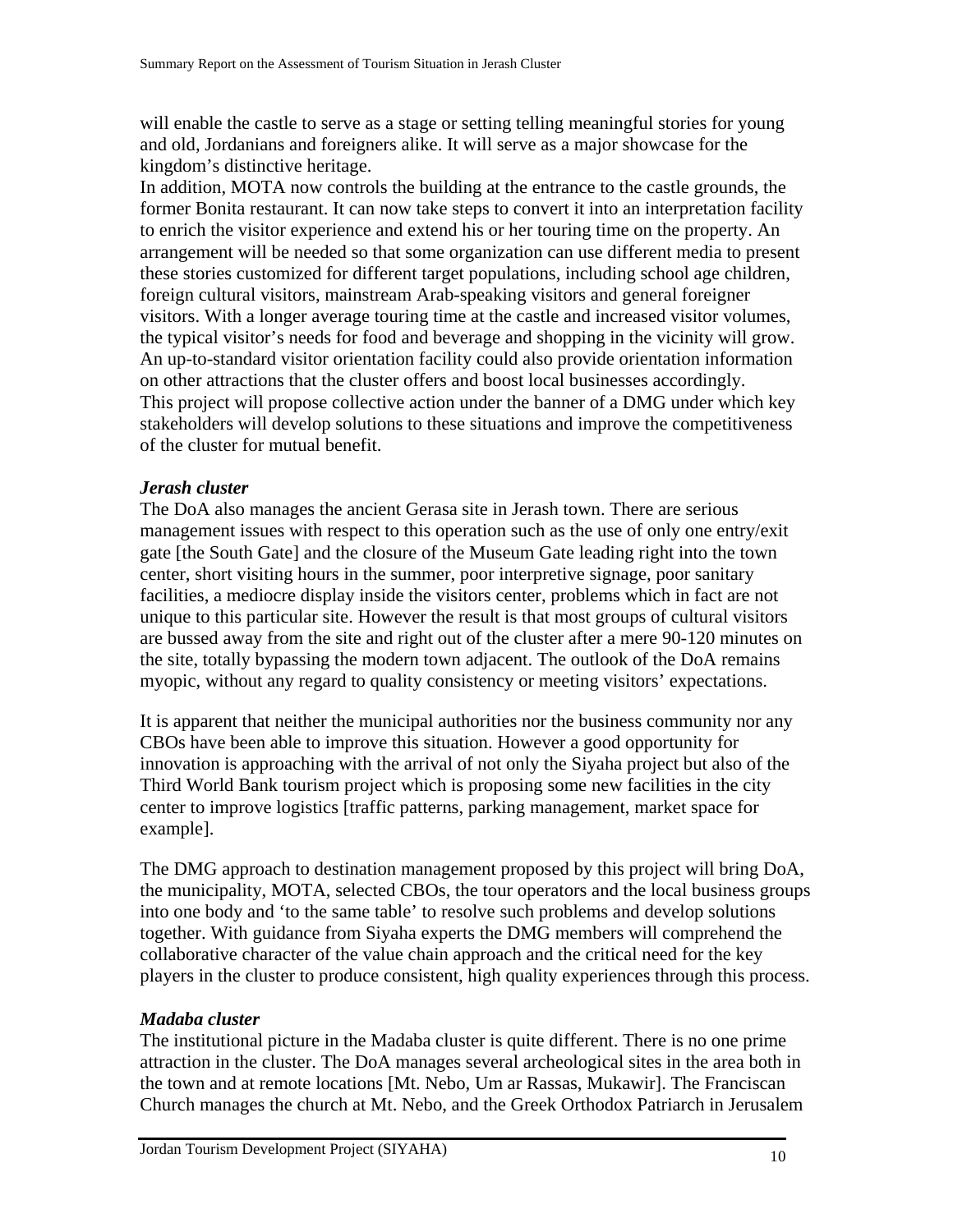manages the St. George Church, the main magnet in the town of Madaba at present. Of course the municipality of Madaba runs the town itself, which forms the cluster's anchor.

A major advantage is that there is a gelling of consensus in Madaba more than anywhere else that it is the quality of the townscape and village animation that need major improvement to boost the competitiveness of the cluster. This applies both in the physical sense of improved buildings and public places, and in the operational sense of innovations for traffic management, staged events like celebrations and festivals. There appears to be a depth of understanding among many of the stakeholders interviewed for this project as to the problems and solutions faced by Madaba. This is not to say that solutions will flow quickly from the DMG once established, but the group should be able early on to identify the cluster's key weaknesses needing solutions. Equally important, there is a growing realization of the potential that the cluster holds as a touring base for the Holy Land east of the Jordan River.

The DoA's role in this cluster nevertheless is substantial since several of the sites are under its control. However the municipality will play a major role in the town proper. It is also probable that since different types of activities can be spurred in the villages of Libb, Dhiban, Rassas, Mukawir and perhaps Ma'in, the project will set up a villager outreach program for some of these villages to create needed public awareness of the implications of growing tourism.

### *Wadi Rum cluster*

The institutional environment in this cluster is again unique for several reasons of which the first is that it is a virtually empty expanse of desert and not a town, falling under the authority of ASEZA, which is based in Aqaba. The second is that in the protected Rum territory there are two Bedouin tribes that hold much of the control by virtue of their centuries old claim to this land. They are both represented on a board that also includes the RSCN, the nation's prime environmental NGO. MOTA has been a minor player in Rum but has been instrumental in getting the new visitor information center developed. MOTA's field officer at Aqaba manages its affairs at Wadi Rum.

Because of this unique social structure of Rum society and governance, the makeup of the DMG is not so clear. The cluster area includes the protected Rum area plus some very scenic additional areas beyond, including the villages of Disi, Salha and Chakreer, and extending southward to the border of Saudi Arabia to include the kingdom's highest peak, Jabal Adaami. It may be beneficial for organizations like ASEZA, JITOA, JTGA, and the association of auto rental companies to have some associated status with the Rum DMG in order to facilitate the progressive introduction of reforms by the operators [tour guides, drivers, tent operators, etc.] at Rum in their standard operating procedures.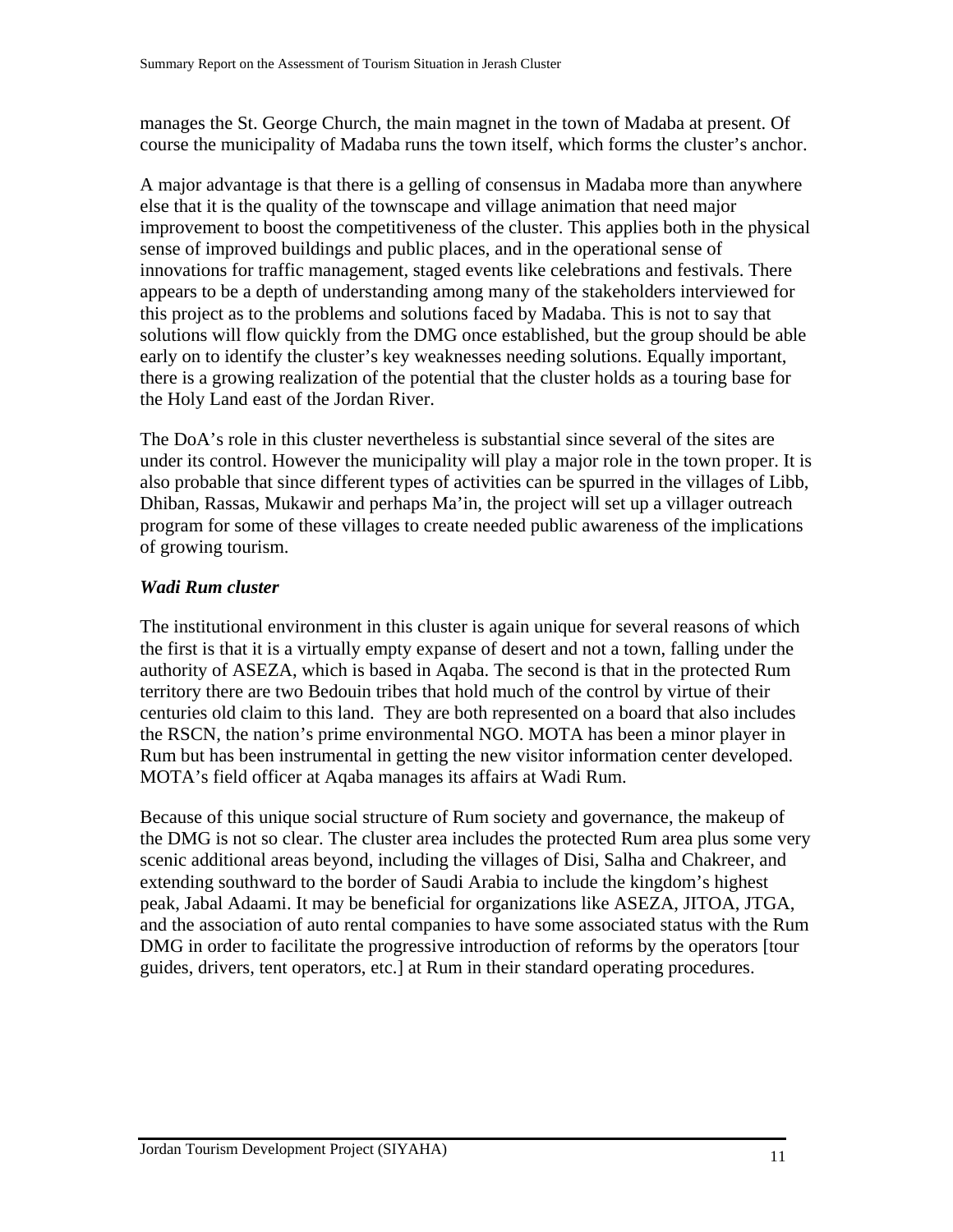| Organization                              | <b>Ajloun cluster</b>       | <b>Jerash cluster</b> | <b>Madaba</b><br>cluster         | <b>Wadi Rum</b><br>cluster |
|-------------------------------------------|-----------------------------|-----------------------|----------------------------------|----------------------------|
| <b>MOTA</b>                               | Major                       | Major                 | Major                            | Moderate                   |
| <b>Municipality</b>                       | Major                       | Major                 | Major                            | Moderate<br>[ASEZA]        |
| Dept. of<br><b>Antiquities</b>            | Moderate                    | Moderate              | Minor                            | Nil                        |
| <b>RSCN</b>                               | Major                       | Minor                 | Major                            | Potentially<br>major       |
| <b>Chamber of</b><br>commerce             | Major                       | Major                 | Major                            | <b>Nil</b>                 |
| <b>ACOR</b>                               | Minor                       | Minor                 | Major                            | <b>Nil</b>                 |
| <b>Womens</b><br>groups                   | Major                       | Major                 | Major                            | Undetermined               |
| Crafts guild,<br>cooperatives             | Undetermined                | Undetermined          | Major                            | Moderate                   |
| <b>Olive</b><br>producers                 | Moderate                    | Moderate              | Moderate                         | Nil                        |
| <b>Orthodox</b><br><b>Church</b>          | Nil                         | Dibbeen<br>monastery  | St George Ch.,<br><b>Bethany</b> | Nil                        |
| Roman<br><b>Catholic</b><br><b>Church</b> | Moderate<br>[Anjara shrine] | Nil                   | Major [Mt.<br>Nebo,<br>Bethany]  | Nil                        |

Possible DMG Members by cluster and level of influence

### *At all four clusters*

There are common issues related to getting started that each DMG will confront in each cluster where Siyaha can provide essential facilitation. Key responsibilities for each cluster DMG at inception will need to include:

- agreeing on a leadership framework: the makeup and legal status of the DMG, the selection of its director, financial matters including an expense budget and salary for any of the directors, MOTA as sponsor agency and strategic partner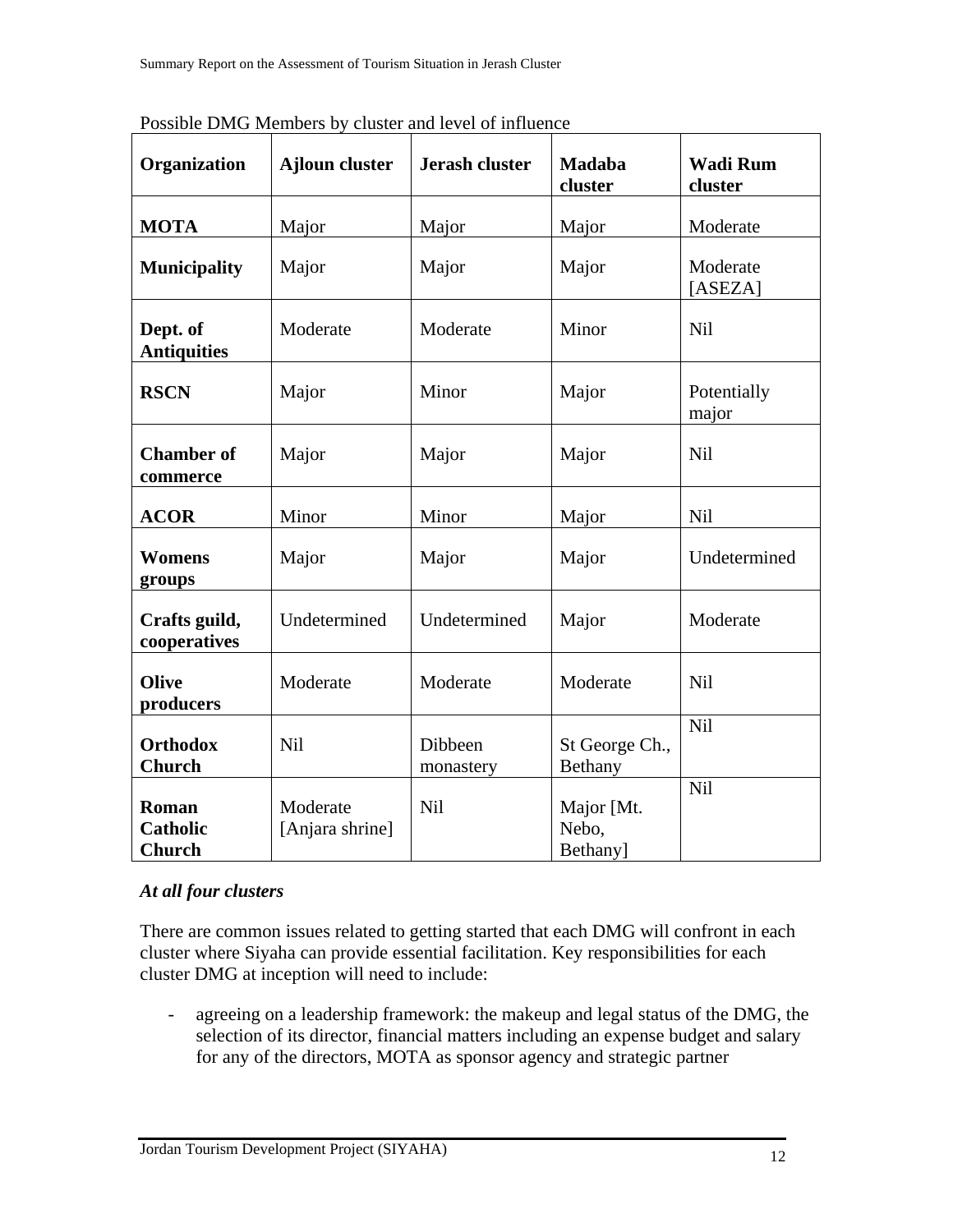- developing the cluster's logical [strategic] framework as a tourist destination to include agreeing on its vision, mission, key tourist products to develop, the specific tourist segments to target, the cluster's key interventions, agreement on an Action Plan for year 1, and the marshalling of other resources through the creation of committees, partnerships and special liaisons
- determining financial resources available for the DMG's operations and for the key interventions
- identifying officers or committees responsible for standard functions: marketing [image  $&$  branding included], training/HR development, communications  $&$ outreach, municipal relations, business development and so on
- identifying officers or committees responsible for tourism-specific functions: cultural products & events planning, B&B development, MSME support, arts & crafts support, tour guides support being the key areas

The Siyaha program will provide assistance to the communities in these clusters to get them started on a solid foundation. However, Siyaha is not a permanent partner for these groups, while MOTA is their key sponsor agency or godfather. MOTA is the key agent to coordinate the interventions across projects where two or more projects are active in the same cluster, a role that it is already fulfilling. MOTA can also facilitate dialog between the DMGs and DoA where antiquities sites are involved. Moreover MOTA may also be the best to assist where dialog is needed between the DMGs and MOPIC.

JTB will provide assistance to the cluster in terms of marketing, image and branding, and ensuring that the DMG's work in this area is consistent with that of JTB on the international level. JTB would also provide valuable guidance on quality, medium [print, website] and content as to promotional strategies and materials that the DMG would produce and use. It is entirely conceivable that a cluster such as Madaba would establish their own promotional plan with a budget relying on different media and including an innovative web outreach to target tourist segments in the EU and North America. A crucial function for the project at each cluster is public awareness and outreach. This is a function requiring great sensitivity to the fabric of the local community and most likely different NGOs will be appointed to work in each cluster according to their familiarity. There is a need to create a 'tourism culture' in each vicinity. Tasks like addressing school children, parents and youth groups, farmer cooperatives, municipal officals, tribal leaders in the Rum cluster, small shopkeepers and other such groups, for awareness purposes will be numerous and Siyaha can help the DMG define an effective outreach framework.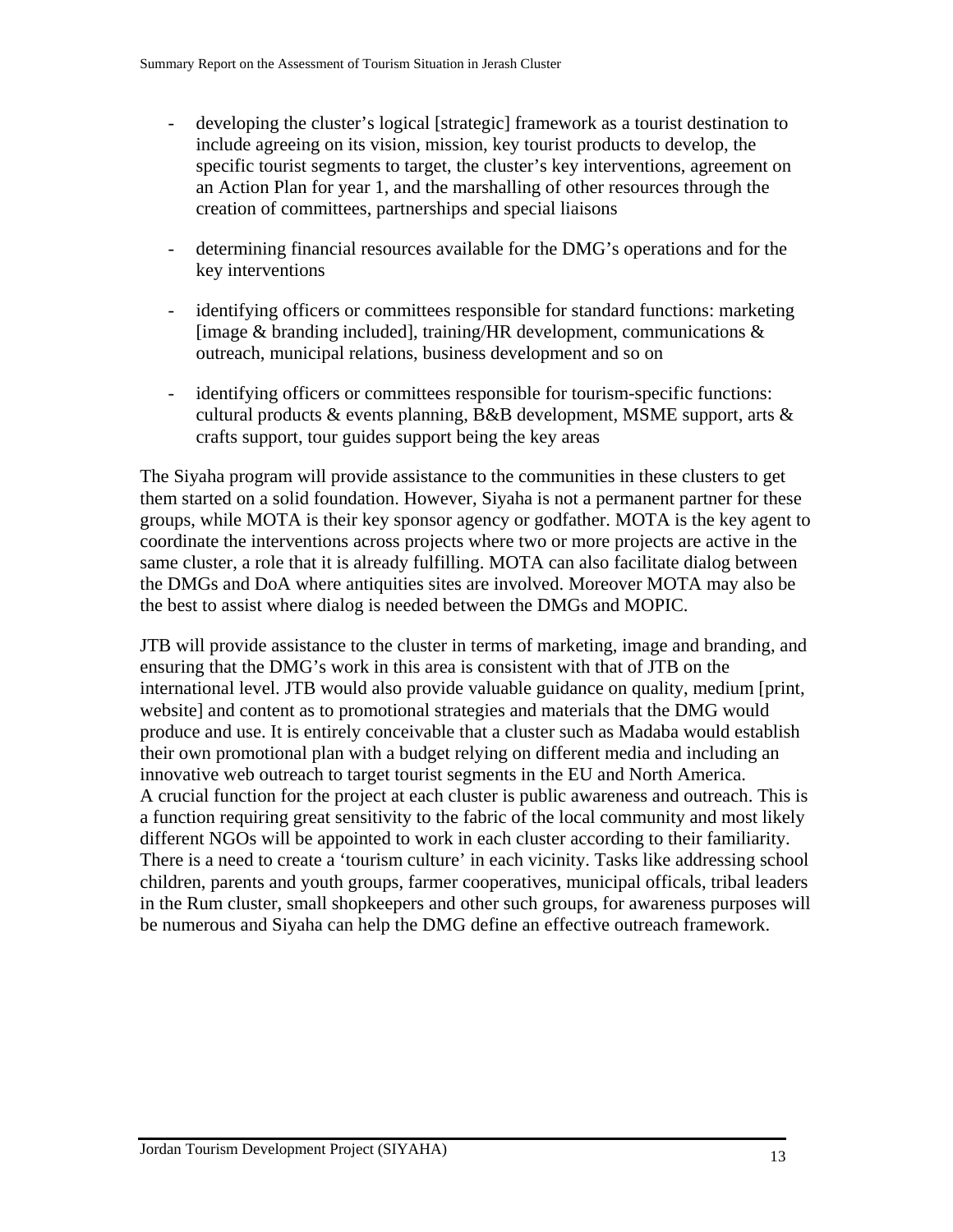# **D. IMPLICATIONS FOR THE SIYAHA PROGRAM**

The communities need to grasp from this analysis that their involvement is central to the competitiveness of the full value chain and that the community's effective collaboration with the travel industry is essential. They must perceive the tour guides and tour operators as partners and not as adversaries. The tour operators craft the packages to meet the expectations of the target types of visitors they serve so that the packages will sell. The operators will sell only those clusters offering good quality product and deemphasize or skip entirely the others for fear of customer complaints and bad word-ofmouth. The communities are competing with each other on the basis of quality, to be included in the tour packages. For group travel the tour operators are the judges creating the packages. For FIT travelers, the visitors are their own judges [packagers] guided by the travel press [all media of it], word-of-mouth and the tour guides. It is important for the communities to realize the competitive nature of the tourism marketplace in this way. It is equally important for them to realize the collaborative nature of tourism represented by the value chain of which they are only a part.

The different initiatives suggested in this report for these clusters are intended to boost one or more links in this chain in a very visible way for the targeted visitor segments. They address primarily the link "attractions & activities" while also addressing the arrival & orientation and lodging links. It is also critical that the community leaders understand that all of these links are utilitarian or functional in nature with one exception, the "attractions & activities" one. That is because it is this link that is designed to showcase what is unique and distinctive about Jordan; it contains the critical 'bait' or 'lure' at the top of the visitor's expectation that must not disappoint.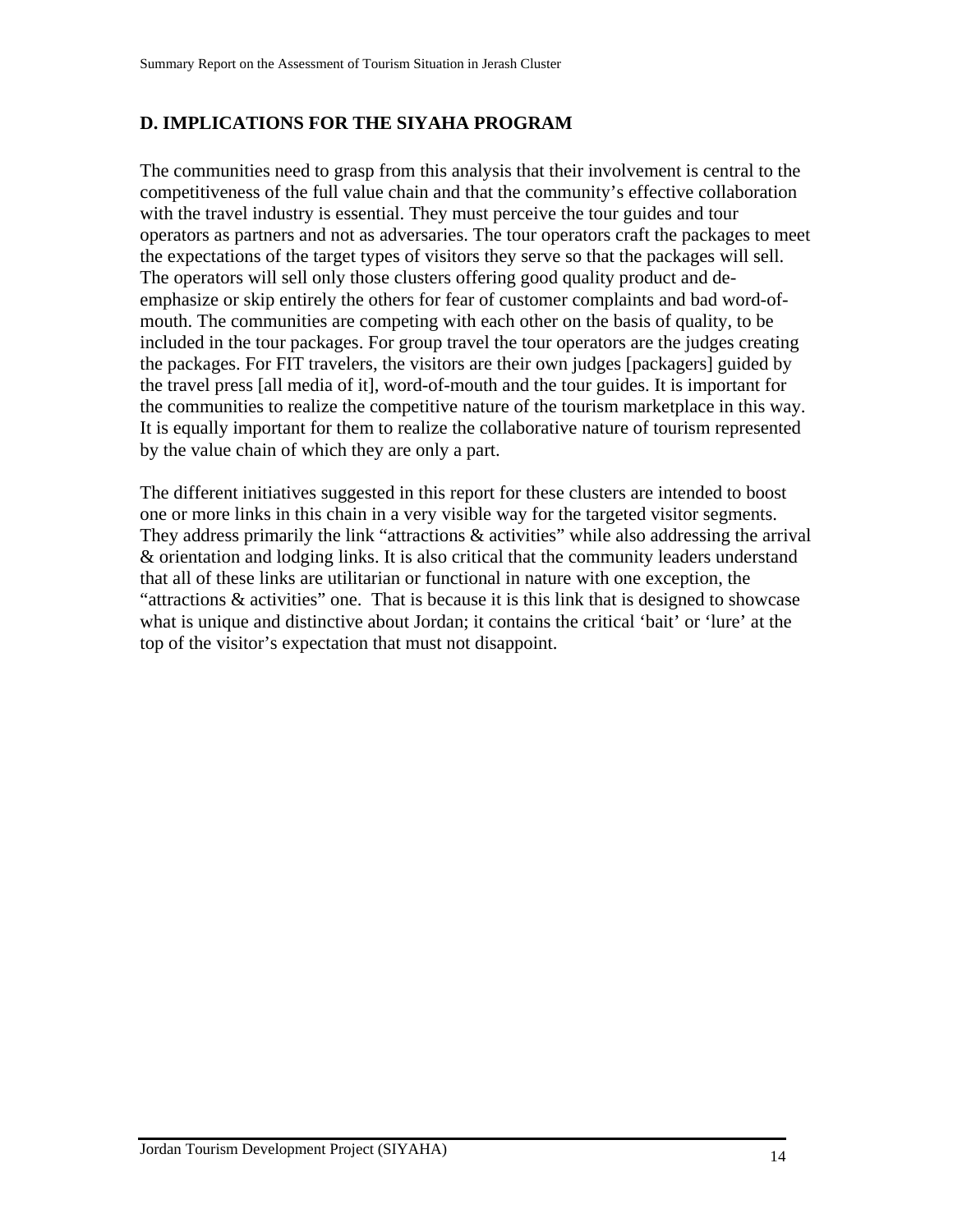# **CHAPTER 3 – CLUSTER ASSESSMENT FOR AJLOUN**

This is the first of four cluster assessment chapters. Each chapter begins with a cluster overview and market characteristics, followed by a Strengths-Weaknesses-Opportunities-Threats analysis, a preliminary vision statement and products for development, key stakeholders and key partners, PRA considerations, and a final section on suggested interventions containing a recommendation for demonstration projects.

# **A. CLUSTER OVERVIEW & MARKET CHARACTERISTICS**

### *Current Visitor Segments*

The key segments currently visiting include the foreign cultural visitors [42,000 in 2004] to Ajloun castle, Jordanian visitors to the castle [69,000 in 2004], some Arab families renting villas in the summer months [from GCC nations], and some Jordanians visiting the recently improved Ajloun Reserve [RSCN operation] for picnicking, sports and relaxation during the summer months. The Arab families visit only during the 3 summer months when the heat in the Gulf countries is the most intense and favor homes in villages to the north such as Ebbein. The Jordanians visiting the Reserve also do so during the summer months, and visitor volume is heaviest on weekends and holidays. This facility is closed during the winter half of the year.

There is a small flow of Christian visitors through this cluster, specifically to the Mar Elias hilltop church ruin [modern visitor comfort facilities; adequate road signs] and to the Virgin shrine in the heart of the nearby village of Anjara. *[Map to be inserted of the cluster ]* 

### *Visiting Patterns [Timing, Expenditures]*

The average visit time in the castle is under two hours [90 minutes only outside of the bus or auto], and it is reported that most groups do not even stop in the area for any refreshment, even less for any meal, choosing to move on to other points in Jordan's northern sector [Um Qais, Pella or Jerash] or to return to Amman or the Jordan Valley, just over a one hour drive away. The sole key beneficiary in the local economy is the DoA through its ticket revenue [JD 35,000 in 2004].

There are 5 (low quality) souvenir shops located in the castle's ticketing/service building related to the Jordan River Foundation. On most days of the year traffic is light and no guides are available at the site. It is probable that each year on only a few key holidays over 1,000 visitors tour the castle. The restaurants in the nearby Ajloun Hotel and Hotel Qasr Jabal capture very few castle visitors even though diners can enjoy castle views, because of their low quality. It is obvious that the businesses in the town are not catering to much tourist traffic either, which entirely bypasses them for other places.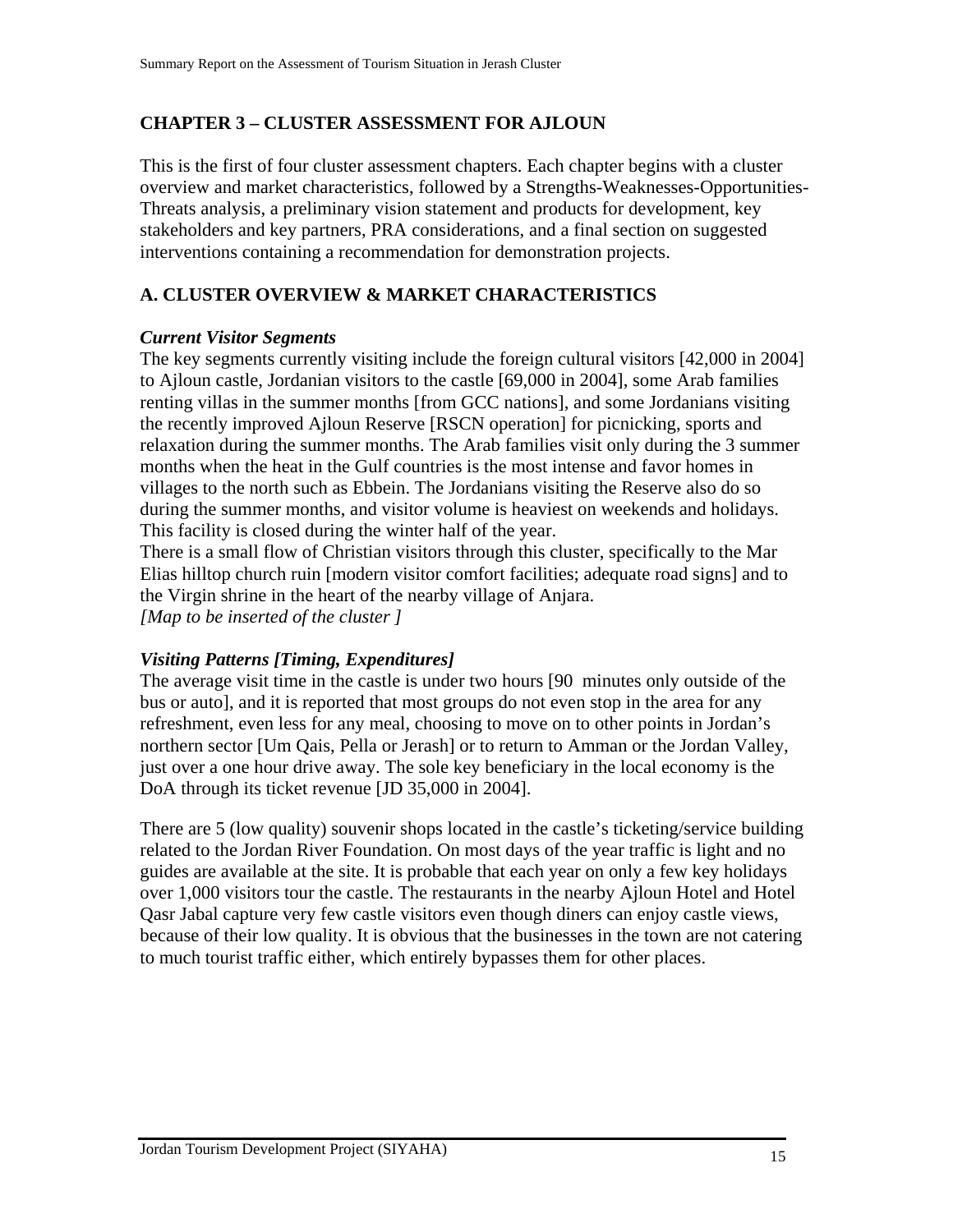### **B. SWOT ANALYSIS FOR THE CLUSTER**

- Strengths
	- o Lovely mountain scenery and wooded areas such as Ajloun Reserve
	- o Good reputation of area's olive industry and byproducts [oil and soap]
	- o Powerful story of historic figure of Saladin and the Crusades era
	- o Established reputation of Ajloun in cultural tourism circuits
		- Thanks to outstanding condition of the castle
		- Its meaning for Arab military architecture
		- Wide travel trade acceptance of value of site
	- o Easy access & combinability with other attractions in north Jordan
		- Pella, Um Qais, Jerash, Damascus
	- o Charm of the hilly topography and views of Ajloun town
- Weaknesses
	- o Mono-product nature of the cluster and its one-stop typical touring pattern that for most visitors includes only the castle. Lack of use/no utilization of other abundant natural attractions and assets.
	- o Lack of vision of business community and townspeople in creating functional linkages between the castle, the town and its broader hinterland
	- o Low quality of hotel & restaurant services now bypassed by most tour operators
	- o Poor traffic management in commercial streets of the town
	- o Shabbiness of many parts of Ajloun town
	- o Poor walking conditions at the castle for families, seniors [slippery & choppy steps, lack of handrails, lack of directions, lack of clean toilets]
	- o Archeological site's total lack of relevant meaningful posted information and crafts/archeological exhibitions.
- Opportunities
	- o Availability of open spaces and the idle Bonita restaurant/visitor center for events and innovative **new business ventures** – for all visitors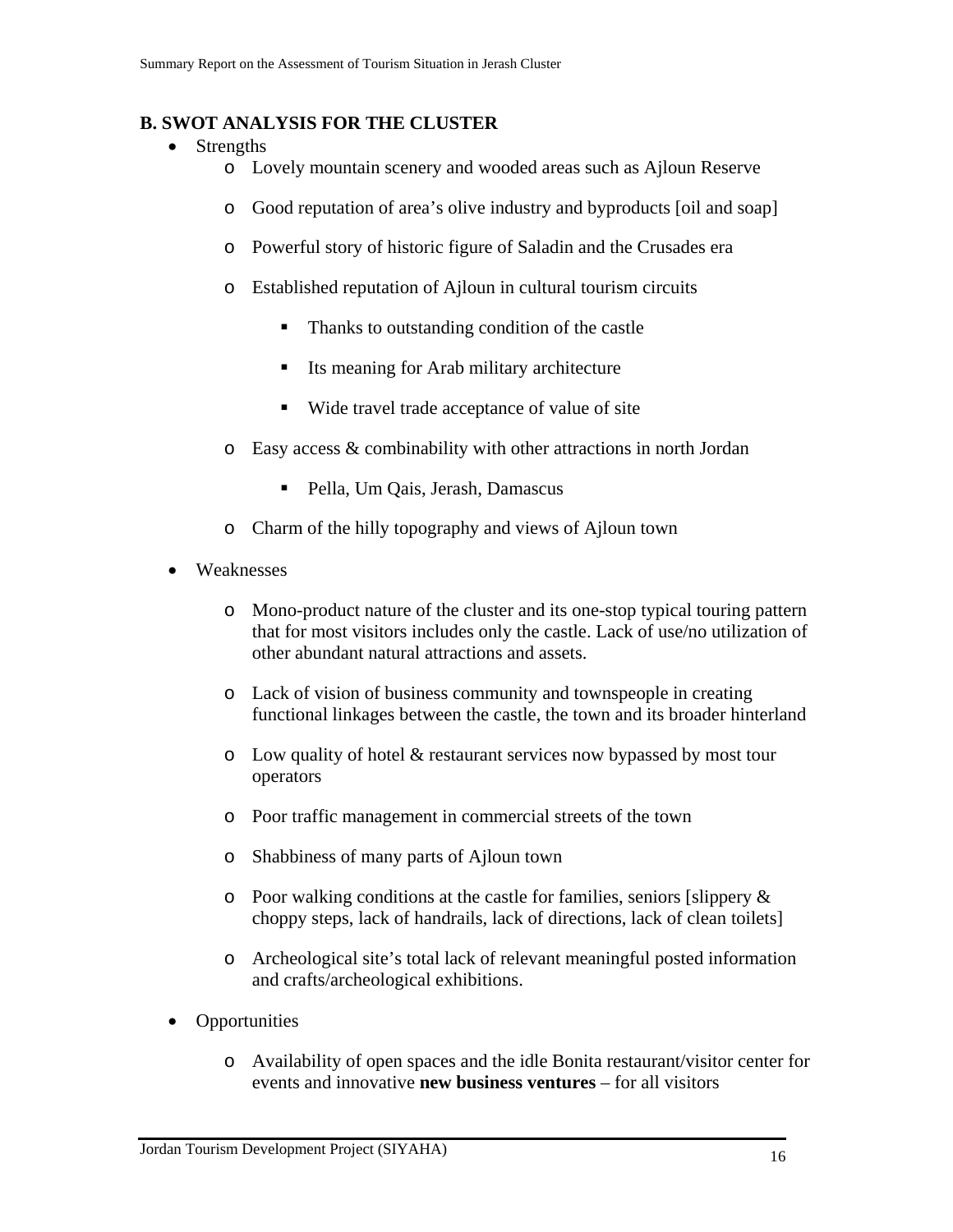- o **Strong potential synergy** of this Mamluk fortress to tell the story of the Saladin and Crusades themes and portrayals of his achievements– for cultural and Arab visitors
- o Additional synergies with **local themes** of healthy country living, olive products, religious, hiking trails, Jerash Festival, Circassian history – for cultural and Arab visitors, for agro-tourism and ecotourism
- o World bank project interest and master plan that aims to protect and enhance Ajloun as a tourism destination
- Threats
	- o Inaction and continued ineffectiveness of local government producing no resolution of traffic congestion & shabbiness of town
	- o Continued myopia of DoA with short visiting hours, and lack of innovative animation and interpretation inside the Ajloun castle

# **C. VISION FOR THE CLUSTER & PRODUCTS FOR DEVELOPMENT**

*Vision, Branding & Image [Future Market Positioning]* 

### *Preliminary Vision Statement*

*The Ajloun cluster melds the heritage of yesterday with the healthy cuisine and good quality of life ingredients of today. The Mamluk era fortress is an eloquent guardian of the valley telling extraordinary stories like the life and times of Saladin, the era of the Crusades, and the genius of ancient military architecture. The cluster's scenic slopes with their olive plantations and colorful wildflowers offer rural life experiences, resorts/chalets, and provide community-based activities like lodging, dining, hiking and agro-tourism. This area offers an environment of harmony and peace.*

Elements of the cluster's future brand and image are contained in this vision statement. Its image can draw on the very distinctive heritage in the personage of Saladin, and the majesty and meaning of the castle. The image can also feature reflections of healthy country living and eating especially evoking the area's locally produced farm products. The DMG will among its first tasks revise the vision statement, and create an image, appropriate brands and a mission statement that will direct their efforts towards achieving this vision.

### *Target Visitor Segments*

These are identified in the table following together with the key regions of origin, potential in the short or medium term, and level of importance as primary or secondary.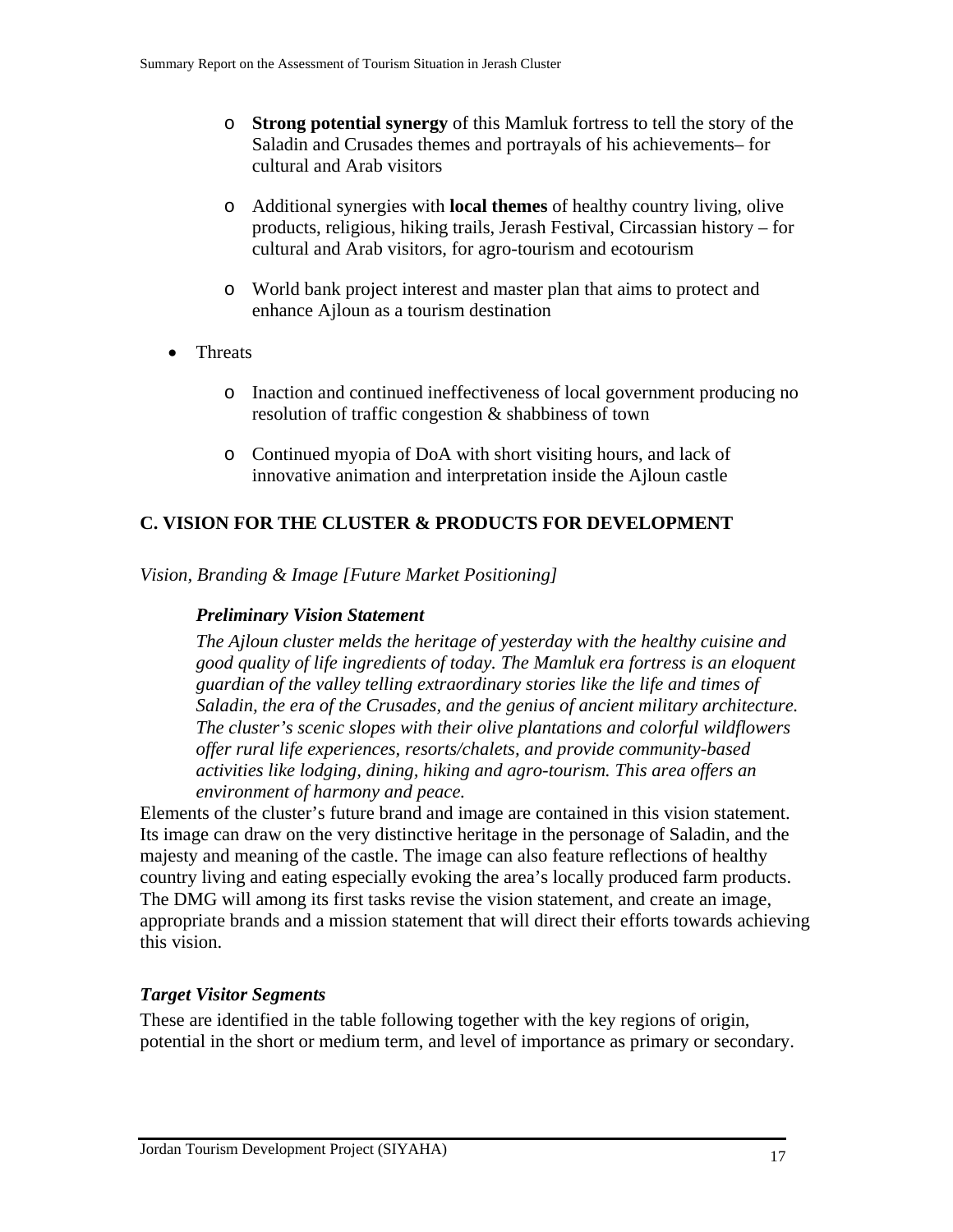| Segment                   | Geo origin                | Short term | Medium term |
|---------------------------|---------------------------|------------|-------------|
| Cultural heritage         | Western, Asian<br>nations | Primary    | Primary     |
| Eco-tourism,<br>adventure | Local & foreign           | Secondary  | Primary     |
| Summer family<br>holidays | <b>GCC</b>                | Primary    | Primary     |
| Religious/pilgrims        | Western, Asian<br>nations | Secondary  | Secondary   |

Target Visitor Segments – Ajloun Cluster

### *Product Development Approach*

To attract the segments targeted in the preceding section the cluster will have to provide the following travel experiences or 'products' to boost its competitiveness for these segments. These proposals provide a sense of the innovation that is necessary. These are by no means the only possibilities.

- Innovations [films, multi-media] in *Edutainment* to present themes of strong interest like the Saladin story, the Crusades era, the film-maker Aqqad and enrich the value of the castle visit experience – for all cultural visitors and summer vacation visitors
- Newly created events celebrating different cultural or natural themes with cultural NGO and CBO participation with municipal support – for all visitors
- Use of the olive theme in the valley's image and branding, through cultural events, an olive-themed trail, and through expanded production of byproducts to differentiate the Ajloun name in the marketplace – for all visitors
- Pilgrim touring itinerary linking Dibbeen's Orthodox monastery with Anjara's *Our Lady of the Mountain*-Virgin grotto, the hilltop Tell Mar Elias site for Prophet Elias – for pilgrim visitors
- Development of trails from the reserve to Ajloun castle and beyond to the Valley of the Mills and other areas in partnership with RSCN that has a EU fund for related socio-economic projects.

Local CBOs and businesses while not having the full know-how to produce the improved travel experiences already know a great deal about potential products and with Siyaha guidance can enter into partnerships to accomplish this. The DMG will have to lead this effort and assist in establishing such partnerships. Other possible effective themes for product development include a castles trail/them linking this cluster with Shoback, Karak and some Syrian castles, the Crusader Route, a Holy Family Route for the Christian religious visitors, a 'footsteps of Saladin' route, a 'Cheeses & Wildflowers' festival, for example.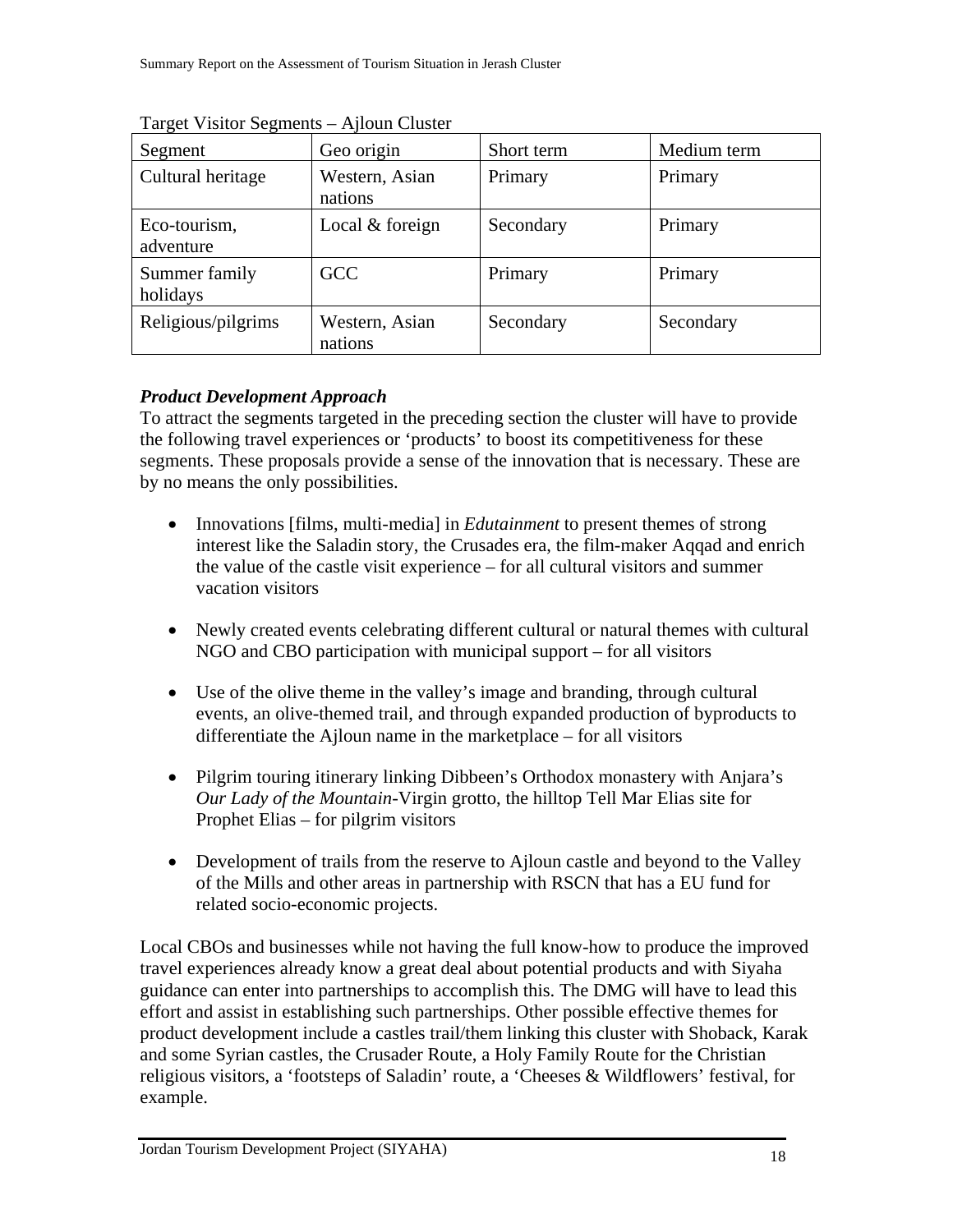### *Improved Visitor Patterns [Visit Time, Expenditures]*

Typical touring patterns for two key visitor segments can be estimated as follows once the DMG succeeds in innovating new products as suggested above. Both reflect added activities for visitors requiring more than 2 hours time.

| Improved touring pattern for cultural tour group |            |                    |  |  |
|--------------------------------------------------|------------|--------------------|--|--|
| Activity                                         | Time       | Spend per person   |  |  |
| Castle visit                                     | 2.0 hours  | JD 6 for ticket    |  |  |
| Film presentation                                | .5 hours   | Included in ticket |  |  |
| Olive grove visit                                | 1.0 hour   | JD <sub>3</sub>    |  |  |
| Lunch in olive farm                              | $1.0$ hour | JD <sub>7</sub>    |  |  |
| Gratuity, souvenir purchase                      |            | JD <sub>3</sub>    |  |  |
| totals                                           | 4.5 hours  | JD 19              |  |  |

Improved touring pattern for cultural tour group

Improved touring pattern for ecotourism-adventure group

| Activity                     | Time                        | Spend per person   |
|------------------------------|-----------------------------|--------------------|
| Castle visit                 | 2.0 hours                   | JD 6 for ticket    |
| Film presentation            | .5 hours                    | Included in ticket |
| Olive grove visit            | $1.0$ hour                  | JD <sub>3</sub>    |
| Lunches in olive farm        | 1.0 hour                    | JD 7 times 2       |
| Gratuity, souvenir purchase  |                             | JD <sub>3</sub>    |
| 2 nights in farm guest house | 2 overnights with breakfast | JD 15 times 2      |
| or hike to reserve and lodge |                             |                    |
| at reserve                   |                             |                    |
| Trail hiking / Valley biking | 2 sessions of 5 hours       | JD 3 for guide     |
| totals                       | 48 hours                    | JD 59              |

During the initial meetings, the proponents the Ajloun DMG will need to define a few model products and show them in a diagram like the two preceding ones during its strategy formulation in order to focus the community in a very practical way on the different steps that will be needed to produce these products consistently and to a high standard.

### **D. KEY STAKEHOLDERS & KEY PARTNERS**

The following list presents different stakeholder groups that can be mobilized in the cluster to offer new services. All will require formal assistance and guidance. Olive farmers – guild or coop of participating farming families, possibly with sponsorship from Jordan Olive Product Export Association JOPEA Womens coop – seeking technical assistance for dried spices and flowers Dairy coop – seeking technical assistance for improved dairy products Youth group – organized corps trained for trail hiking and olive grove presentations Shopkeepers union – organized for staging village festival JRF – for their active role in Ebbein and their involvement at the Ajloun castle souvenir shops.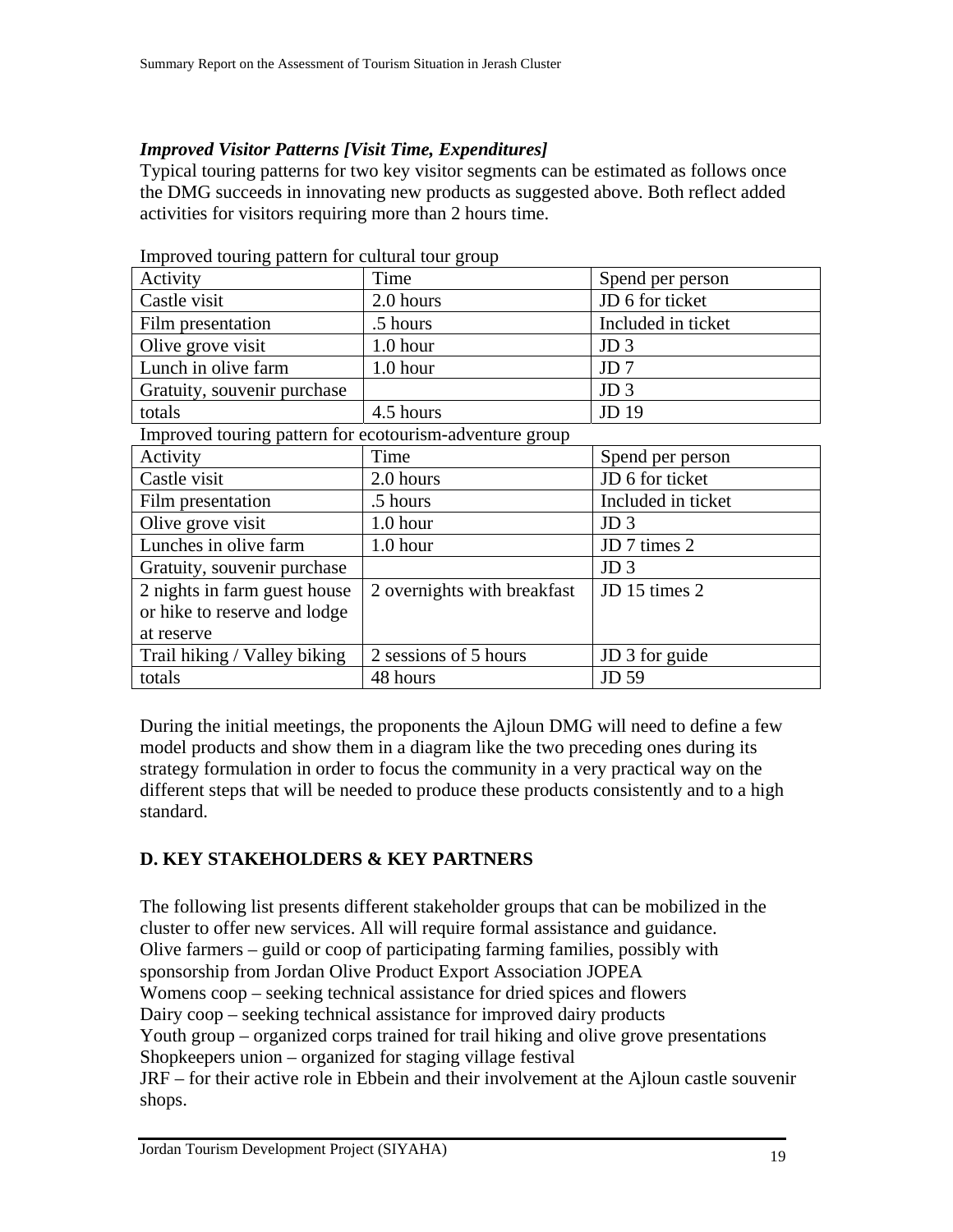B &B operators – union of village and farm families near hiking and olive trails renting rooms and possibly joining the existing Jabal Ajloun Siyaha villa rental service Tour guides – further training of guides based in Ajloun [and Jerash] MOTA/DoA – partnership with private party for visitor center operation/concession and upgrade of the interpretation and physical infrastructure at Ajloun Castle RSCN – as manager of Ajloun Reserve to contribute to the creation of hiking trails in the cluster to Ajlun and other to Mar Elias, Valley of the Mills. An EU grant for socio economic projects can support the DMC. RSCN is also working with the National Forest Service for management projects at the Debeen reserve.

### **E. PRA OBJECTIVES IN RELATION TO THE CLUSTER**

These assessments have the general objective to identify the resources available in the cluster that can be tapped to produce the intended products and services for tourism. They will need to carefully question logical stakeholder groups including those specified in the preceding section, as to

- their level of interest in providing these services and getting prepared for them
- the financial and in kind resources they can easily mobilize to provide them
- any past attempts to promote tourism and causes for failure or abandonment
- the most logical partner organizations that they know
- their closeness to organizations in Jerash [possibility of combined programs]
- local resources available for training these stakeholders
- local interest in staging festivals or cultural events in towns of Ajloun or Anjara
- any past friction with foreigners [Arab or western] in the cluster and causes

If there is a local business council or chamber of commerce, it also needs to be assessed since a number of its members will be beneficiaries of the expansion in tourism. This organization would logically be a full or associated member of the DMG as a representative of the private sector. Some specific questions for these stakeholders follow below.

Farmers or womens groups: Is there a farmer's union or women's group that could take charge of the olive trail and work with JOPEA and the municipality to identify a specific walking trail linking olive groves and other farms along it to participate? Would any participants along the trail be willing to serve meals to hikers in the summer season perhaps four months of the year? Artisans & womens groups: What local products are you producing such as wild flowers & herbs, olive byproducts [oils, soaps, wood carvings], or dairy products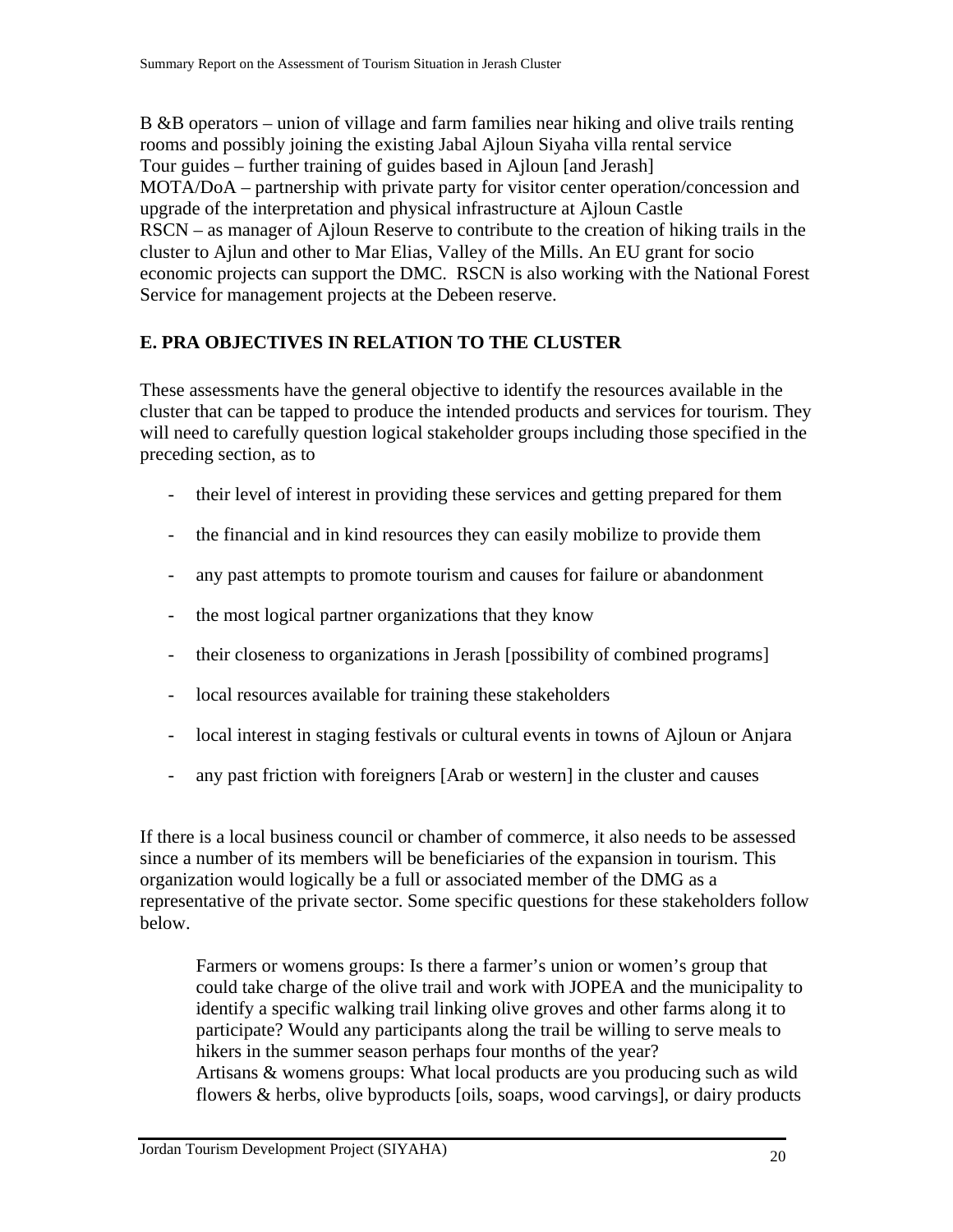and can any future trail lead to any of the homes or workshops making these products? What are the existing workshops producing and how are they doing? RSCN and municipal heritage officer: Where in the cluster are the ancient watermills for grinding grains or olives located and are any presentable enough to include as an exhibit along the walking trails for visitors to examine? Youth group: Are members willing to play roles in staged portrayals and commemorations to be held in or near the castle? Are any already involved in any choirs, folkloric or song & dance activities in this cluster? Youth group: Are members willing to take training to serve as trail guides leading visitors during the summer months and earn a fee? Are members willing to do this in the English or another foreign language? All groups: Has your group staged any kinds of celebrations or commemorations at or near the castle in past years and if so, please describe these events. Municipality: Is there or has there ever been any flea market or farmers market operating and if so please give details as to how it operates. Anjara's Catholic Church at virgin's grotto: Are guides available to show the shrine to groups of visitors either pilgrims or non-pilgrims? Are any church members who speak English ready to serve as guides for mainstream [meaning non-religious] groups and also for pilgrim groups?

### **F. SUGGESTED INTERVENTIONS**

#### *Possible Demo Projects*

In & around the fortress [to be adapted to the site management plan] -

• Site interpretation enhancement program – concession award for high-imagery films or posted exhibits at visitor center & audiphones rental service [does not include castle]

• Site guide retraining program – licensed local guides  $& NGO$  [university] Culturally themed -

- Cultural events planning capability [for street fairs, cultural events like an olive festival, commemorations of a Crusader-era victory] – local NGO or business association with fine arts academy
- Capacity building for events support [local production of stage sets, promotional items, costumes] – crafts guilds or artisan cooperatives
- Heritage reproductions [replicas] of classical objects crafts guilds or artisan cooperatives

Other services -

• Olive trail/theme development and support for improved production and merchandizing of olive wood carved items for sale to visitors, plus preparation of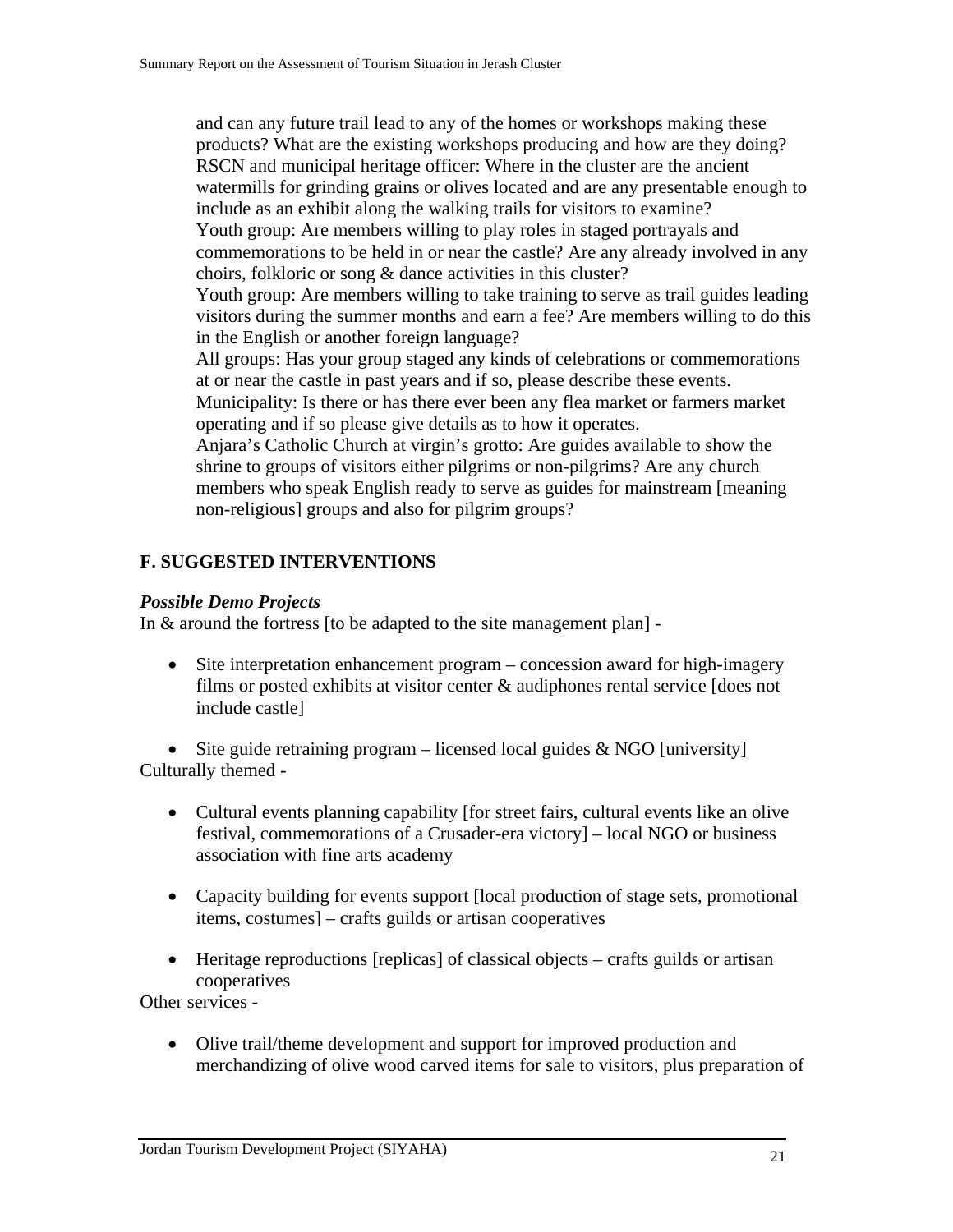olive oil based cuisine, locally grown spices, dried flower items produced at homesteads along the trails

- Guest house/small hotel support program to increase peak season lodging capacity – local NGO or business association or in conjunction with the Jabal Ajloun tourism organization
- Creation of shopkeepers committee to improve retail offer new business association
- Creation of a flea or farmers market serving visitors and residents local business chamber of commerce

#### *Recommendation For A Demonstration Project (one of two)*

The first proposal, 'site interpretation enhancement program' for the Visitor Center at Ajloun Castle, recently opened [in the former Bonita Restaurant] by MOTA but incomplete, is recommended for the following reasons:

- 1. In a first phase one or two video presentations [initially in Arab and English versions] can be installed in the visitor center treating topics of strong public appeal: the castle's architecture, the Crusades, the story of Saladin, Jordan's trail of castles, the late film producer Aqqad, for example.
- 2. If done properly Jordanian, Arab and foreign visitor segments will boost attendance and revenues for the improved educational value of the visit and for its entertainment value.
- 3. This icon of Middle Eastern culture will achieve a tremendous gain in meaning spurring excellent word-of-mouth internationally. Versions in Arab, English, French and German languages can be provided for much improved visitor satisfaction.
- 4. This will achieve a synergy with the RACE chariot race event in nearby Jerash and justify an overnight in the cluster for cultural heritage visitors.
- 5. It will require a concession from MOTA which can be arranged in a matter of weeks or months.
- 6. This concession will make possible the successive introduction in later years of sophisticated innovations in interpretation including high impact video films, and night time [after 6PM] possibilities such as Light & Sound or laser shows extending the visitors' period of stay into the evening.
- 7. The high commercial value of this approach will create no financial burden on MOTA or DoA or other public entity. It will be a demonstration of how a private operator can intervene in a fully compatible way at a major heritage site.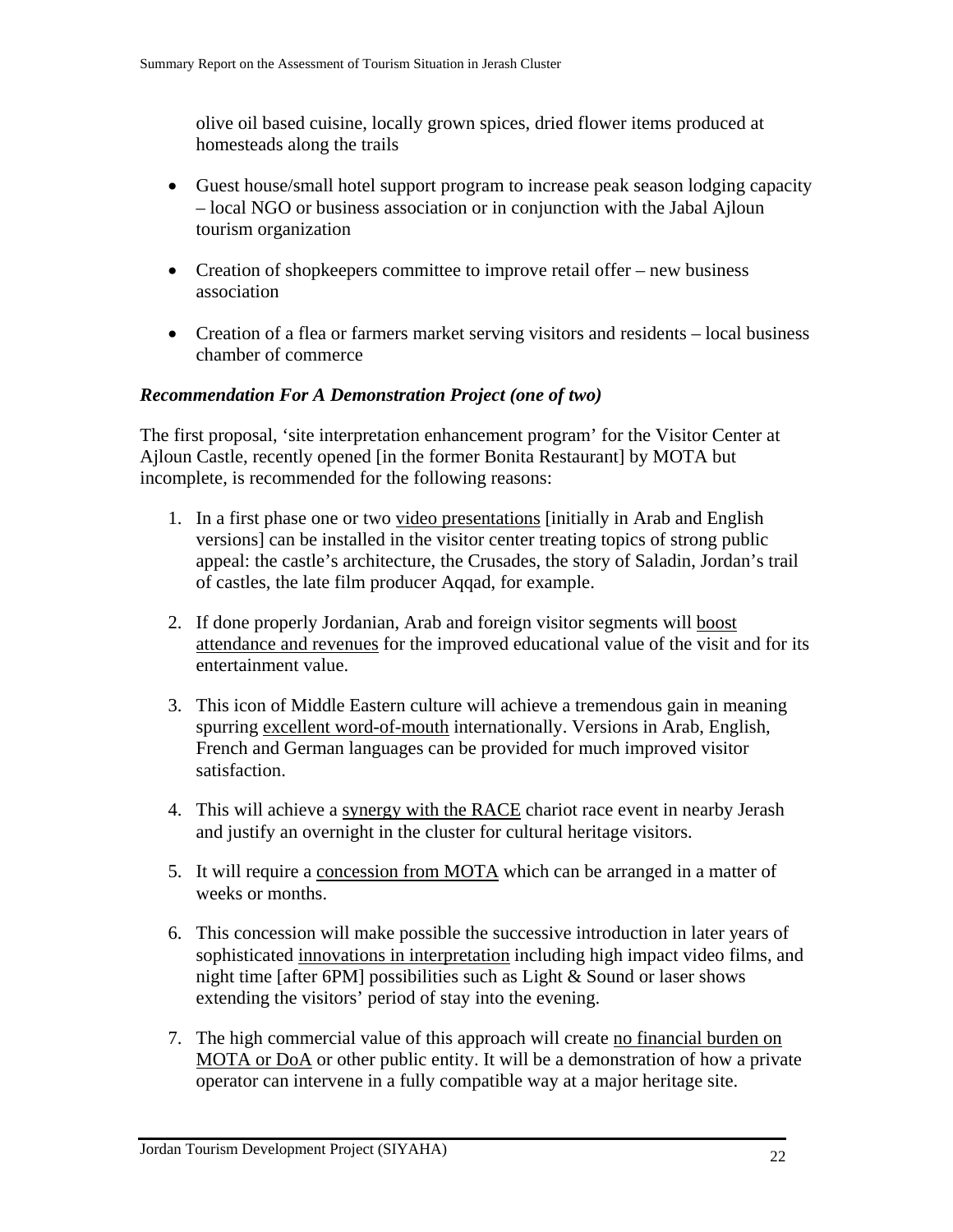- 8. This program can be extended to include a growing calendar of period reenactments and historic portrayals in the very castle creating jobs for actors, musicians, banquet managers and the like. These can occur both during the day and at nighttime and can feature major musical accompaniment.
- 9. Jordanian school groups can be permitted for field trips at specified times of the year and at preferential rates.
- 10. the concession holder can also stage themed festivals involving Ajloun town from the second year of performance further expanding tourism into the cluster.

### *Considerations For Implementation*

### - BUDGETARY

There will be no budget needed for MOTA to grant this concession except for legal counsel fees to finalize the contract. The budget for the concession holder is a private matter and in the first year could potentially exceed JD 50,000 to install high quality interpretive exhibits and plan for an upgraded system in the later phase.

### - TIMELINE

If a concession competition is announced by April 2006 an award can be made by end May and visible improvements in the exhibit quality can be introduced by September of the same year. Within one year the exhibit quality will exceed that of the visitors center at Wadi Rum.

#### **BENEFITS**

MOTA will receive a defined fee from the first year of performance. Nearby restaurants should experience a steady rise in business once new exhibits are installed and particularly once the festivals and special events are staged. From 2007 the rises in visitors and ticket sales will be measurable.

#### - RESOURCES

It is probable that no public sector resources will be needed. The concession holder will need to create a small staff at the visitor center that will grow as different interpretive activities expand. It will draw from the labor pool at Amman, Jerash, Ajloun and Irbid governorates.

#### *A Second Recommendation For A Demonstration Project (two of two)*

The olive trail concept [first of the 'other services'] could be developed in a relatively short span of time provided Siyaha can identify and work with a capable CBO in the area.

- 1. It would be a community initiative with local farmers and crafts producers taking charge of it and involving other members as trail guides and possibly cooks if meals are offered in any of the homes along the trail.
- 2. It would feature an interesting combination of stops at olive groves, a workshop for herb collection, an ancient grain or olive mill, a working olive mill, a soapproducing workshop and another homestead offering cooked meals, and so on.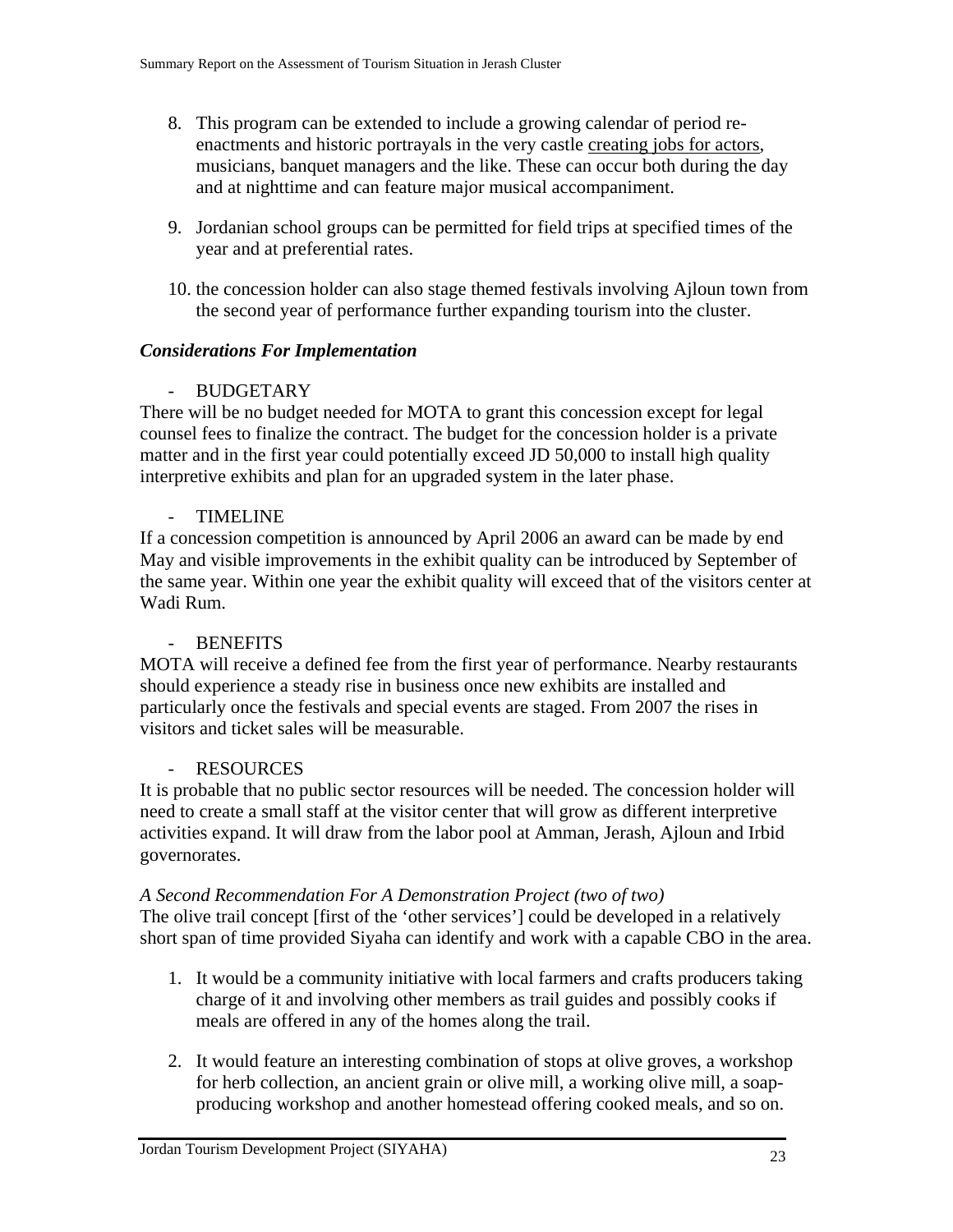- 3. JOPEA could assist this effort and eventually link it with an olive museum that they intend to create.
- 4. An olive harvest festival held yearly or biannually can be staged in Ajloun to raise public awareness of all the attractions in the cluster.
- 5. The trail could serve as a platform for others to add other services like country meals, B&B, horseback-riding, dried herbs and flowers, and even connect with a long distance hiking trail down to the Jordan Valley.
- 6. As a leading project for the cluster in 2006 it should have a catalytic benefit to spur interest in the cluster for other tourism initiatives.
- 7. A simple trail to start with could lead from Ajloun castle through olive groves over to the town of Anjara, covering several farms and offering views of the castle for most or all of its length.

# **G. HR NEEDS HIGHLIGHTED**

Training and capacity building needs are numerous and must first of all cover the DMG for its role of leadership. All of the stakeholder groups mentioned in section D above can benefit from training for more effective performance of each organization. Municipal officials and educators will also require formal familiarization of the benefits and potential problems related to expanding tourism in the vicinity.

### **H. IMPLICATIONS FOR BUSINESS DEVELOPMENT**

Again all the organizations or stakeholder groups cited in section D will need capacity building for business management at the micro level. This will be accomplished over a two year time frame at a maximum to give the local business community a sound basis for introduction of the new tourism-oriented services.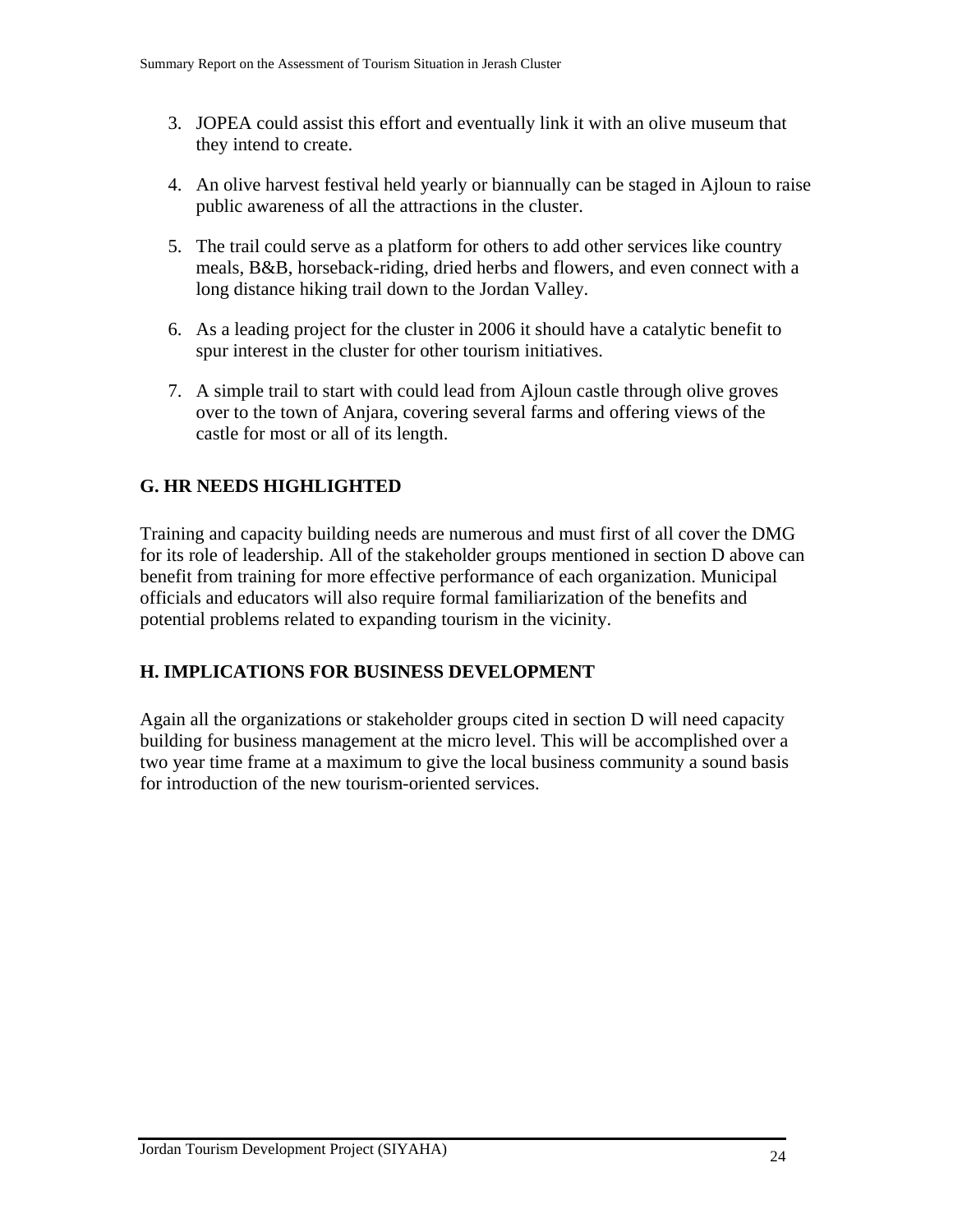# **CHAPTER 4 – CLUSTER ASSESSMENT FOR JERASH**

This is the second of four cluster assessment chapters. The chapter begins with a cluster overview and market characteristics, followed by a Strengths-Weaknesses-Opportunities-Threats analysis, a preliminary vision statement and products for development, key stakeholders and key partners, PRA objectives, and a final section on suggested interventions containing a recommendation for demonstration projects.

# **A. CLUSTER OVERVIEW & MARKET CHARACTERISTICS**

#### *Current Visitor Segments*

The site of Roman *Gerasa* is the key attraction in this city, a must see for cultural heritage visitors to Jordan, after only ancient Petra. During 2004 of the total of 166,200 visitors, 94,500 were Europeans and only 11,400 were from Arab nations. This site is the main attraction in Jordan's northern zone and 82% of its visitors are foreigners, so it functions basically as an export generator. Many foreigners visit in tour groups arriving by coach on package tours. April, August and October are the strongest months. Growth in the first half of 2005 is very strong, 25.5% over the 2004 visitor volume. For the same half-year period the volume of foreign visitors is up 32% indicating *Gerasa's* definite success.

There is a nature park called Dibbeen Reserve located a 10-minute drive south of Jerash on a mountaintop where much of the local and Amman population go for summertime relaxation on weekends and holidays. It is not a major attraction for foreign visitors except for Arab families already staying in the area on summer holidays. The village of Dibbeen now has a new Orthodox Monastery Yanbou al Haya which will be receiving Christian visitors once its support facilities are fully constructed and in operation. *[Cluster map to be inserted ]* 

### *Visiting Patterns [Timing, Expenditures]*

The average visit time in the Roman site is reported to be under two hours [90-120 minutes outside of the bus or auto], and it is reported that most groups do not stop in the town for any refreshment or shopping, even less for any meal, choosing to move on to other points in Jordan's northern sector [Um Qais, Pella or Ajloun] or to return to Amman, about one hour drive away. The sole key beneficiary in the local economy is the DoA through its ticket revenue [JD 341,000 in 2004]. Since the completion of the visitor ticketing and souvenir facility west of Hadrian's Gate, there is a procedure in place requiring groups to start their visits at this center forcing them to walk along the hippodrome for nearly 500 meters just to reach the south gate entrance to the ancient site. There are serious problems with the logistics of touring the site that a coherent management plan would resolve. Visitors needing refreshment can purchase it from strolling vendors within the ancient site, from the rest house located just outside the south gate or at the ticketing & souvenir facility. There is no need or encouragement for visitors to seek services in the modern town. The road along the site's east side also represents a barrier between the ancient site and the modern town. The average spend per foreign visitor can be estimated at JD5 for the entrance ticket plus JD 2-3 for an on-site purchase of a combination of refreshment, food or a souvenir.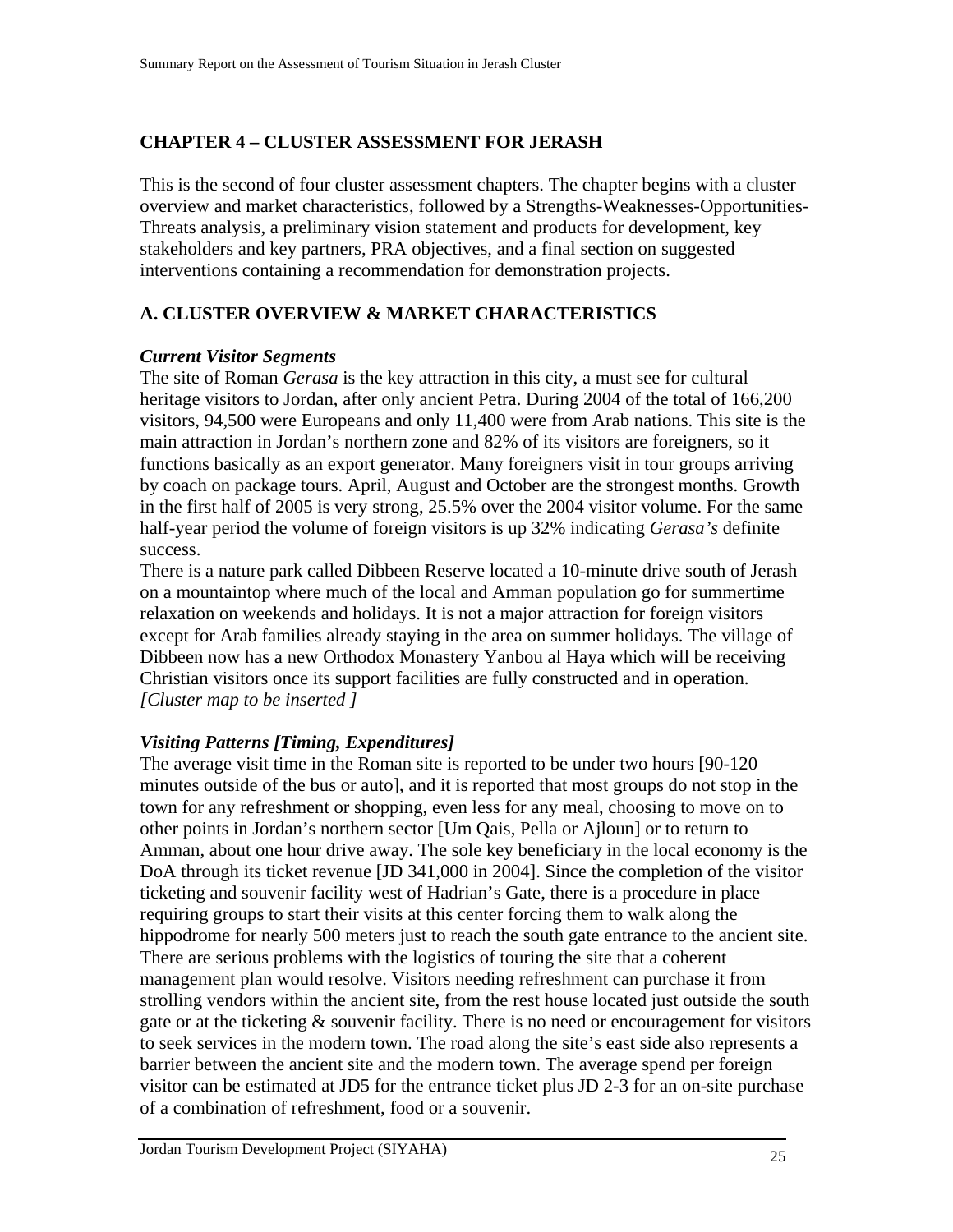The new ticketing  $\&$  souvenir facility contains a variety of merchants and since the tour coaches park at this facility, visitors typically do not venture into the modern town at any point during their visit. Other than the East Baths Plaza and the carcasion/old market, there is nothing for a visitor to see in the modern town. Businesspersons from the town lament the limited benefit they derive from the events held by the famous Jerash Festival in terms of food & beverage revenues. They are waiting for the Roman Army Chariot Experience show to become fully operational to derive any new business from it.

# **B. SWOT FINDINGS FOR THE CLUSTER**

- Strengths
	- o Long established reputation of Jerash in cultural tourism as Jordan's top classical site thanks to
		- The beauty of some of its vertical structures
		- The well known annual Jerash cultural festival
		- The ongoing DoA excavations and addition of a Temple of Zeus museum
		- And to wide travel trade acceptance of the site's marketability
	- o Easy access & combinability with several other sites in north Jordan
		- **Pella, Um Qais, Ajloun, and even Damascus**
	- o Addition of the RACE chariot event expected to become a regional draw
	- o Completed improvements at the Roman [south] Bridge, East Baths & plaza providing an excellent functional linkage between the old town and the new one
	- o Several restaurants "acceptable" but needing improvement for the tourism sector.
- Weaknesses
	- o Substandard cityscape entirely lacking cultural interest and especially the extreme shabbiness and filth in open spaces
	- o Lack or loss of interest of the business community and townspeople in creating functional linkages between the site and modern town
	- o Poor traffic management in commercial streets of the modern town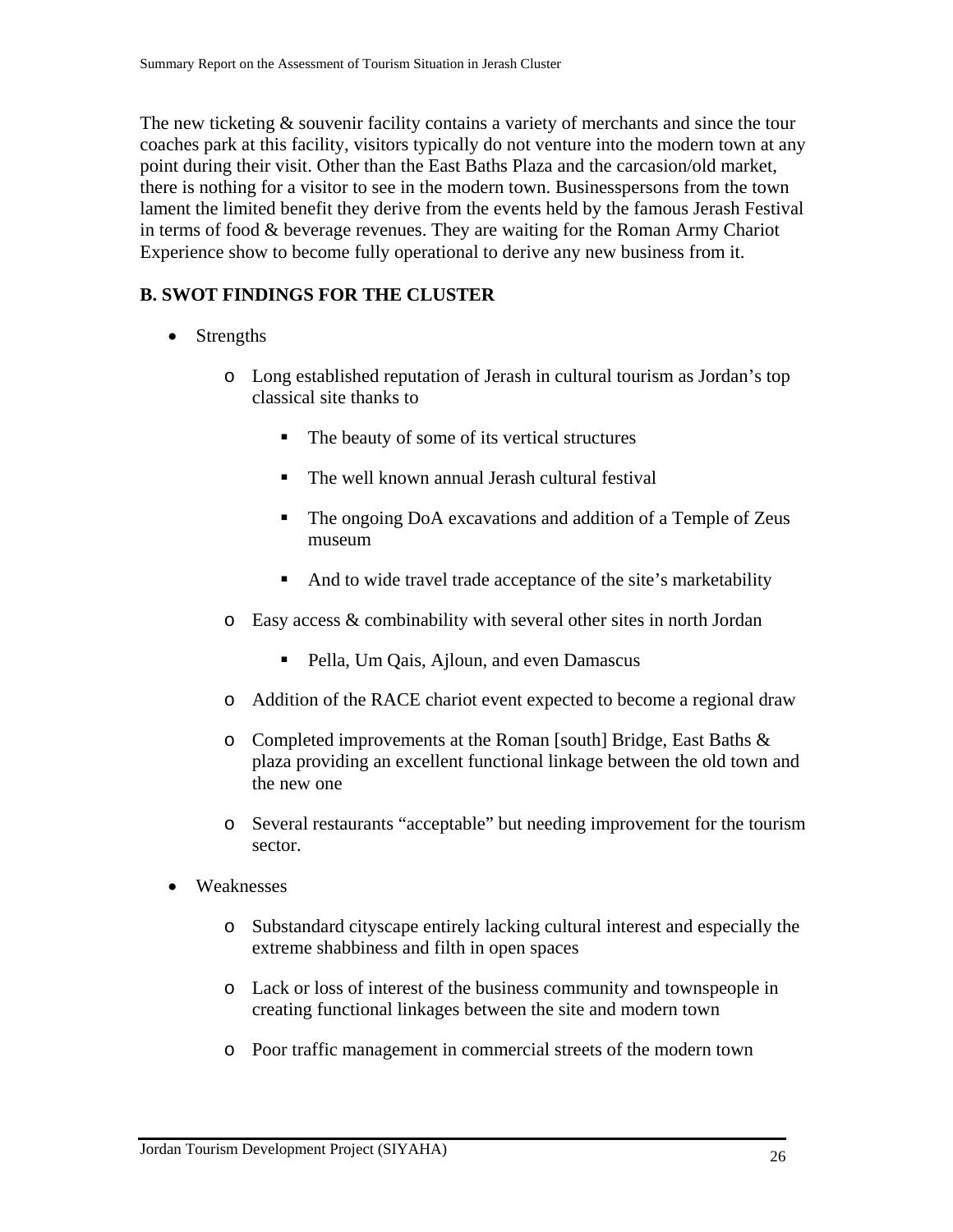- o Poor management of the ancient site's visitor logistics via the sole public access at the south gate for entry/exit well away from the modern town
- o Poor touring conditions in the site and the Roman Bridge for families, seniors [slippery & choppy steps, lack of handrails, lack of directions, lack of acceptable toilets]
- o The archeological site's lack of meaningful posted information and poor quality of cultural content of the visitors center
- o Poor organization, attractiveness and financial viability of the festival as well as the lacking community participation in it.
- Opportunities
	- o Availability of attractive open spaces and retail spaces for **new business ventures** and events including a hostile a short 250-meter walk from the ancient site's museum gate across the historic Roman Bridge – for all visitors
	- o Synergies with the RACE to portray **historic Roman themes** in connection with the chariot races in staged reenactments and entertainments [gladiators, oratory, banquets and plays] – for all visitors
	- o Synergies with **local themes** of the Decapolis cities, olive & dairy products, Jerash Festival, Circassian history via a range of new events – cultural visitors
	- o 2 Excellent **venues for staged events** at the South Theater & hippodrome – for all visitors
	- o Strong potential **synergy with Ajloun** & its Saladin theme cultural and Arab visitors
	- o New Virgin Mary **Orthodox monastery** [*Yanbou al Haya*] and pilgrimage destination at Dibbeen– Orthodox pilgrim visitors
	- o The future World Bank project presents an opportunity for medium to long term improvement of tourism potentials.
	- o Significant tracts of land in Ishtafenah and the Ajloun area, owned by both the government and the private sector could host a number of chalet/health resorts and retreats for the local and regional tourists.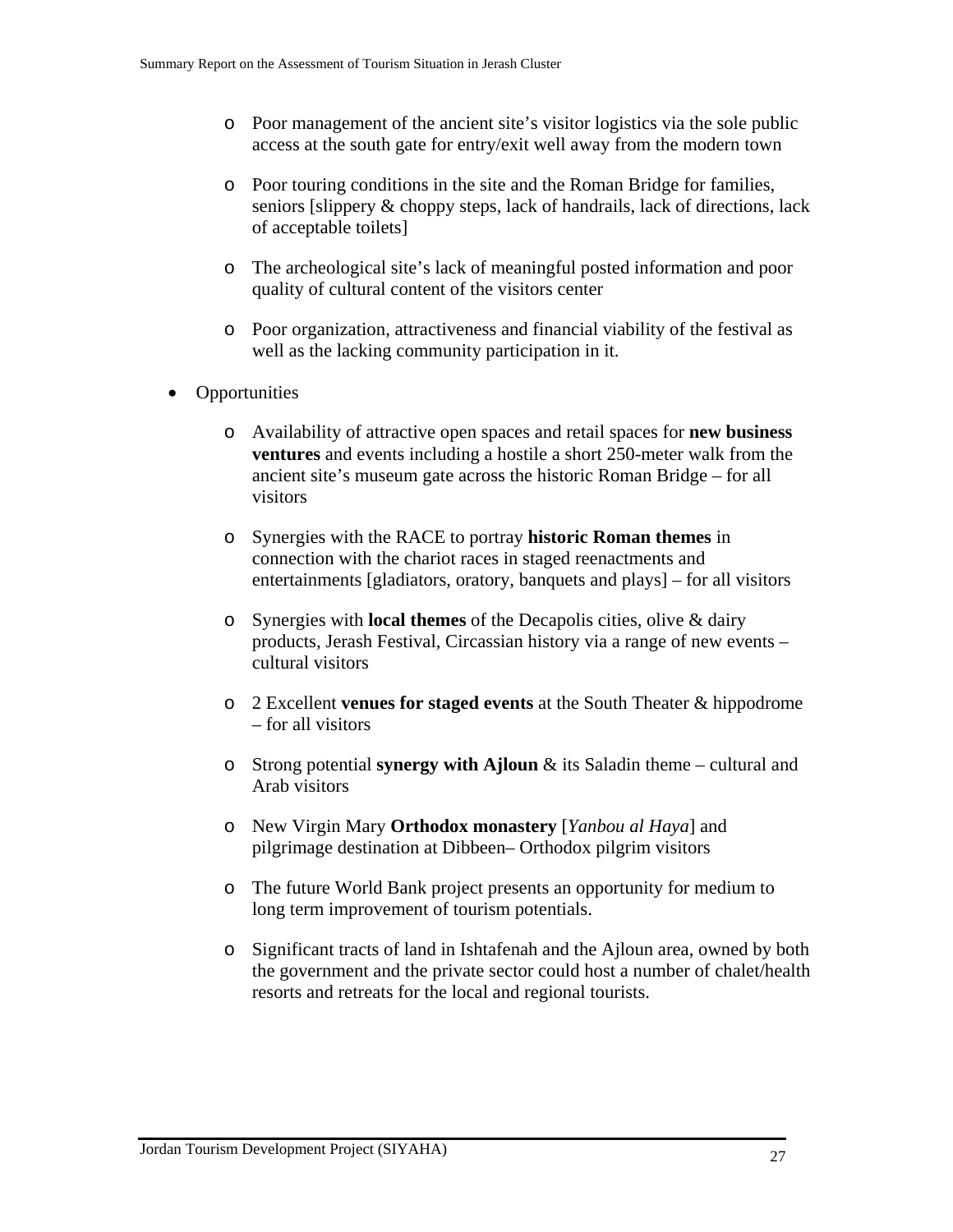- Threats
	- o Inaction and continued ineffectiveness of municipal government leading to continuing filthy conditions, traffic congestion  $\&$  no tourist shopping offer
	- o Continued myopia of DoA with short visiting hours, single site entry, misguided management [rest house obsolescence, dysfunctional gateway]

# **C. VISION FOR THE CLUSTER & PRODUCTS FOR DEVELOPMENT**

*Vision, Branding & Image [Future Market Positioning]* 

### *Preliminary Vision Statement*

*Jerash is a compact crossroads of history. It links the ancient Decapolis city of*  Gerasa *with the modern town via an ancient Roman bridge. Through its offer of walking tours, cafes, crafts and souvenirs and even through its music festivals and historic commemorations, the city brings to life old traditions and tales, vividly portraying their meaning for today's visitor. Jerash is a cultural platform by day and by night.* 

Possible elements of the cluster's future brand and image are suggested in this vision statement. The town will build up its offer of cultural activities to entertain visitors in both the ancient town and in the modern town. Its image will be transformed to reflect some refinement, traditions, and high quality of life, not only through culture and entertainment but also through wholesome cuisine and fine products from the olive industry, the dairy farmers and the area's moderate climate. These associations are appealing to all visitor segments.

The DMG among its first tasks will revise the vision statement, and create an image, one or more appropriate brands for the cluster, and a mission statement that will direct the community's efforts towards achieving this vision.

# *Target Visitor Segments*

These are identified in the table following together with the key regions of origin, potential in the short or medium term, and level of importance as primary or secondary.

| Segment                   | Geo origin             | Short term | Medium term |
|---------------------------|------------------------|------------|-------------|
| Cultural heritage         | Western, Asian nations | Primary    | Primary     |
| <b>SAVE</b>               | Local $&$ foreign      | Secondary  | Secondary   |
| Summer family<br>holidays | <b>GCC</b>             | Secondary  | Secondary   |
| Religious/pilgrims        | Western, Asian nations | Secondary  | Secondary   |
| <b>MICE</b>               | Western, Asian nations | Secondary  | Secondary   |

Target Visitor Segments – Jerash Cluster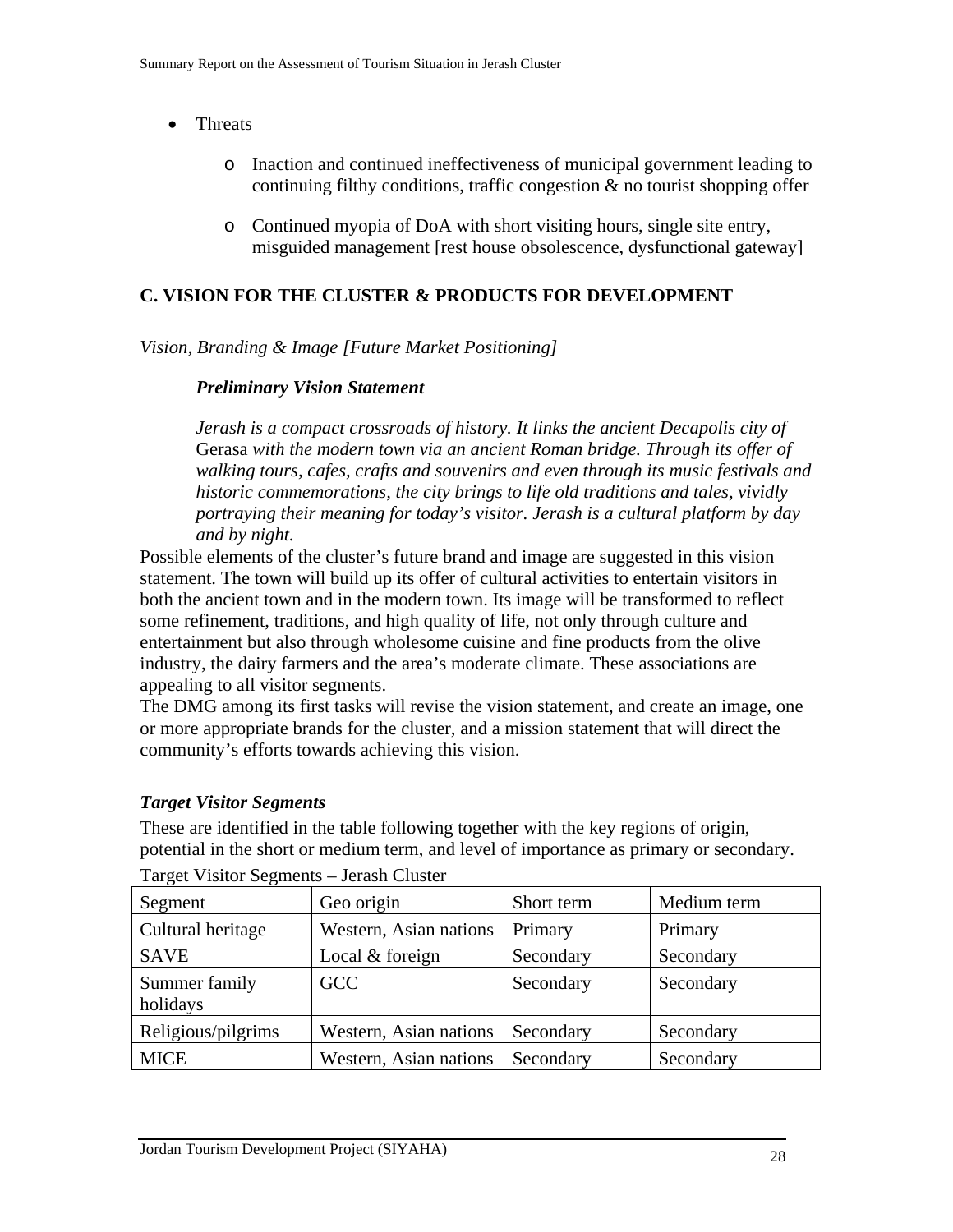#### *Product Development Approach*

To attract the segments targeted in the preceding section the cluster will have to provide the following travel experiences or 'products' to boost its competitiveness for these segments. These proposals provide a sense of the innovation that is necessary, and by no means are the only possibilities.

- Community participation in the festival and increased awareness and activation of markets during this time.
- Innovations [films, multi-media, banquets] in *Edutainment* to tell the Gerasa story, the Decapolis system and how it evolved, the *Pax Romana,* the Crusades to mention a few themes  $-$  for western cultural  $\&$  Arab visitors
- Newly created events celebrating different cultural or natural themes with cultural NGO and CBO participation and municipal support – for all visitors
- Use of the olive theme in the valley's image and branding, through cultural events, and through expanded production of byproducts to differentiate the Ajloun-Jerash name in the marketplace – for all visitors
- Pilgrim touring itinerary linking Dibbeen's Orthodox monastery with Anjara's-Virgin shrine, the Tell Mar Elias site near Ajloun for Prophet Elias – for pilgrim visitors
- Increased archeological excavation programs for foreign academia and students on extended stays in local guest houses in Jerash town – for SAVE travelers and limited FIT travelers

Local CBOs and businesses will not have the know-how to produce the improved *edutainment* experiences and will need to collaborate fully with the RACE directors and tour operators to clarify their roles in such events. The DMG will have to lead this effort and assist in establishing such partnerships. Other possible effective themes for product development include a Decapolis trail, the Crusader Route, a Holy Family Route for the Christian religious visitors, the 'footsteps of Saladin' route, or a 'Cheeses & Wildflowers' festival, for example.

#### *Improved Visitor Patterns [Visit Time, Expenditures]*

Typical touring patterns for two key visitor segments can be estimated as follows once the DMG succeeds in innovating new products as suggested above. Both reflect added activities for visitors requiring more than 2 hours time.

| Activity                 | Time                      | Spend per person   |
|--------------------------|---------------------------|--------------------|
| <b>Orientation Video</b> | .5 hours, afternoon start | Included in ticket |
| Gerasa site visit        | 2.0 hours                 | JD 7 for ticket    |
| Tour guide-shared charge |                           | JD 7               |

Improved touring pattern for independent cultural visitor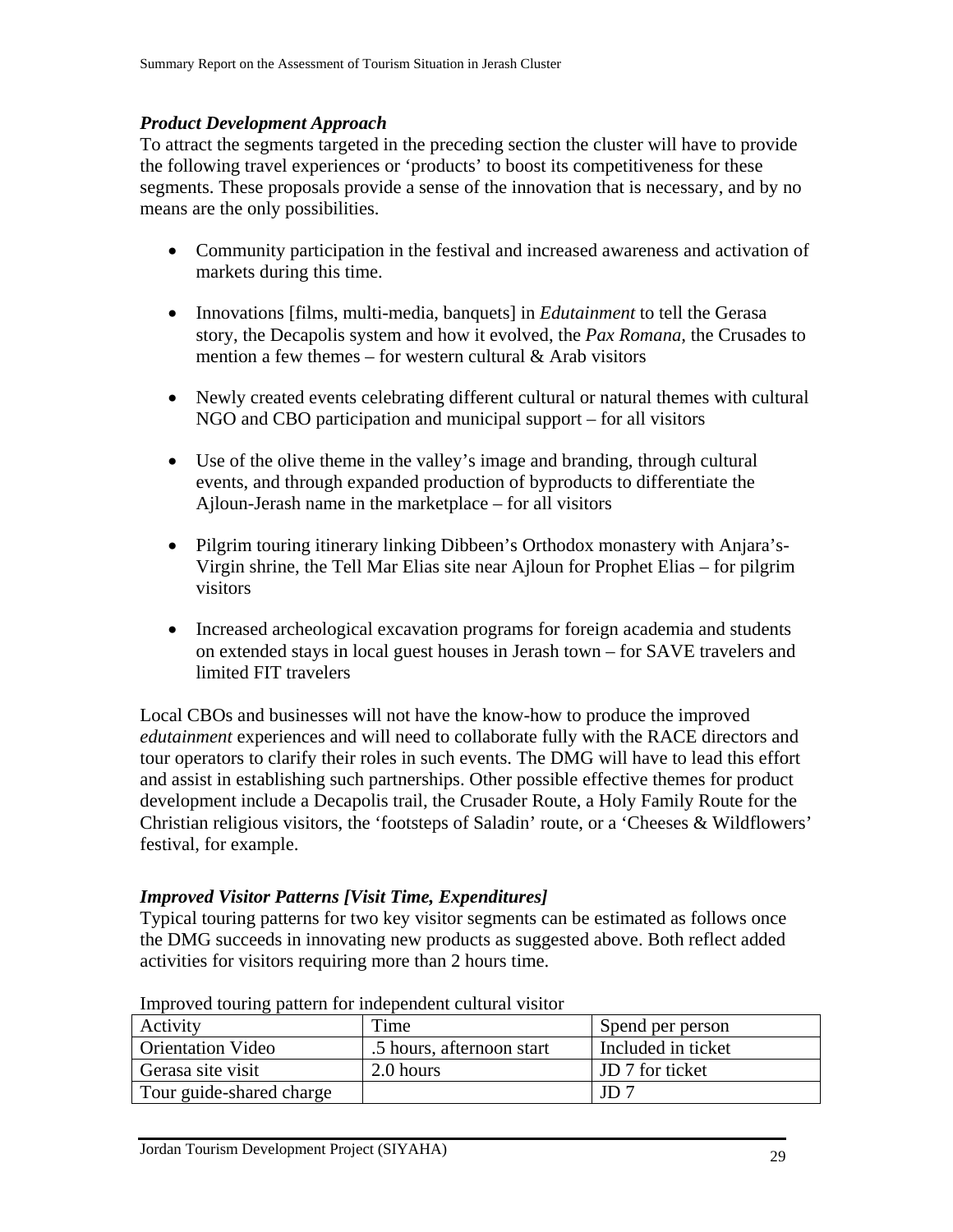| Roman Bridge, East baths      | .5 hour                                                                        | No additional charge |
|-------------------------------|--------------------------------------------------------------------------------|----------------------|
| visit extension               |                                                                                |                      |
| East baths café dinner        | 1.0 hour                                                                       | JD <sub>8</sub>      |
| Gratuity, souvenir purchase   |                                                                                | JD <sub>3</sub>      |
| Evening laser show $\&$       | $1.5$ hour                                                                     | $JD$ 10              |
| music, illuminations          |                                                                                |                      |
| totals                        | 5.5 hours-full day                                                             | JD 35                |
|                               | Improved touring pattern for cultural tour group on olive-themed culinary tour |                      |
| Activity                      | Time                                                                           | Spend per person     |
| Orientation video-visitor     | .5 hours, morning start                                                        | Included in ticket   |
| center                        |                                                                                |                      |
| Gerasa site visit             | 2.0 hours                                                                      | JD 7 for ticket      |
| Tour guide-shared charge      |                                                                                | JD <sub>4</sub>      |
| <b>Olive in Ancient Times</b> | $1.0$ hour                                                                     | JD <sub>3</sub>      |
| special exhibit at            |                                                                                |                      |
| Hippodrome                    |                                                                                |                      |
| Country lunch in olive farm   | 1.5 hour travel included                                                       | JD <sub>7</sub>      |
| Olive grove $\&$ mill visits  | $1.0$ hour                                                                     | JD <sub>3</sub>      |
| Purchase of olive soap, oil   | During visits                                                                  | JD <sub>5</sub>      |
| totals                        | 6 hours-full day                                                               | JD 29                |

The Jerash DMG will need to define a few model products and show them in a diagram like the two preceding ones during its strategy formulation in order to focus the community in a very practical way on the different steps that will be needed to produce these products consistently and to a high standard. DMG will need to work with DoA and with tour operators to understand the different dynamics of group tourists versus independent tourists. The DMG will work with the tour operators and local service providers to create innovative new events to incorporate into their packages raising the value of Jerash for the visitor.

# **D. KEY STAKEHOLDERS & KEY PARTNERS**

The following list presents different stakeholder groups that can be mobilized in the cluster to offer new services. All will require formal assistance and guidance. Olive farmers – guild or coop of participating farming families, oil producers association Womens coop – seeking technical assistance for dairy products, dried spices and flowers Dairy coop – seeking technical assistance for improved dairy products Youth and cultural group – organized corps trained for olive groves and mills presentations and dairy farm ones

Shopkeepers union – organized for staging events in Jerash near the East Baths B &B operators – union of village and farm families renting rooms Tour guides – further training of guides based in Ajloun [and Jerash] Jerash Festival – Jerash Heritage Society – Johod Crafts and Souvinier shops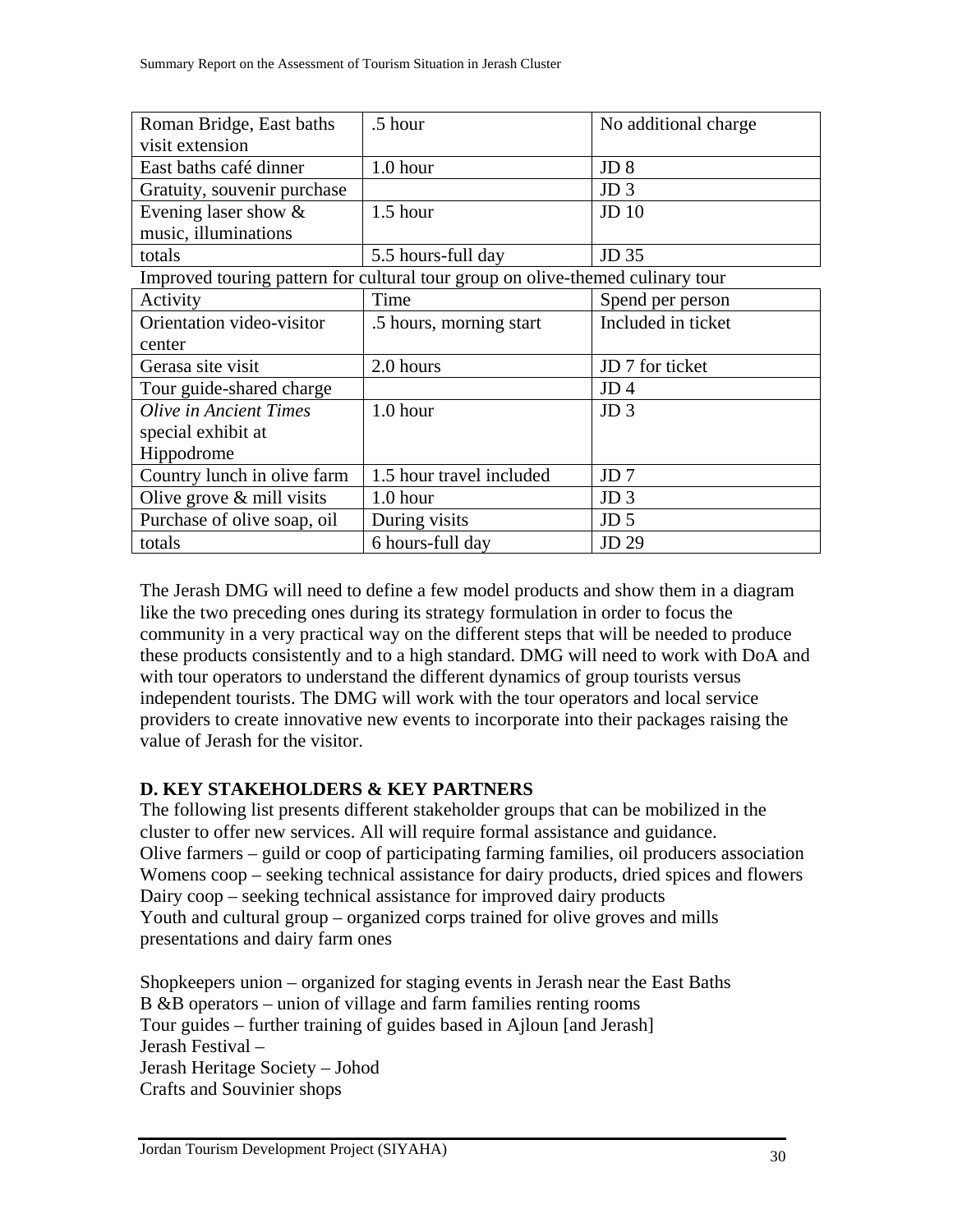RACE Restaurant Owners MOTA/DoA – creating a partnership with private party for improved visitor center operation MOTA/DoA – permitting more events in the ruins such as laser show or temporary olive history exhibit

### **E. PRA OBJECTIVES IN RELATION TO THE CLUSTER**

These assessments will need to identify the resources available in the cluster that can be tapped to produce the intended themed events and services for tourism. They will need to carefully question logical stakeholder groups including those specified in the preceding section, as to

- their level of interest in providing these services and getting prepared for them
- the financial and in kind resources they can easily mobilize to provide them
- any past attempts to promote tourism in Jerash [attractions, events, festivals] and causes for failure or abandonment
- the most logical partner organizations that they know
- their closeness to organizations in Ajloun [possibility of combined programs]
- local resources available for training these stakeholders
- local interest in staging festivals or cultural events in or near Jerash town

- any past friction with foreigners [Arab or western] in the cluster and causes If there is a local business council or chamber of commerce, it also needs to be assessed since a number of its members probably have direct experience with tourism and would be beneficiaries of any future expansion in tourism. This organization would logically be a full or associated member of the DMG as a representative of the private sector. There have been a number of past efforts to offer services in the town to lure the cultural visitors to the site, that have been discontinued and it could be beneficial to understand these past attempts to extend the visitor's stay in the town. A deeper understanding of past failed efforts will enable Siyaha to avoid the same pitfalls. Consequently, some key stakeholder groups can be questioned along the lines suggested below.

Artisans, crafts makers & womens groups: Are there any locally produced crafts, weavings or embroidery, herbs or wildflowers and the like that could be supported by a favorable Jerash image and branding signifying high quality? Are the area's fine dairy products marketed under some umbrella name? Restaurant owners: Are you getting much lunch or dinner business from the tour groups or from independent tourists to the ancient site, and are you getting any in connection with the Jerash Festival? What steps are needed to win more of this business? Have you tried offering any kinds of paid entertainment to the tourists? Are you offering combo packages for the RACE chariot race tourists?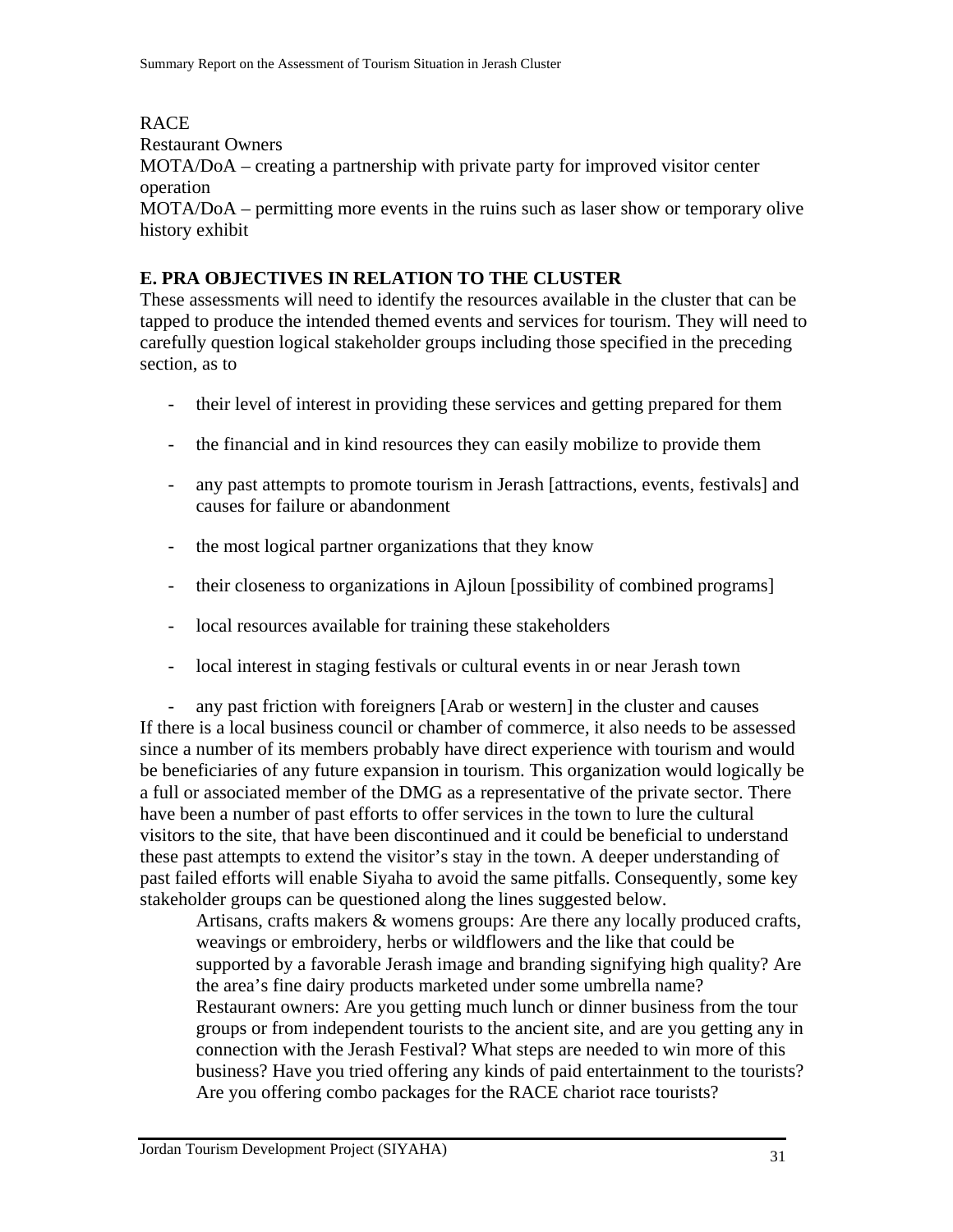Shopkeepers: In the past did more tourists visit your shops in the town and what efforts have you made to lure them back again downtown? What is the needed trick to lure them back? Is it true that craftsmen and artisans have left the city to work elsewhere?

Youth groups or schools: Are there any cultural or fine arts groups or choral groups that could participate in performances and entertainment events in addition to the Jerash Festival? Let us know their capabilities.

Experienced tour guides: In past years was there at time when many visitors did enter the town after seeing the ancient site, and if so, what did they do and what did you show them?

Municipality: Have there ever been any flea markets, farmers markets or crafts markets in the past that tourists visited, and if so, where were they and why did they close down?

DoA: What is the past history of cultural events inside the ruins in addition to the Jerash Festival? Was there a Light & Sound show before or similar show that was discontinued and why?

DoA: In the past were any more gates open for visitors to enter or exit, and did more visitors then filter into the town through them?

### **F. SUGGESTED INTERVENTIONS**

#### *Possible Demo Projects*

In & around the main archeological site [to be adjusted per site management plan] -

- Upgrade, clean and protect the East Baths quarter with surroundings, organize the owners, award a concession to install interpretive information in the baths and operate an open-air café, and manage the vegetable market and shacks next door – private operator & DoA
- Open the Museum Gate so visitors can exit to the Roman Bridge [South Bridge] and easily walk to the critical East Baths in the modern town - DoA
- Upgrade the Jerash Visitor Information Center [transfer to more functional site, concession award for private operator, interpretation innovations] – private operator & MOTA
- Site guide retraining program licensed local guides  $& NGO$  [university]
- Convert the old market to a lodging/hostile, library and service facilities, and active it during the festival as a "flee/specialty market"
- Renovate Kayed Castle for B&B or MICE.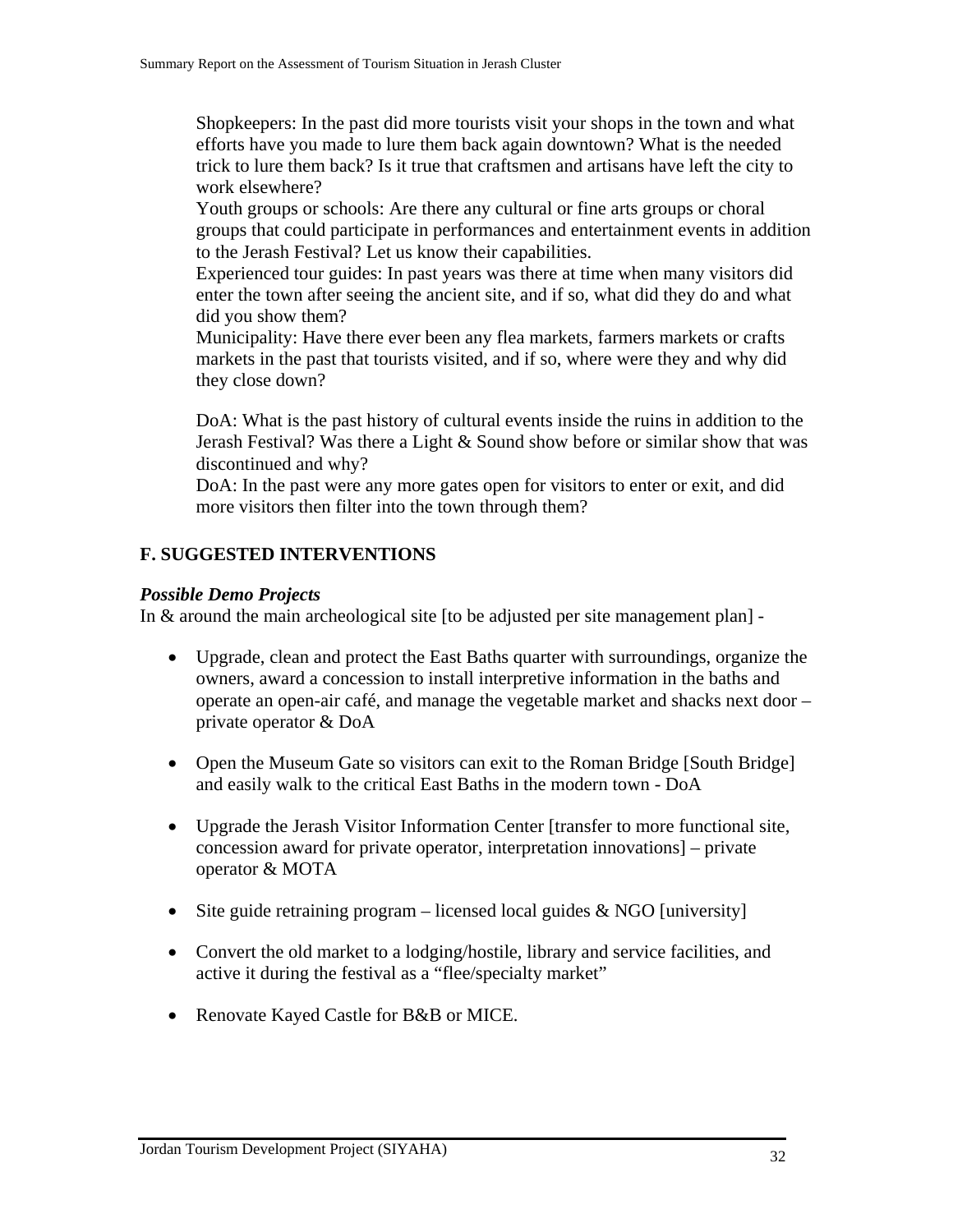#### Culturally themed -

- Privatize the Jerash Festival so that it is more professionally run and generates more collateral activity in the town, and/or for support it and bring a community component to it.
- Jerash Town touring support program [posted maps along trails, walking trail leaflet production, guide training, tour operator outreach]
- Cultural events planning capability [for street fairs, cultural events, commemorations] – local NGO or business association with fine arts academy, also to support the Jerash festival activities.
- Capacity building for events support [local production of stage sets, promotional items, costumes] – crafts guilds or artisan cooperatives, also to support the Jerash festival activities.
- Heritage reproductions [replicas] of classical objects crafts guilds or artisan cooperatives

Other services -

- Villager lodging support program for FIT and SAVE visitors [for families with suitable city or rural homes] – local NGO or business association
- Creation of shopkeepers committee to reform shop management new business association
- Creation of a flea-farmers market serving visitors and residents local business chamber of commerce
- Old souq parking garage [proposed] concession to private operator
- Launch of the Destination Management Group for project implementation [and support the "partnership committee" for the upcoming City Revitalization Project] – MOTA & JTB support

#### *A Recommendation For A Demonstration Project*

An open-air café can be set up in the plaza adjacent to the East Baths to create a muchneeded focus of activity in the town. This forms a first step of the first proposal, 'upgrade the East Baths quarter' and is recommended for the following reasons:

1. It is the crucial step that will have a short and long term catalytic effect to finally draw visitors into the modern town and spur essential urban renewal in this very attractive but extremely shabby quarter.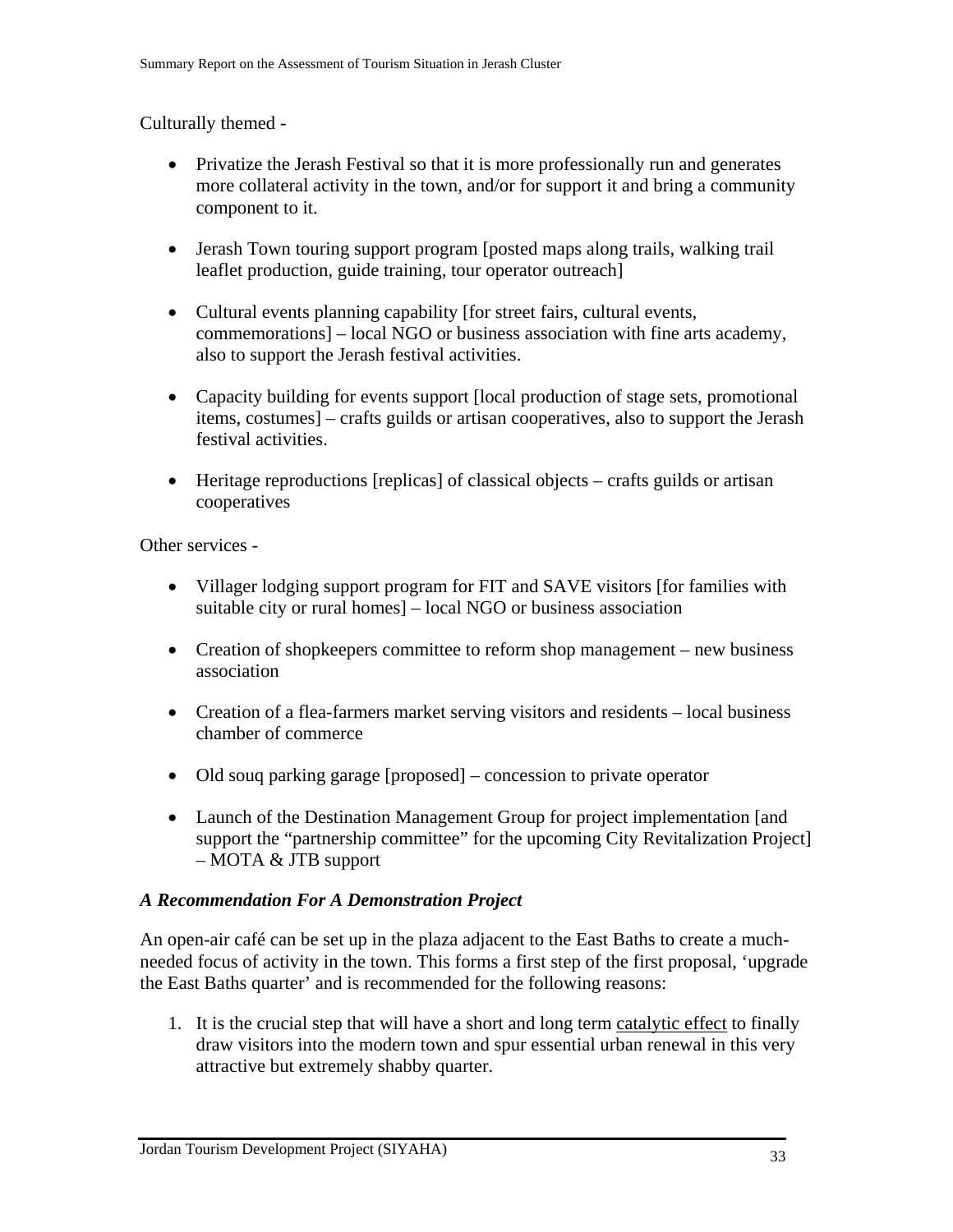- 2. Renewal of this quarter producing one or more comfortable cafes will appeal to all visitors to Jerash of whatever origin and immediately generate excellent wordof-mouth.
- 3. This will achieve a synergy with the RACE chariot race event with the Jerash Festival and any other cultural events giving visitors a convenient after 6PM option in the town.
- 4. It may not require a concession or approval from DoA if it is located alongside the antiquities rather than in them.
- 5. A simplified first step is to open the Museum Gate from the ancient site so visitors can exit the ancient site directly into the Roman Bridge to reach the East Baths. A 2-year concession can be awarded for café operation and installation of interpretive materials at this site.
- 6. the concession holder can work with other stakeholders to stage themed events in the spacious plaza next to the East Baths.

### *Considerations For Implementation*

### - BUDGETARY

There will be no budget needed for DoA [or for the municipality if in the plaza] to grant this concession except for legal counsel fees to finalize the contract. The budget for the concession holder is a private matter and in the first year could potentially exceed JD 10,000 to build an attractive light structure for the café operation, which could have seating for as many as 200 persons.

### - TIMELINE

If a concession competition is announced by April 2006 an award can be made by end May in time for a café operation to be launched for the busy July-August vacation months. After the initial contract, a new award can be made in mid 2008 for a more substantial and permanent facility per a design to be fully consistent with other works to take place in the same vicinity. The first facility would be allowed only under a 'leave no trace' basis requiring a fully reversible and removable installation.

#### - BENEFITS

The catalytic effect of this proposal is substantial. Independent visitors would filter over into the town to inspect the East Baths site and then relax. Many groups would do likewise. Some of the nearby shopkeepers would eventually adapt their offer of goods and services to cater to the passing tourist trade. Visitor spend in the neighborhood would grow starting with food and beverage and quickly extend to retail items starting with souvenirs. Eventually arts & crafts artisans would benefit.

#### - RESOURCES

It is probable that no public sector resources will be needed. The concession holder will need to organize his project in accordance with the concession contract. It is conceivable that he or she will have connections to one or more tour operators or café operators.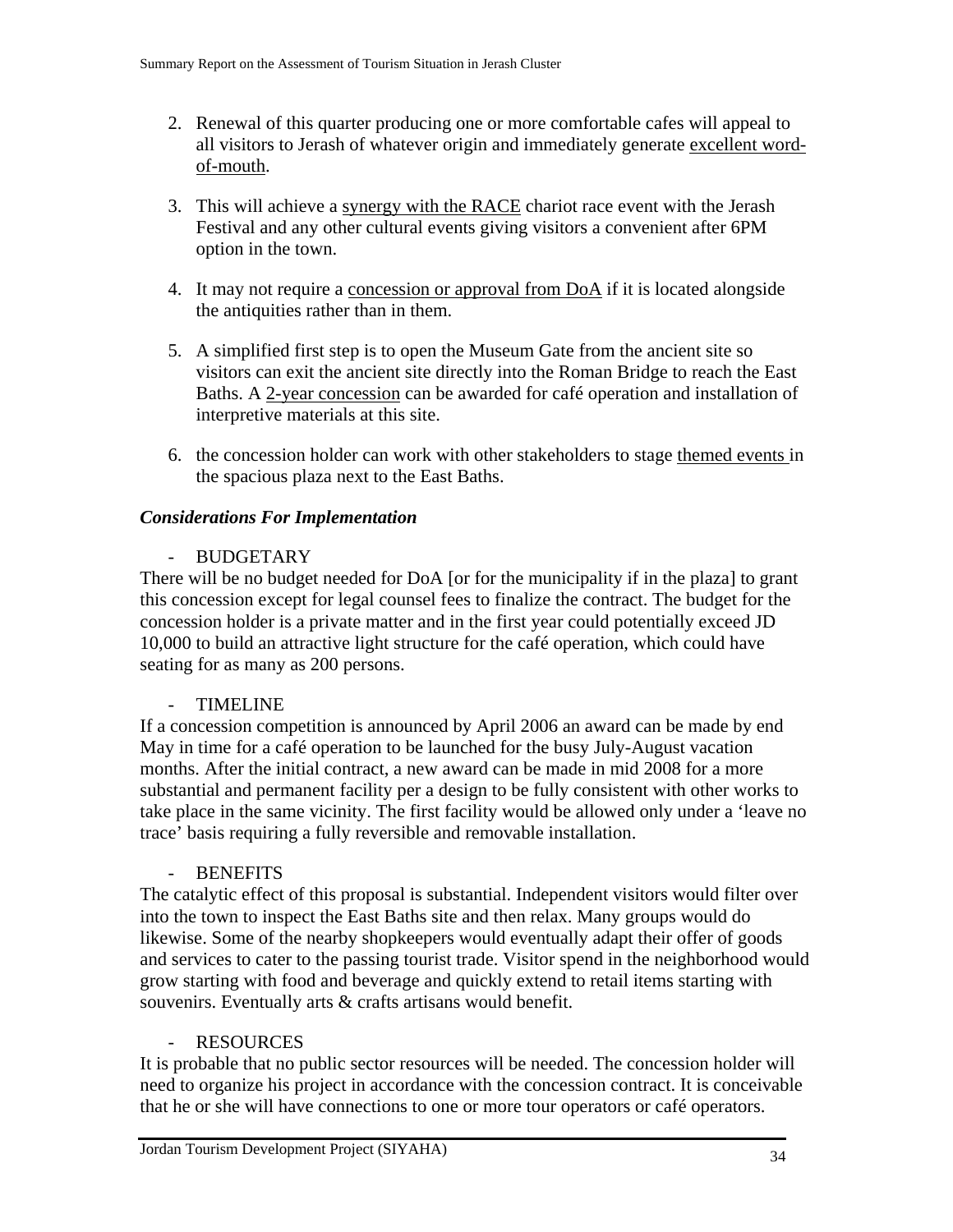# **G. HR NEEDS HIGHLIGHTED**

Training and capacity building needs are numerous and must first of all cover the DMG for its role of leadership. All of the stakeholder groups mentioned in section D above can benefit from training for more effective performance of each organization. Municipal officials and educators will also require formal familiarization of the benefits and potential problems related to expanding tourism in the vicinity.

Another demonstration project could relate to the creation of a "flee market" in the old

market. Herein is a snapshot of the JARA flee market that can be modeled.

### **H. IMPLICATIONS FOR BUSINESS DEVELOPMENT**

Again all the organizations or stakeholder groups cited in section D will need capacity building for business management at the micro level. This will be accomplished over a two year time frame at a maximum to give the local business community a sound basis for introduction of the new tourism-oriented services. If the East Baths upgrade project is adopted in 2006 it is probable that BDS services for the businesses in the immediate environs and in the old souq will be required by 2007. Public awareness is also a critical element of community engagement and readiness/acceptance of the tourism economy.

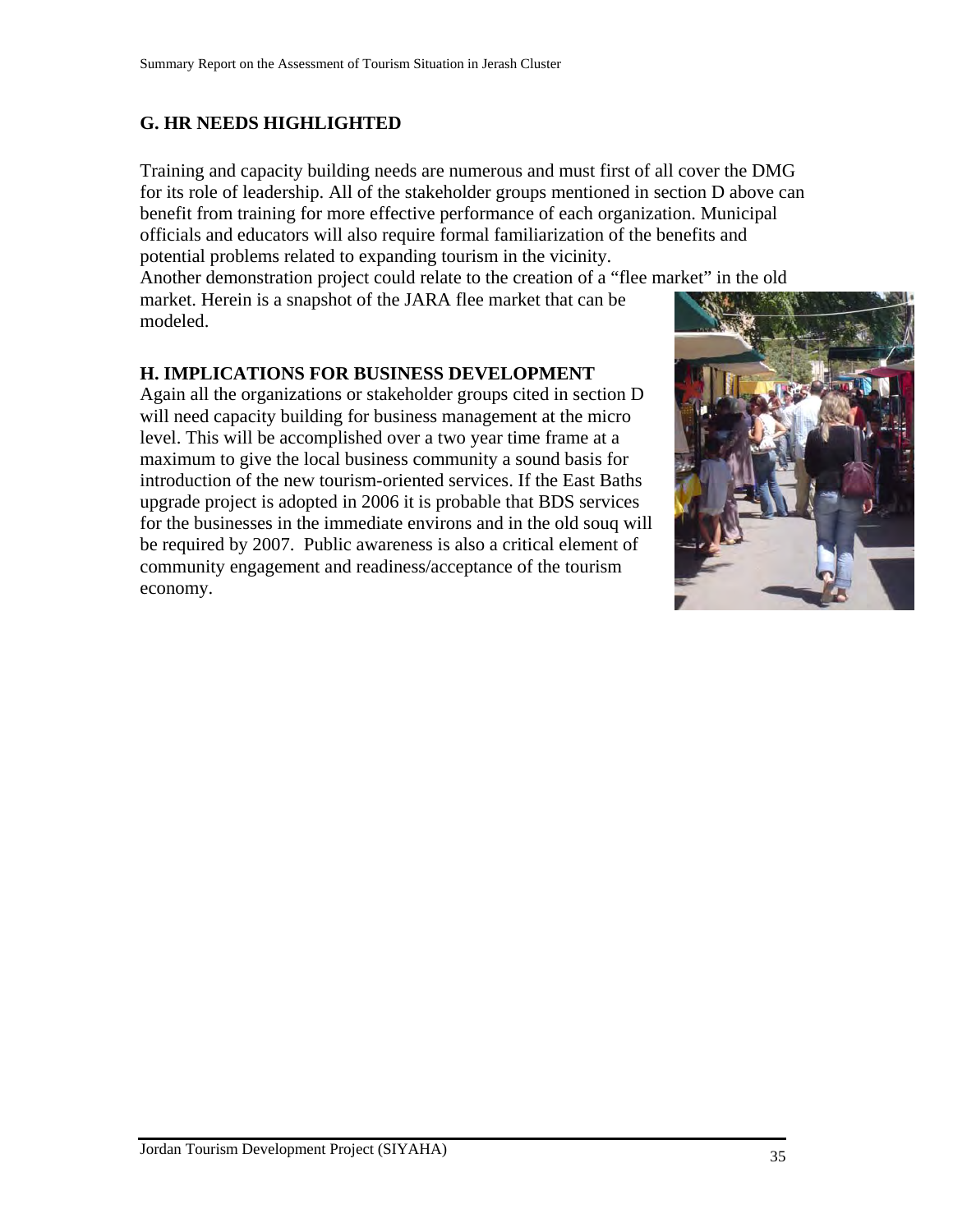# **CHAPTER 5 – CLUSTER ASSESSMENT FOR MADABA**

This is the third of four cluster assessment chapters. The chapter begins with a cluster overview and market characteristics, followed by a Strengths-Weaknesses-Opportunities-Threats analysis, a preliminary vision statement and products for development, key stakeholders and key partners, PRA objectives, and a final section on suggested interventions containing a recommendation for demonstration projects.

#### **A. CLUSTER OVERVIEW & MARKET CHARACTERISTICS**  *Current Visitor Segments*

Because of the variety of magnets included in this cluster it is drawing cultural tourists, religious tourists, and a small but growing number of sports/adventure-minded tourists. It is attracting both group tours and FITs, many of whom overnight in the hotels on the Dead Sea coast [about 800 rooms available] or in the town of Madaba [about 150 rooms], alternatively in Amman. For the cultural visitors Madaba serves as the gateway to the King's Highway which extends down some 150 km to Petra and which represents the Kingdom's premier touring corridor. For the Christian visitors [sometimes called pilgrims] the cluster also offers tremendous appeal in the trio of the Baptism site, Mt. Nebo for Moses, and Mukawir for St. John the Baptist. This cluster contains Jordan's part of the Biblical Holy Land and rich in traces of the later Bezantene and Umayyad Christian era. It is coming apparent in the trends that the Madaba cluster is fulfilling a dual function as gateway for the cultural segment, and also base for the Christian pilgrimage segment.

The visitor counts show extraordinary growth since 2003. Some 2004 visitor counts are: Mt. Nebo Church 119,000, St. George Orthodox [map] Church 87,000, the Baptism site 50,000 to 70,000 and Madaba Museum 10,000. The foreign visitor represents about 95% of these statistics. For the first half of 2005 growth at the various sites has risen to the 23- 50% range making 2005 a banner year and attesting to the industry's growing success. The package tourist arrivals to Jordan overall compiled by the government show 75% growth in 2004 [254,000] over the prior year and this is a factor propelling these high growth rates in the Madaba cluster. A statistical summary follows.

|                        | 2004 actual | 2004 actual     | 2005 daily    | comment             |
|------------------------|-------------|-----------------|---------------|---------------------|
|                        | visitors    | visitors (daily | average-6     |                     |
|                        |             | average)        | months actual |                     |
| Mt. Nebo church        | 119,000     | 334             | 484           | Up 46% over<br>2004 |
| St. George Map         | 87,000      | 224             | 377           | Up 50% over         |
| church                 |             |                 |               | 2004                |
| <b>Bethany Baptism</b> | 51,000      | 143             | 141           | Up 23% over         |
| site                   |             |                 |               | 2004                |
| Madaba Museum/         | 10,000      | 28              | 35            | Remote location     |
| Archeological Park     |             |                 |               |                     |

Recent visitor statistics in the Madaba cluster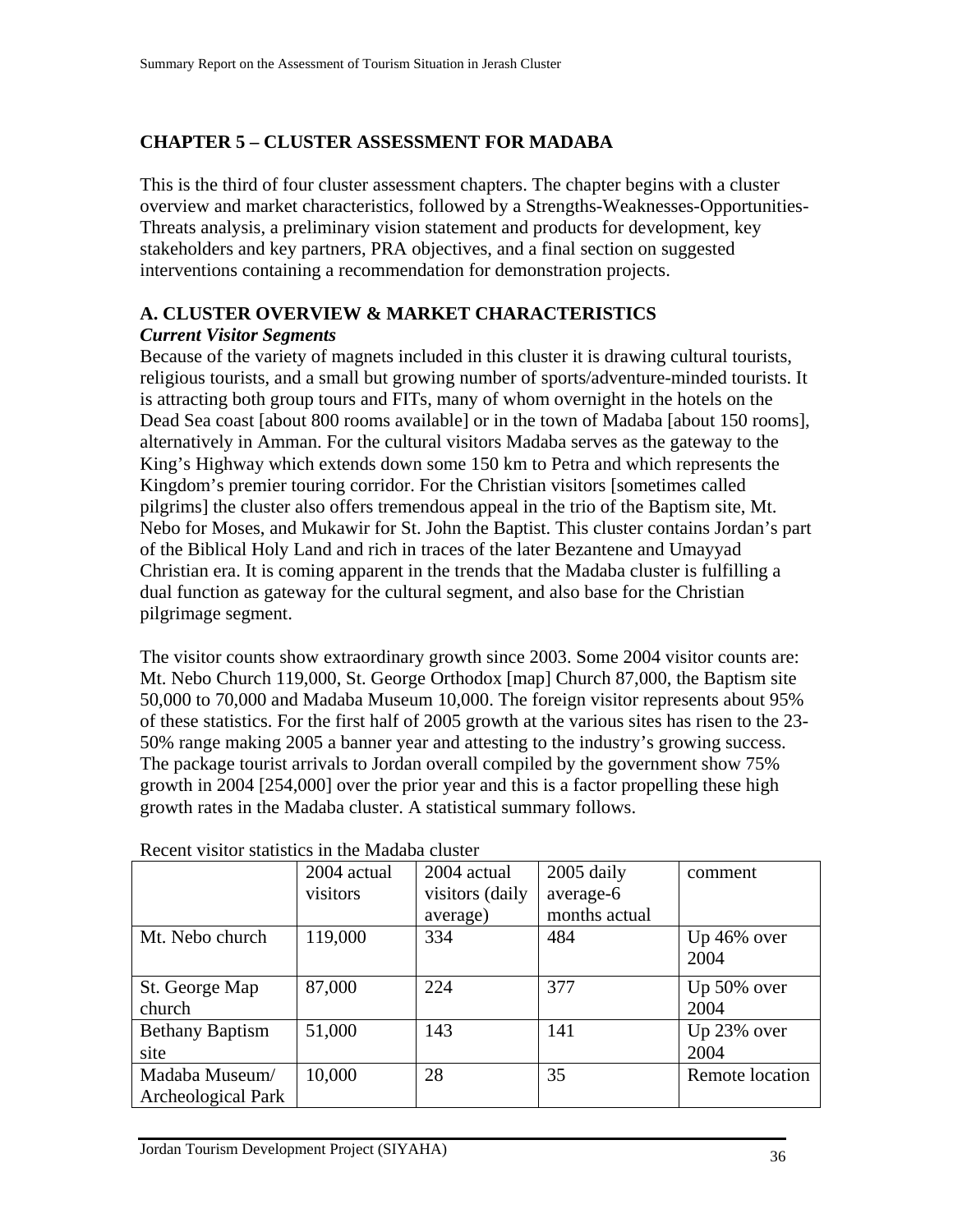There is a small volume of sports and adventure oriented visitors hiking or cycling in the cluster on the scenic bluffs or in any of its canyons but this is a small although promising segment.

#### *Madaba Cluster Map and Attractions*

*{Twp map will be included to show the Madaba city and the cluster and the routes}* 

### *Visiting Patterns [Timing, Expenditures]*

Industry specialists describe a very short average length of stay in Madaba town with many groups seeing only the map church in the heart of town in under an hour and nothing more, proceeding on to Mt. Nebo or even directly southward to other attractions outside of this cluster. For visitors including both the map church and Mt. Nebo, the overall time on the ground in this cluster on average may not exceed two hours. Mt. Nebo is the most heavily visited site in recent years no doubt in part because of its extraordinary panorama and the seasonal pattern shows strongest arrivals volumes for April-May and October-November. The bus tourist's average expenditure in the cluster, can include two entrance tickets and perhaps a refreshment or souvenir, and is estimated to be no higher than JD8-10. This picture is changing with hotel bed capacity rising at the Dead Sea coast and in the town of Madaba itself thanks to recent construction.

Fortunately a new visitor pattern of the overnight visitor to the cluster is developing with bed capacity growing at the Dead Sea coast and in the town, mainly in commercial hotels. The average daily expenditure for such a visitor can be estimated as follows: lodging JD25, food & beverage JD20, touring fees JD20 for an approximate total of JD65. This pattern indicates more the price level at the hotels in Madaba town than that at the Dead Sea hotels which are much more expensive.

### **B. SWOT FINDINGS FOR THE CLUSTER**

- Strengths
	- o Strategic location including **famed Holy Land sites** including Mt. Nebo, Bethany, Herod's palace at Mukawir among others of tremendous appeal to religious visitors (particulary Roman, Byzantine and Umayyad eras)
	- o Strategic location at the **gateway to the King's Highway** which forms Jordan's premier touring corridor leading to its flagship attraction of Petra all the way to Aqaba.
	- o **Panoramic scenery** over the Dead Sea and Jordan Valley reinforced by the new panoramic center.
	- o Growing **charm of the town of Madaba** serving as the cluster's anchor
		- Old town core with growing number of picturesque streets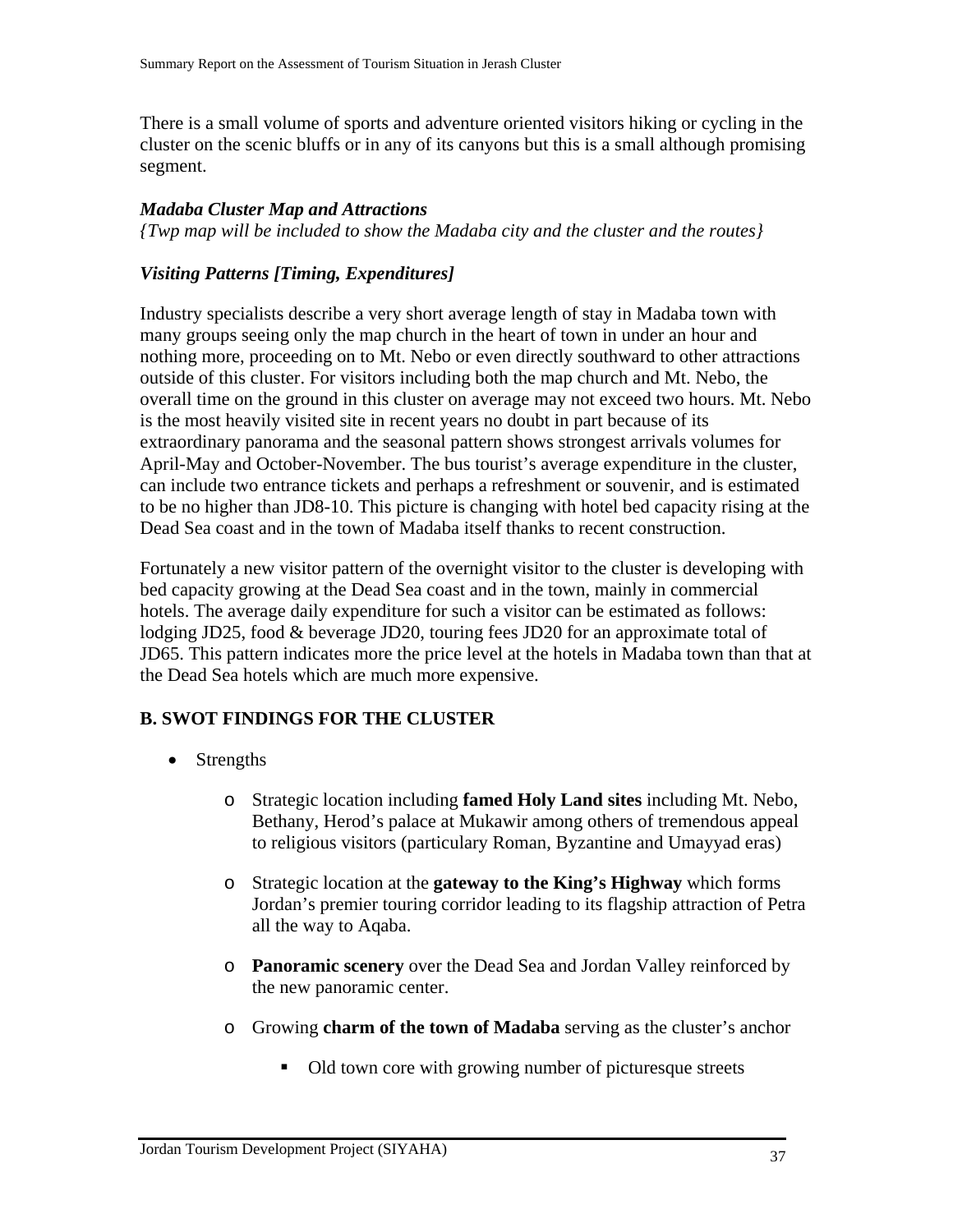- Expanding tourist-oriented lodging and restaurants
- **Emerging tourist quarter in the neighborhood of Saraya Police**
- o Easy **proximity to the Queen Alia International Airport** [20 minutes] and Allenby Bridge [30 minutes] two crucial entry points to the kingdom
- o **Entrepreneurship** of local business people to innovate new products for tourists such as hiking, biking, scooter rental and events and festivals, as well as the hopstible/hospitality mindset, the human resources, and the availability of the active Vocational Training Center in Madaba.
- o **Diversity of resources** including natural assets, historic urban heritage, religious sites, and spectacular scenery appealing to all
- Weaknesses
	- o Lack of informative, printed maps to allow for self-guided touring across the cluster by hiking, bike or auto. Lack of a clear city map for independent touring in the town center.
	- o Difficulties for FITs to easily circulate between the cluster's attractions without hired guides or rental autos.
	- o Limited choice of tourist quality restaurants and hotels in the town.
	- o Lack of entertaining activities after 6pm in the town such as museums or galleries, concerts, festivals, carnivals, commemorations and the like.
	- o Poor traffic and parking management and pedestrian signage in the innermost streets of the town jeopardizing pedestrian traffic.
	- o Lack of capacity of people in villages like Libb, Mukawir or Main to provide basic assistance in English to visitors for directions, advice or for purchases
	- o Key attractions and service facilities and MOTA/DOA lack in interpretation and service facilities (at the visitor center, archeological parks, DOA museum and Mkawer visitor center).
- Opportunities
	- o Madaba can develop as an "east of the Jordan" **base for Holy Land pilgrimages** and offer highly meaningful pilgrim experiences at different sites – for religious visitors
	- o Madaba can grow as a **gateway to the King's Highway** touring corridor leading to Petra as its hotel offer expands – for cultural visitors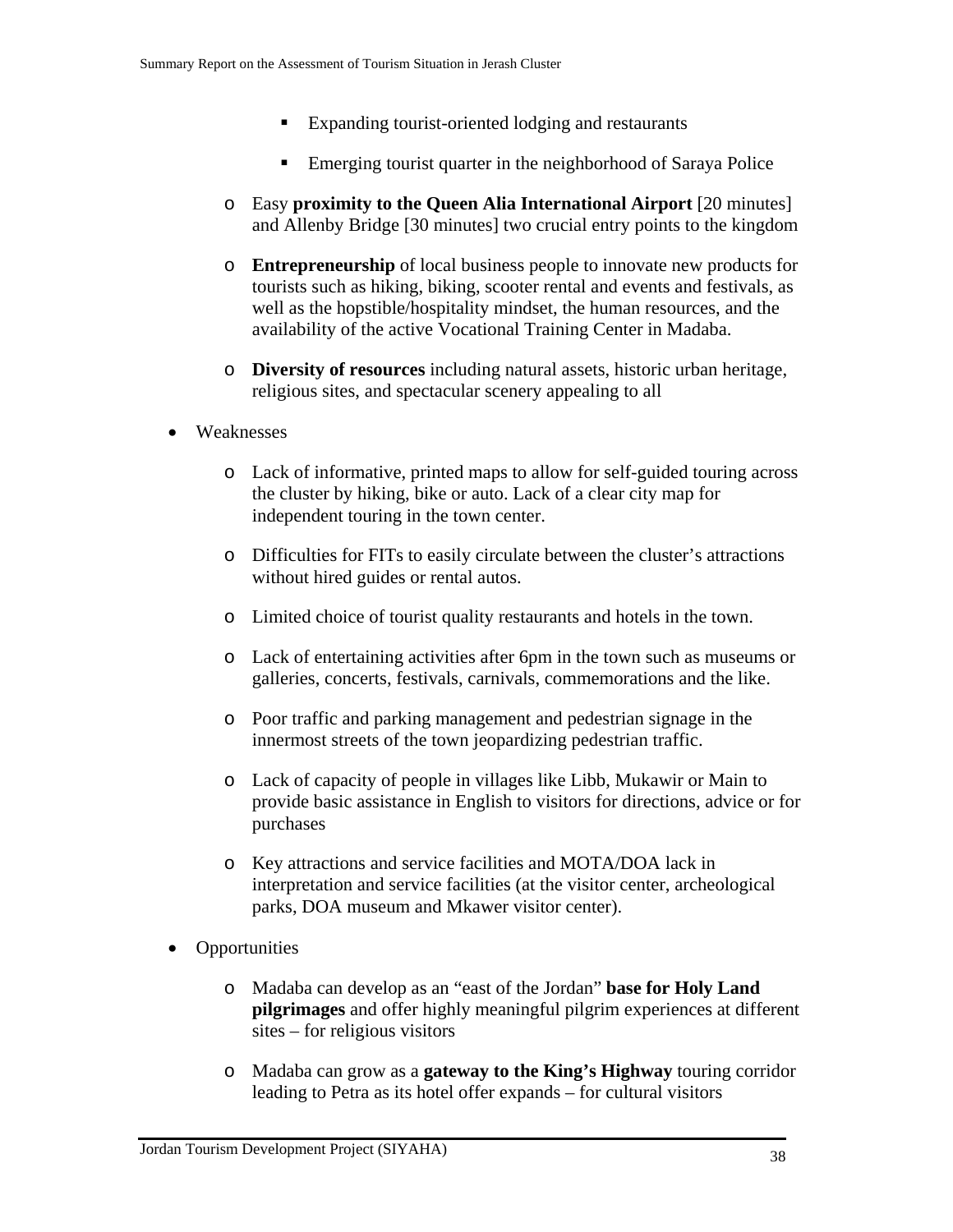- o It will preserve its architectural heritage through new **B&Bs and Guest Houses** and other tourist businesses in the old houses ["Levantine Guest Houses" brand] – all visitors
- o Madaba can emerge as a **center for sports & active tourists** for hiking, biking, hang-gliding, and similar activities – sports  $\&$  adventure tourists linking Mkawer to Main and Mujib.
- o Community members want to deepen the cluster's offer of crafts and products, excursions and events through synergies reflecting **religious & historic themes** of Christ, Moses & John the Baptist, the Crusades, plus **natural themes** of the Rift Valley and its unique geology, wine and olive production– cultural and religious visitors
- o Completion of the Dead Sea Panoramic Complex (museum, restaurant, conference rooms, gift shop and view) calls for an **operator** to run it as a multi-purpose center for cultural, religious, MICE, and sports & adventure visitors and also for school groups.
- o The cluster will cater to **a mix of types of tourism** making it a less vulnerable destination in adverse times while cutting investor risk. The local tourism market can also be better harnessed taking advantage of Amman's proximity.
- o The World Bank project, once initiated and executed, promises to focus on the city regeneration. Similarly, the E.U.-funded projects at Umm Rassas, Lehun, and the branding of the King's Highway (brochure) will support the development of the cluster. In addition, foreign investment (housing and boarding school) projects will support the development of local and regional tourism to the cluster.
- o Investment in new roads from Madaba Main Panorama complex Dead Sea and possibly from Mkawer to/from the Dead Sea provides critical connectively to other attractions and improves the convenience of routes and access to the product.
- Threats
	- o Inaction and continued ineffectiveness of local government will not resolve the **traffic congestion** in the city center at peak periods.
	- o Failure of local organizations to stage more daytime and after 6PM events such as a regular farmers market or flea market won't resolve the **lack of after 6PM activities**.
	- o **Prolonged conflict** in Palestine may cause a severe downturn in pilgrimage traffic to Jordan and specifically to this cluster. Should the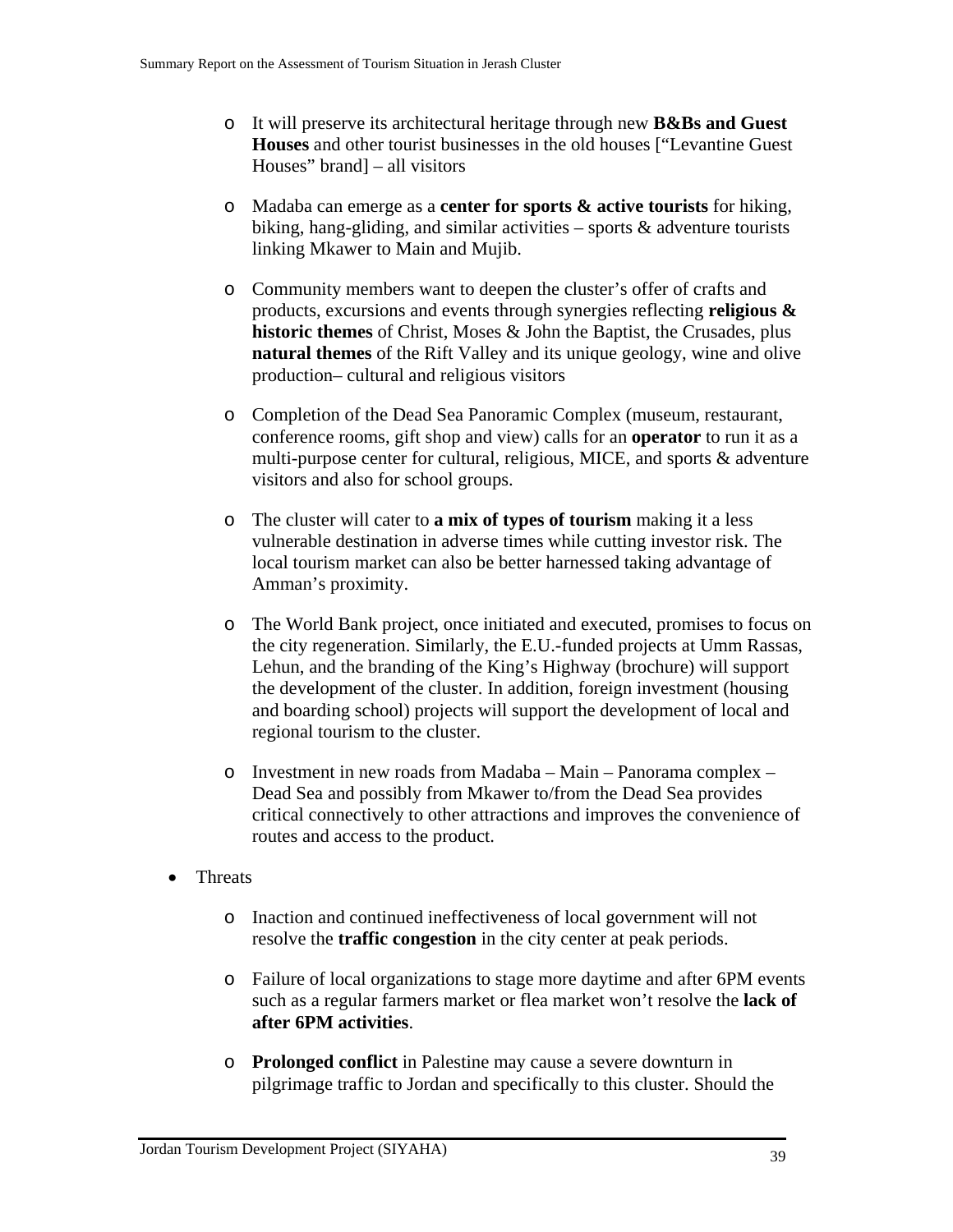Allenby Bridge remain closed for a long time this would shut a major gateway for visitors.

o **Prolonged closure** of the Dead Sea Panoramic Complex through government inaction will deprive the industry of a good cultural asset and attraction.

#### **C. VISION FOR THE CLUSTER & PRODUCTS FOR DEVELOPMENT**

#### *Vision, Branding & Image [Future Market Positioning]*

#### *Preliminary Vision Statement*

*The Madaba cluster will grow into a convenient base for discerning tourists exploring different cultures, admiring ancient heritage sites and enjoying the scenic attractions around the Dead Sea. For the cultural and religious tourists Madaba, known as 'the City of Mosaics' can serve as a handy touring base near several famous religious sites such as Mukawir, Mt. Nebo and the Bethany baptismal site. For the sports-minded visitor the cluster offers multiple options for active touring and extreme sports across the panoramic 'Dead Sea Highlands' and Wadi Mujib areas. For all visitors the Madaba cluster is becoming synonymous with fine dining, interesting crafts and superb panoramas.* 

The stakeholders in this cluster are beginning to grasp the opportunity to serve as a base for pilgrimage tourism, and will need to work with JTB and JITOA to improve on the images and brands already formulated to appeal to this special market, which comes mainly from the US/Canada, and the EU. JTB already is doing much work in support of pilgrimage traffic and already prominently features the Madaba cluster in the ample promotional materials that are already in use. Slogans in use include "the Sunrise of Christianity" and "Vatican designated pilgrimage sites". With respect to cultural tourism, the city is using the apt slogan "City of Mosaics" among others. The DMG among its first tasks will develop its own vision statement, and may find it optimal to create an image and one or more appropriate brands for the pilgrimage market and a different one for the cultural and sports markets.

#### *Target Visitor Segments*

These are identified in the following table together with the key regions of origin, potential in the short or medium term, and level of importance as primary or secondary.

| Segment            | Geographic origin | Short term | Medium term |
|--------------------|-------------------|------------|-------------|
| Cultural heritage  | Western, Asian    | Primary    | Primary     |
| Religious/pilgrims | US/Canada & EU    | Primary    | Primary     |
| Sports & adventure | Western, Asian,   | Secondary  | Primary     |
|                    | local             |            |             |
| Health & wellness  | Western, Arab,    | Primary    | Primary     |

Target Visitor Segments – Madaba Cluster [including Dead Sea]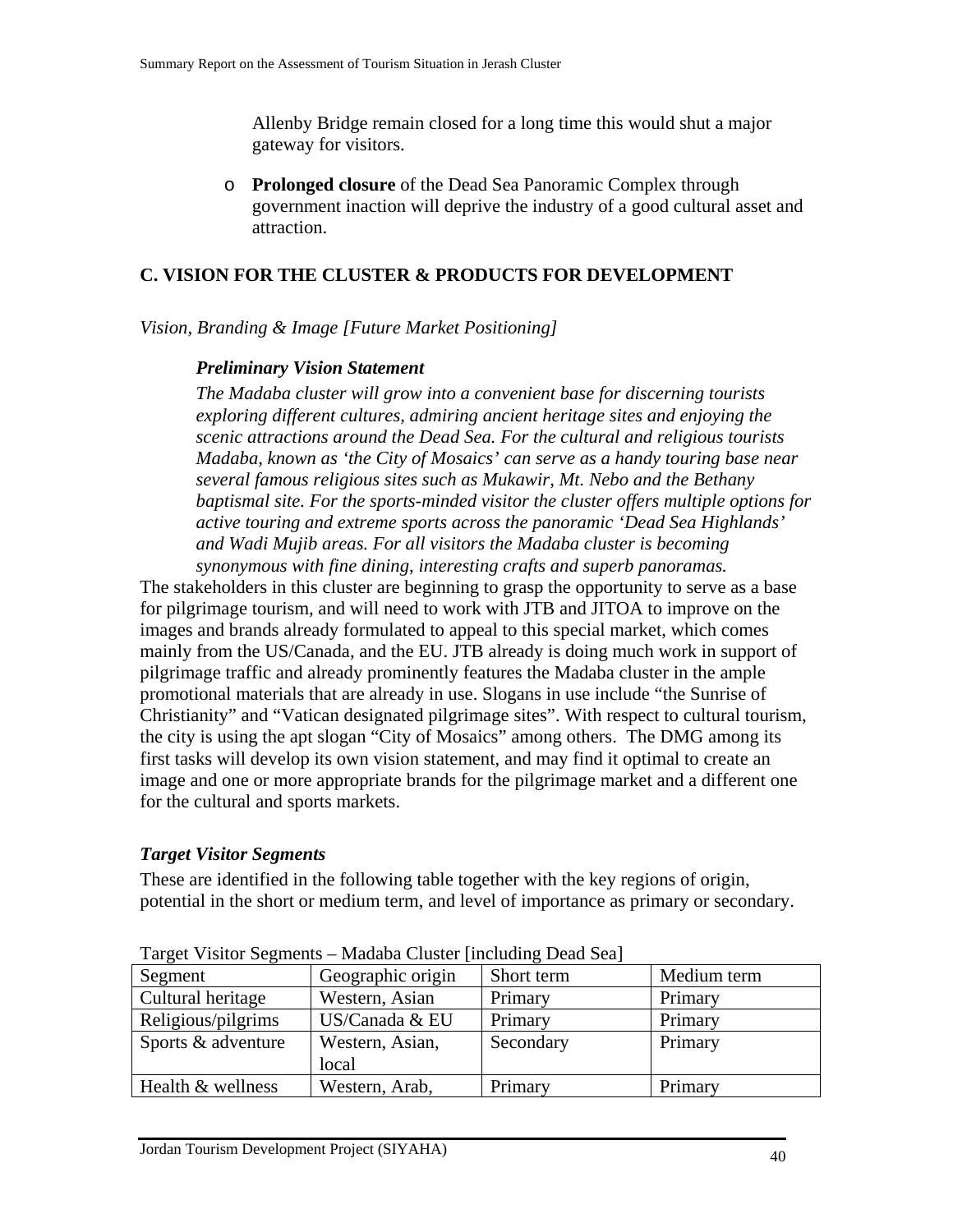|                 | Asian          |           |           |
|-----------------|----------------|-----------|-----------|
| MICE meetings   | Western, Arab, | Primary   | Primary   |
|                 | local          |           |           |
| Summer vacation | GCC            | Secondary | Secondary |

#### *Product Development Approach*

The cluster has the opportunity to expand and diversify tourism on a sustainable basis but it must work on several problem areas to accomplish this with different stakeholders. The proposals provide a sense of the innovation that is necessary among different players, and by no means are these the only possibilities.

*City Center* 

- A committee is needed to stage new events celebrating different cultural or natural themes with cultural NGO and CBO participation and municipal support. This will help solve the problem of lack of life in the town after 6PM.
- Leverage the World Bank's project aims and vision to to create a tourist quarter or historic district near the Saraya building, and development of momentum and an organized effort to spearhead the adaptive reuse of old buildings to house new businesses providing tourist services.
- Together with input from downtown businesses and residents the municipality will institute measures to smooth traffic and parking patterns in highly touristed streets during peak periods to promote heavier pedestrian usage and eventually to make possible more outdoor cafes and cultural events.
- Better use of MOTA/DOA assets to create an integrated experience with product and services provided by the private sector. *Cluster Level*
- Because of the cluster's dramatic scenery and topography, it can create a platform for sports and adventure-minded visitors by providing a safety and information framework that operators can use to expand the offer of such services up to international standards.
- The harmonious growth of pilgrim traffic will rely in part on the enlightened coordination of efforts by the Franciscan Custody, Orthodox patriarch and the Roman Catholic Church and Baptism Commission with local municipal offices and the travel trade. A mechanism is needed to provide this coordination.
- Arts and crafts are a significant strength of Madaba, however, much has to be done in terms of improving the quality, relevance and diversity of products (crafts or otherwise), and improve the retailing experience. Specific opportunities include more retailing on archeological sites, retail spaces at the Baptism site, and at Nebo. Addressing competition from imports is another key issue.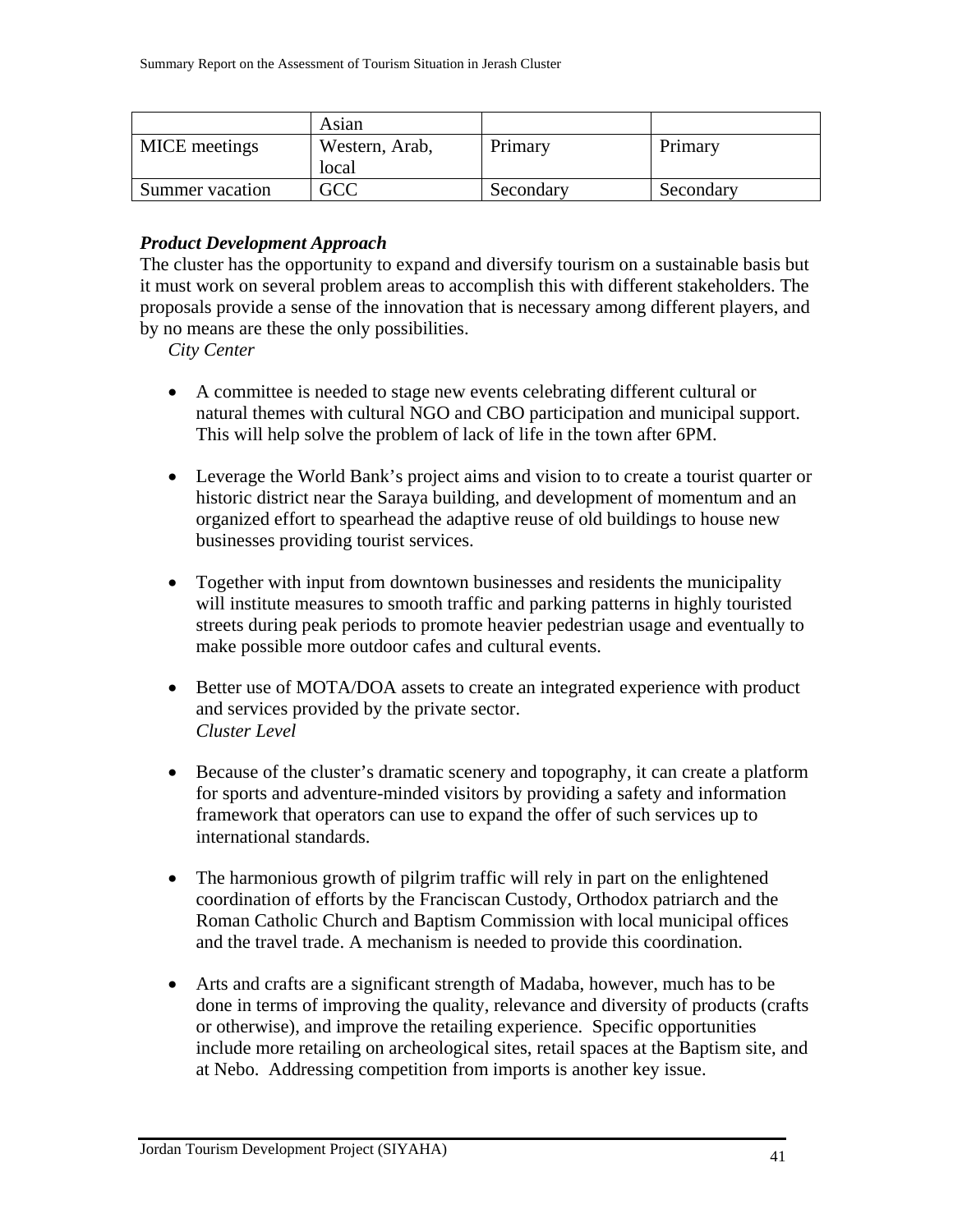• Coordination and cooperation with tour operators and guides in order to support the development of new products and services is necessary.

The DMG will have to comprehend the basic problems involved and set up structures such as deputies, task forces, committees or boards to secure financial and technical resources from different sources and to get solutions.

# *Improved Visitor Patterns [Visit Time, Expenditures]*

Madaba's role as a touring base for pilgrims is depicted in the itinerary shown below. It assumes group arrangements and an all-inclusive price that includes local transportation, meals, visa charges and so on. It illustrates how Madaba can even serve as a base for combo pilgrimages to Jerusalem since its road links are good and processing conditions at the Allenby Bridge are improving. Five of the seven nights are to be spent in Madaba in this example and no night is spent in Amman. It is making the case that a genuine pilgrimage can begin not in Jerusalem but in Jordan for a few days, proceed to Jerusalem, and then terminate once again in Jordan whereby this cluster hosts the pilgrim not once but twice. All five religious sites sanctioned by the Vatican are included in this itinerary. Another day or two could be added for Umm Rasas and Petra in relation to Bizantenerelated tourism or Umm Qais

| day            | Activity                                     | overnight | Spend per person |
|----------------|----------------------------------------------|-----------|------------------|
|                | Arrival by air through Amman airport         | Madaba    | JD <sub>50</sub> |
| 2              | Map church., Mt. Nebo, Moses spring, crafts  | Madaba    | JD <sub>50</sub> |
| 3              | Ma'in spa swim, Dead Sea Panoramic sunset    | Madaba    | JD <sub>50</sub> |
| $\overline{4}$ | Bethany baptism service, Mukawir sunset      | Madaba    | JD <sub>50</sub> |
| 5              | Holy Sepulcher, various churches             | Jerusalem | J <sub>D60</sub> |
| 6              | Bethlehem, Shepherds grove, crafts & concert | Jerusalem | J <sub>D60</sub> |
| $\tau$         | Tell Mar Elias, Anjara Virgin shrine, Ajloun | Madaba    | JD <sub>50</sub> |
|                | castle, Mt. Nebo farewell prayer service &   |           |                  |
|                | concert                                      |           |                  |
| 8              | Depart via Amman airport                     | travel    | JD25             |
|                | total                                        |           | JD395            |

Improved touring pattern for pilgrim group one week circuit with Jerusalem

The itinerary below illustrates the role of the Madaba cluster as gateway to the King's Highway touring corridor for the cultural visitor, in which 6 of the 9 overnights are scheduled into Madaba. Amman hotels are avoided sparing the visitor the cost of the big city hotels and time lost in city traffic.

|  | Improved touring pattern for cultural tour group King's Highway to Petra |  |  |
|--|--------------------------------------------------------------------------|--|--|
|--|--------------------------------------------------------------------------|--|--|

| day | Activity                                  | overnight | Spend per person |
|-----|-------------------------------------------|-----------|------------------|
|     | Arrival by air through Amman airport      | Madaba    | JD <sub>50</sub> |
|     | Map church, Mt. Nebo, Bethany baptism,    | Madaba    | JD <sub>50</sub> |
|     | crafts                                    |           |                  |
|     | Ma'in spa swim, Dead Sea Panoramic sunset | Madaba    | JD <sub>50</sub> |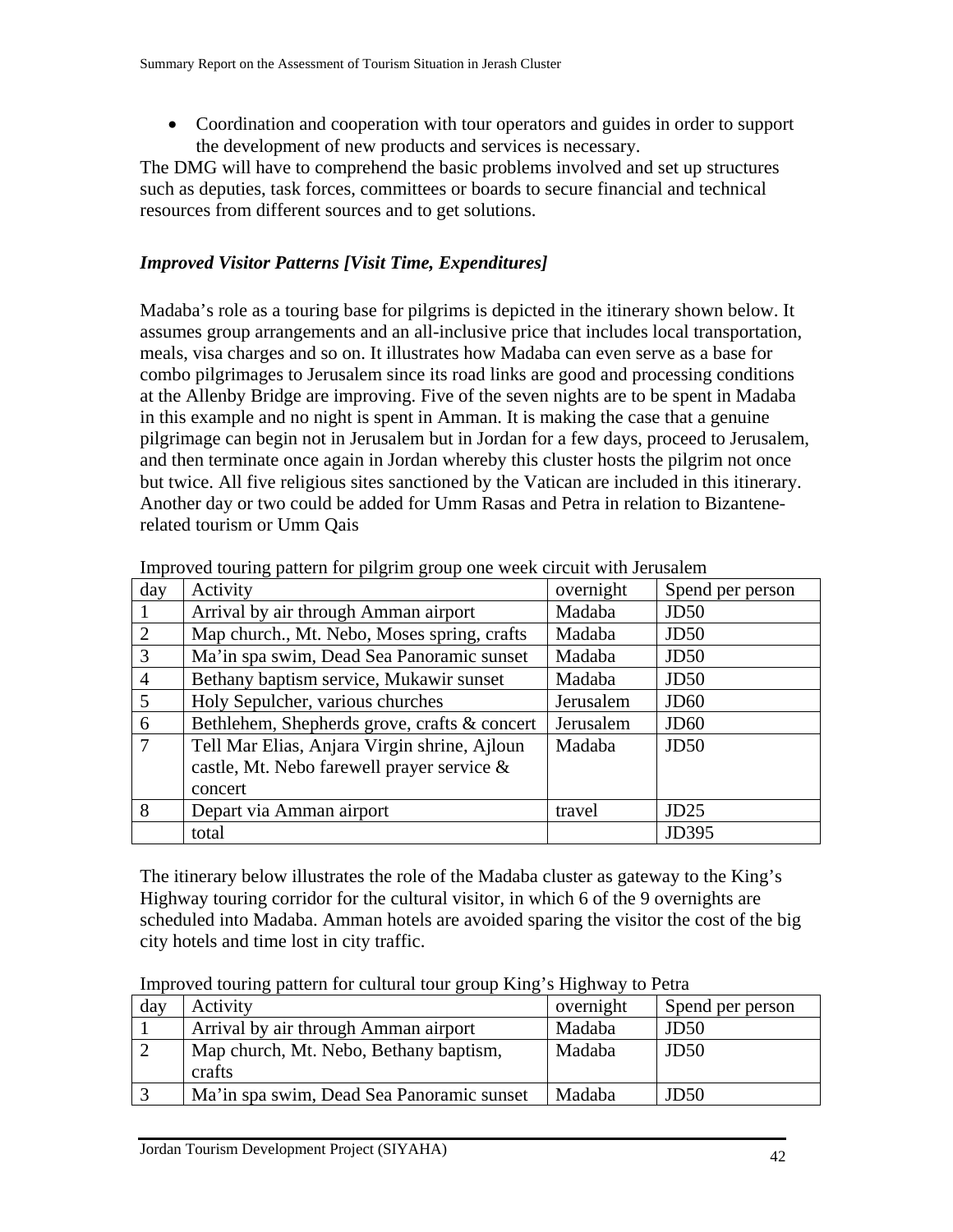| $\overline{4}$ | Amman full day tour with Jerash option    | Madaba | JD <sub>50</sub> |
|----------------|-------------------------------------------|--------|------------------|
|                | Um ar Rassas mosaics, Wadi Mujib Reserve, | Karak  | JD <sub>50</sub> |
|                | Dana Reserve                              |        |                  |
| 6              | Karak castle, Shoback castle              | Petra  | J <sub>D65</sub> |
|                | Petra full day tour                       | Petra  | JD <sub>65</sub> |
| 8              | Little Petra half day, Mukawir sunset     | Madaba | JD <sub>50</sub> |
| 9              | Full day at leisure for shopping, concert | Madaba | JD <sub>50</sub> |
| 10             | Depart via Amman airport                  |        | JD25             |
|                | total                                     |        | <b>JD505</b>     |

The FIT agenda and the sports and adventure segment would have different patters of visitation.

The Madaba stakeholders and entrepreneurial tour operators will need to define a few model products such as these and show them in diagrams during its strategy formulation in order to focus the community in a very practical way on the different steps that will be needed to produce these products consistently and to a high international standard. DMG will need to work with the tour operators to understand the different dynamics of group tourists versus independent tourists, and the different needs and expectations of cultural versus pilgrimage tourism.

The DMG will work with the tour operators, municipal officials and local service providers to create innovative new community events to incorporate into their packages and promotions that will entertain the tourists during their free time.

# **D. KEY STAKEHOLDERS & KEY PARTNERS**

The following list presents different stakeholder groups that can be mobilized in the cluster to offer new services on a non-profit or commercial basis. All will require formal assistance and guidance to grasp the purpose of any initiatives that target sustainable tourism. Since villages like Mukawir, Libb, Ma'in, Dhiban and Hisban are included in the cluster; organizations based in such locations are also candidates as players in this program's initiatives. While there are many clubs and associations active in the area that might be able to contribute to some tourism activity, the writer became aware of only the following ones.

Christian Ladies association  $\&$  similar – some are active in different types of arts and crafts and could launch new products such as herbs or dried flowers.

Madaba Heritage Society – A definite player in creating a viable historic district in Madaba town, working with ACOR and a funding agency.

Arab Choir group – Choirs and cultural groups ssuch as this while not 'key' will have their role in commemorative events staged at different places in the cluster.

Retired military band – A musical resource to contribute to various events in the cluster. Scouts or nature club – With training the members can form a corps of trained hiking guides and monitor visitor usage along the trails in the canyons and bluffs overlooking the Dead Sea.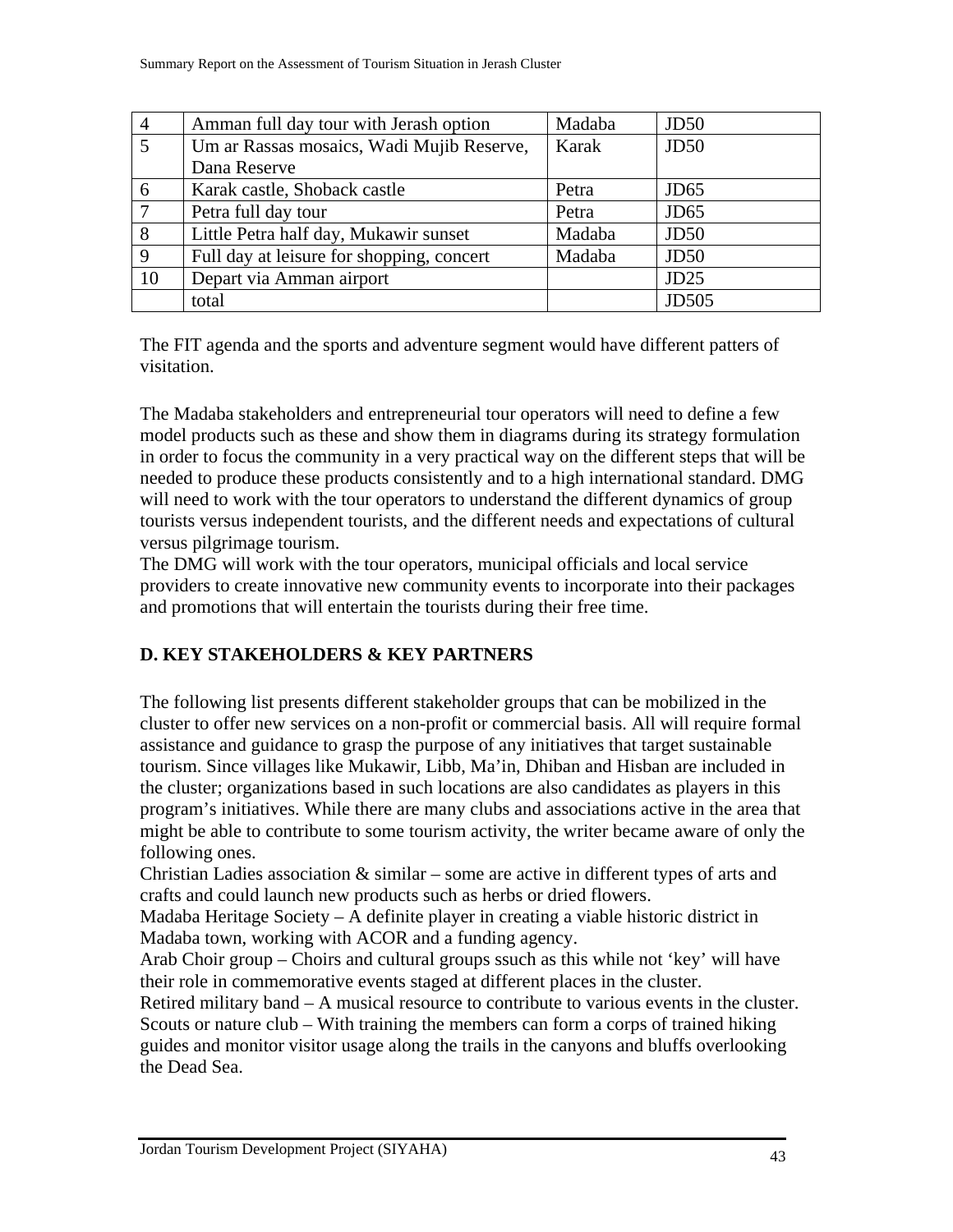shopkeepers union – Their initiative is essential to improvements to retailing in the city center, both physical and in terms of activities and special events.

B &B or guesthouse operators – There is much interest in creating such small businesses and many townspeople see potential in this family-run type of lodging.

Tour guides – Guides based in Amman also cover the Madaba cluster and vice-versa so any guide retraining may have to be offered only to a limited segment of the guides. Jordan River Foundation – Is active in both Mkawer as well as Umm Rasas working with the community on crafts, the management of the Mkawer visitor center, as well as the Ostrich farms in Umm Rasas.

Johod – the Jordan Hasemite fund is activte in Madaba, and works with many CBOs. They are also partners with the Ministry of Planning in the development of the craft center in Nebo.

Crafts Association.

Churches – the Catholic, Fransiscan and Greek orthodox churches have some key tourism assets, archeological lands, some lodging capacity, and an interest in the religious tourism product line including the Baptism site.

RSCN – active in Mujib, Mkawer, and possibly at the Panorama/Main area, RSCN has interest to support the camping, hiking and adventure product line in the area whereby it can leverage the Mujib reserve operations and attraction.

Chamber of Commerce and Trade.

DoA – It has a major role in improving interpretation at the archeological sites, museums, and the management of the mosaic school. The situation at the Bethany site (managed by a private commission that includes DOA representation) in some respects is extremely lacking and requires concerted action with the churches operating there and MOTA and JVA.

Madaba Municipality – It is a key player in introducing successive reforms in the city center agreed by the business community and by the churches to create the unhurried, charming oriental urban environment that the marketplace so much wants to find there. MOTA – Its role is major in coordinating the different donor and world bank programs in the cluster and lobbying for supportive actions from other central government bodies affecting the Siyaha program's initiatives. MOTA also has a role in enabling the newly found Heritage law to operate in Madaba that is rich in Heritage.

Governorate – the governorate has pledged support to the tourism sector, and is a key partner in the implementation of policies and actions to support the cluster development.

### **E. PRA OBJECTIVES IN RELATION TO THE CLUSTER**

These assessments will need to identify the resources available in the cluster that can be tapped to produce the intended range of urban changes, themed events and services for leisure and tourism. They will need to carefully question logical stakeholder groups including those specified in the preceding section, as to

- their level of interest in providing these services and getting prepared for them
- the financial and in kind resources they can easily mobilize to provide them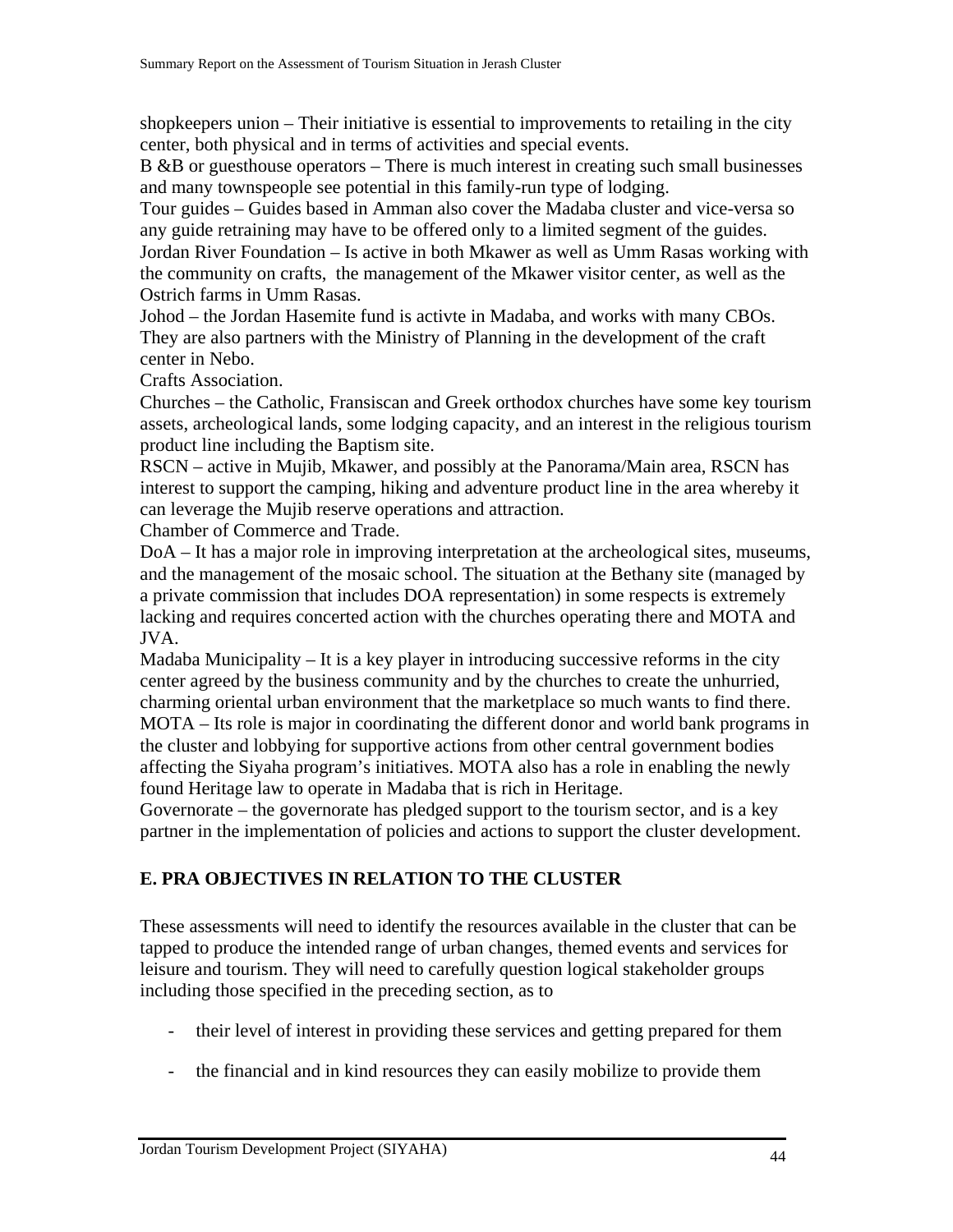- any past attempts to promote tourism in any of the towns in the cluster [attractions, events, festivals] and causes for failure or abandonment [especially in Mukawir, Libb, Ma'in, Dhiban and Um ar Rassas vicinity]
- the most logical partner organizations that they know
- their closeness to any national organizations in Amman [possibility of combined programs]
- local resources available for training these stakeholders
- local interest in staging festivals or cultural events in Madaba town or other locations like at Mt. Nebo, the Dead Sea Panoramic Complex for example
- any past friction with foreigners of any origin in the cluster and causes
- any past friction with immigrant workers [like Egyptians or Syrians] in the cluster and causes

The Madaba chamber of commerce also needs to be assessed since a number of its members probably have direct experience with tourism and would be beneficiaries of any future expansion in tourism. This organization would logically be a full or associated member of the DMG as a representative of the private sector. The Madaba Heritage Society could be another partner provided it is willing and has the capacity to respond to the challenges.

It would also be ideal to question CBOs active in the lower sector of the cluster along the north rim of Wadi Mujib, in villages like Dhiban, and Saliya, which could serve as trailheads for visitors descending into the valley, or Mayfaa [Um ar Rassas] which has both the sheltered mosaics and a crafts workshop.

The more significant stakeholder groups can be questioned along the lines suggested below.

Artisans, crafts makers & womens groups: Are there any locally produced crafts, weavings or embroidery, herbs or wildflowers and the like that could be supported by a favorable locally inspired image and branding signifying distinctiveness and high quality?

Artisans, crafts makers & womens groups: Are any of you interested in operating small hotels or guesthouses in Madaba or in any of the nearby villages? Do any of you have empty bedrooms in your homes that could be rented to visitors for extra income? Are you willing to undergo training to provide this service to foreigners who may speak no Arabic language at all?

Restaurant owners: Are you getting much lunch or dinner business from the tour groups or from independent tourists to the various sites in the cluster, and are you getting much business in connection with religious or other holidays? What steps are needed to win more of this business? Have you tried offering any kinds of formal entertainment such as singing, dancing or even a play or other

-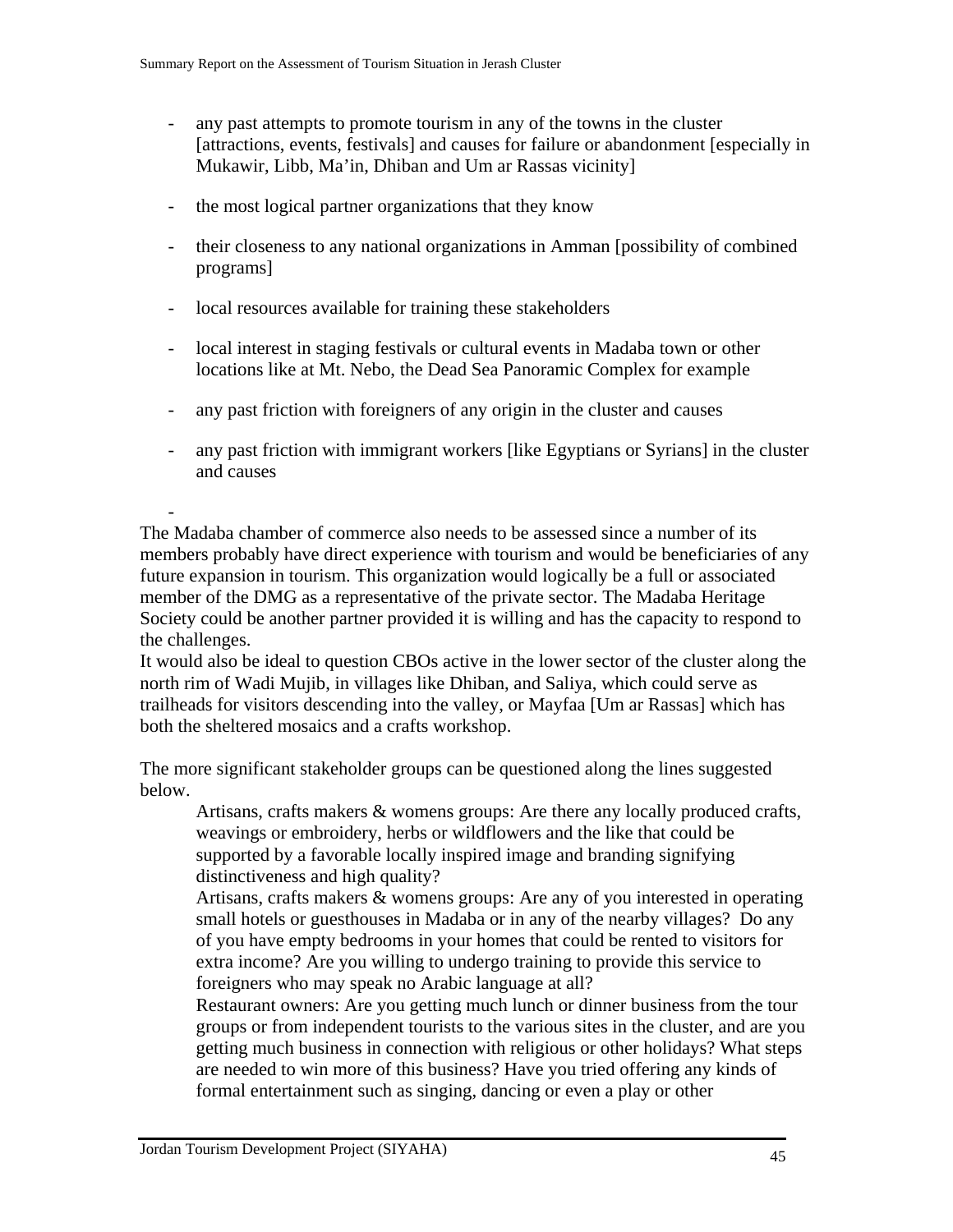performances? Are you willing to cooperate with tour operators and offer them a special menu?

Shopkeepers in Madaba town: In the past did more tourists visit your shops in the town and what efforts have you made to lure them back again? What is the needed trick to lure them back? Have many craftsmen and artisans have left Madaba to work elsewhere?

Shopkeepers in Libb, Ma'in or Mukawir: Are tourists visiting your shops and do you know how to attend to them sufficiently in English? Would any kind of training enable your employees to serve them better?

Youth groups or schools: Are there any cultural or fine arts groups or choral groups in the cluster that could participate in performances and entertainment events or are they all from Amman? Let us know their capabilities.

Experienced tour guides: What must downtown Madaba do to get the tourists to stay longer and spend more money after touring Mt. Nebo and the map church? Municipality: Have there ever been any flea markets, farmers markets or crafts markets in the past that tourists visited, and if so, where were they [in Madaba or villages] and are they operating well? In what facilities are musical performances held in the cluster in addition to those held at Mt. Nebo's Church?

DoA: Can the Mosaic School provide short paid courses in English or Arabic for visitors seeking instruction on making mosaics?

MOTA/DoA: Can private firms be hired to improve and operate sites like Herod's Palace at Mukawir or the mosaic church at Um ar Rassas?

MOTA: Does the ministry understand that the cluster will need better road signage in English, better road policing and improved traffic management in Madaba town for it to safely take on the role of gateway and touring base? MOTA: In the interest of supporting pilgrimage tourism to Jordan, can MOTA help set up a chartered joint body to provide responsible management at Bethany fully sensitive to the pilgrims' needs through both the physical plant as well as mode of operation there?

MOTA: Is the ministry willing to set up a bi-national border committee with the Israeli authorities to work to improve conditions at Allenby Bridge for tourists with a view to facilitating reforms like 24-hour operation as they become feasible?

### **F. SUGGESTED INTERVENTIONS**

#### *Possible Demo Projects*

Madaba town -

- o Creation of "Madaba Town Touring Map" for free distribution to independent visitors promoting touring by foot to all attractions - local NGO or business association
- o Guest house/small hotel support program to increase community lodging capacity through adaptive reuse of historic houses – local NGO or business association with assistance of ACOR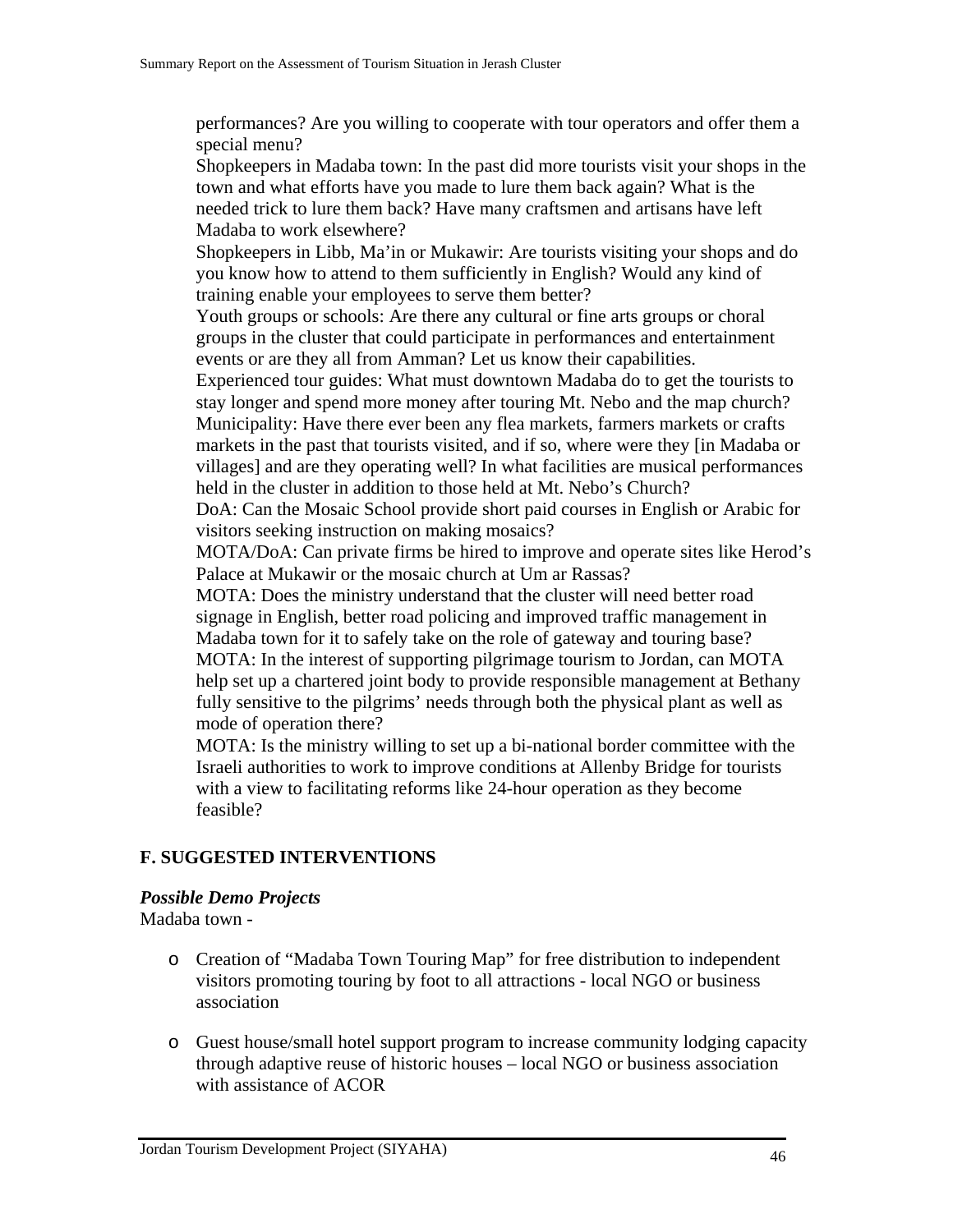- o Tour guides retraining program to improve capabilities and visitor satisfaction.
- o Creation of shopkeepers committee to improve retail offer and stage events new business association
- o Creation of a flea-farmers market serving visitors and residents local chamber of commerce or municipality
- o Transfer of visitor information desk to central location near map church and reuse of existing facility for retail/restaurant use, alternatively upgrade the visitor center with cluster information and provide some basic services that take advantage of the garden space there.
- o Creation of a culinary school for tourists in a local restaurant offering instruction in English in local cooking techniques using regional products
- o Upgrade of archeological park with link to the Mosaic School and the development of attractions, activities and services.

Miscellaneous proposals -

- o Award of concession to build and operate a 25-room Eco-friendly lodge in Lahoun overlooking Wadi Mujib – MOTA to manage process
- o Launch of the *Destination Management Group* for project implementation MOTA & JTB support
- o Cultural events planning capability highlighting themes of local interest of appeal to visitors – chamber of commerce with JTB advise
- o Events support program for production of sets, costumes and promotional support items by local crafts guilds or artisan cooperatives
- o Creation of "Dead Sea Highlands Touring guide" map & booklet for distribution to independent tourists based in Madaba – local interest with JTB advise
- o Creation of "Dead Sea Highlands Hiker's Guide" map & booklet for distribution to independent tourists based in Madaba and hiking to attractions – local publisher
- o Creation of "Jordan Bible Lands Touring Guide" map & booklet for distribution to independent tourists based in Madaba and visiting religious sites – local publisher
- o Camping and hiking experience from Mkawer to Main and Muijib in cooperation with RSCN that is prepared to develop the trails and conduct training. RSCN is also engaged with JRF to partner in the operation of the visitor center.
- o Bicycle or Vespa rentals to visitors for independent touring local small business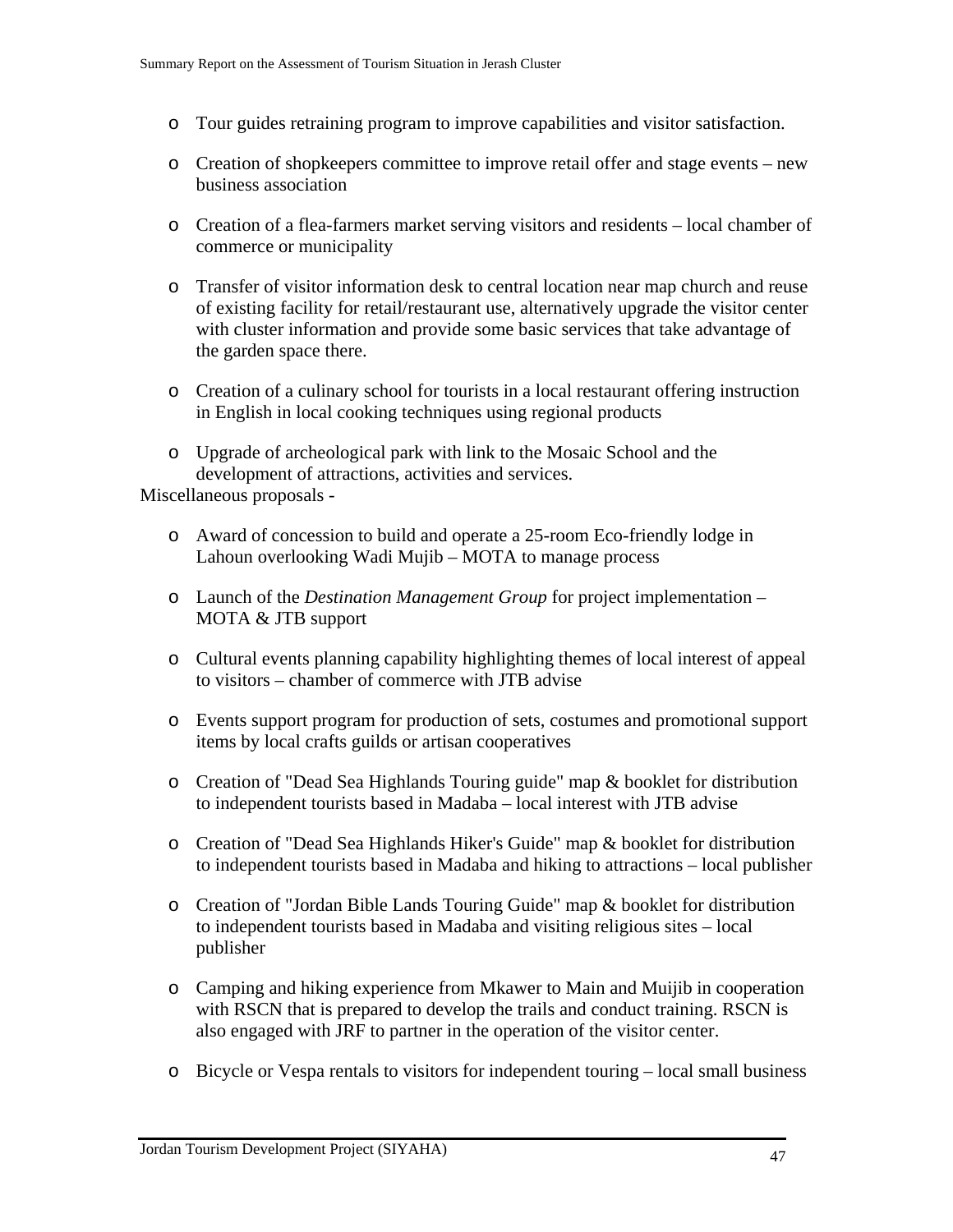- o Concession award of Dead Sea Panoramic Complex, to reactivate this unique resource and establish a full activities program for domestic and foreign visitors
- o Operation of a Dead Sea Highlands touring shuttle linking key sites to promote independent touring – union of local businesses
- o Umm Rasas ostrich farm to become an attraction and barbeque center to host tourists. Work in Umm Rasas will support the EC project and has been requested by them.

### *A Recommendation For A Demonstration Project*

Three recommendations are made for demonstration projects. The simpler one is the first proposal under the Madaba town interventions, the "Madaba Town Touring Map" to show clear walking itineraries, all attractions with capsule descriptions and opening hours, to be revised annually. A portion of the cost could be supported by local advertisements so it could be distributed free of charge around the hotels in Madaba, the Dead Sea and even in Amman and Petra and at the Allenby Bridge. A grant could fund a part of the cost and MOTA or JTB could provide limited design expertise and branding guidelines. An online version would be available for download and a cluster web site can be developed. The local chamber of commerce could sponsor this. If successful this approach could be perceived as a quick victory for the DMG and applied also in other cities like Jerash, Irbid, Salt, Zarqa and Aqaba. These would all bear a seal of approval by MOTA/JTB.

The second recommendation centers on developing the Mkawer sunset experience and having occasional catered events in Mkawer, improving transport to the castle, and developing a hiking and experience in cooperation with JRF, RSCN, tour operators and guides.

The third recommendation is also for the Madaba town, supporting Guesthouse and B&B operation in old structures. Because there is already strong support as voiced at the Siyaha workshops and since ACOR already has catalogued several old buildings that could be adapted, it may be feasible to put the project on a business foundation within a year and get several units rehabilitated. A feasibility study may already exist.

Siyaha can launch perhaps two such buildings in Madaba as a demonstration or approach, to stimulate other conversions both in the Madaba cluster and elsewhere such as Salt, Jerash or Ajloun. It could also launch the guesthouse company as a cooperative or company providing technical advice, promotional benefits and possibly a booking service. The nature of the guesthouse as a business is different from B&B operation which is much simpler. From old buildings guesthouse development is probably more feasible since it does not infringe on family privacy the way a B&B operation does. Key considerations for the venture follow below.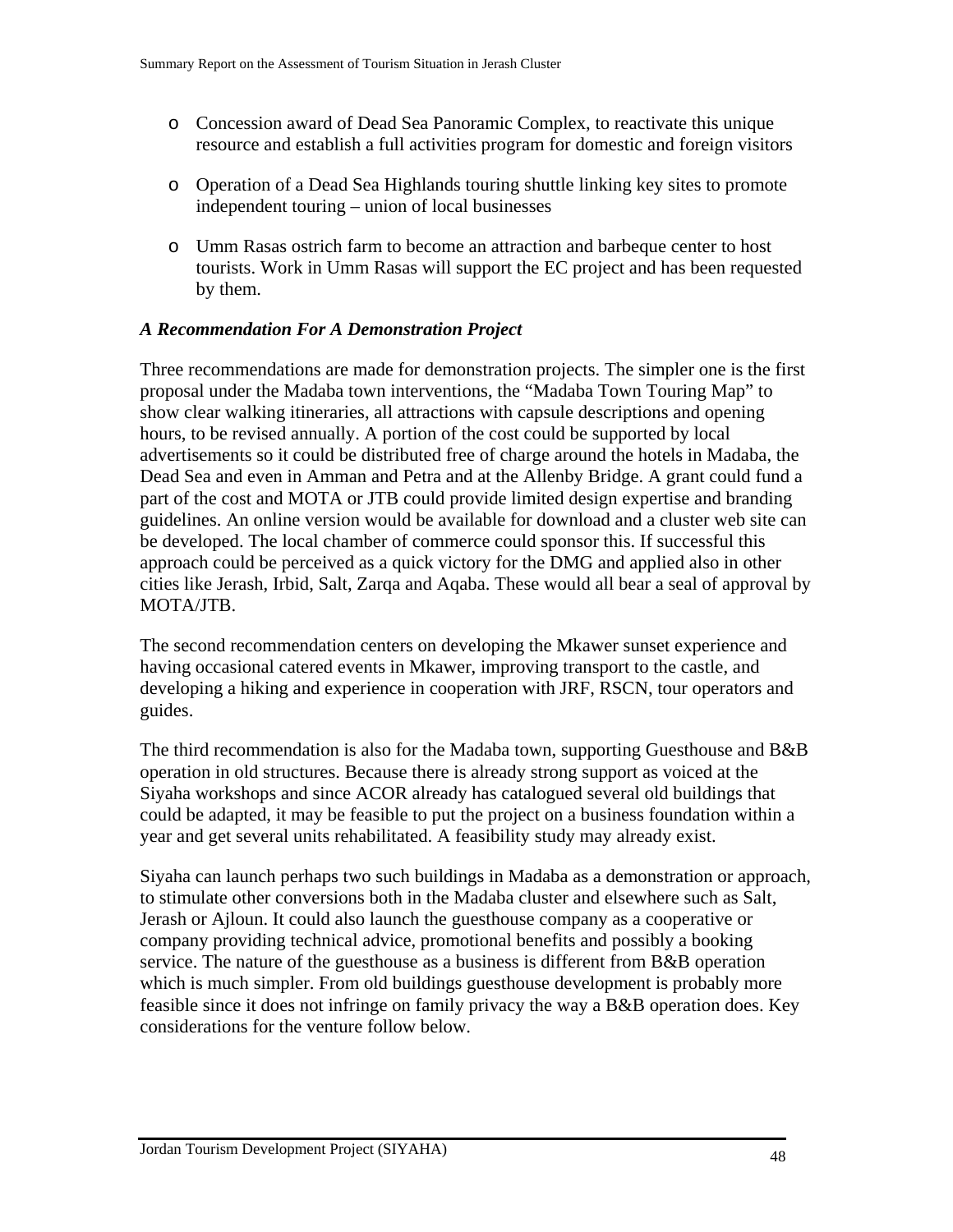#### *Considerations For Implementation*

#### **BUDGETARY**

This is the central question as adaptation may cost JD 50,000 or easily more per building depending on condition and size. A model business plan for a guesthouse can be prepared and adapted to evaluate specific available structures and different variations such as with a restaurant, with no restaurant but with a retail shop, or art gallery for example. The Siyaha program would have to arrange for technical advice and set some standards.

#### - TIMELINE

Within six months the first two buildings for conversion should be identified and an award system set up to turn them over to the most capable operator according to agreed terms. Depending on the duration of works they could be operable within a year of the start of the program. Strict performance clauses will have to be included in the contract to ensure the intended benefits.

#### **BENEFITS**

The catalytic effect of this proposal is intended to be substantial. This is intended to lead to the creation of a charming quarter or historic district where different leisure and tourist-oriented businesses will be concentrated and rents and incomes will rise over the long term as many other structures are improved. This district in Madaba would be located around the Saraya police station and form an extended touring corridor southward from the map church and the attractions clustered near it. The guesthouse projects would serve as catalysts to start the process.

#### - RESOURCES

Research will be necessary to identify sources of grant of low interest debt funding for the physical works on the buildings, and also for training of the intended operators in international standards. There have already been many conversions of old buildings in Jordan.

#### G. HR NEEDS HIGHLIGHTED

Training and capacity building needs are numerous and must first of all cover the DMG for its role of leadership. All of the stakeholder groups mentioned in section D above can benefit from training for more effective performance of each organization. Municipal officials and educators will also require formal familiarization of the benefits and potential problems related to expanding tourism in Madaba and the different villages in the cluster. Any training needs related to the guesthouse development would be handled under a customized program.

#### H. IMPLICATIONS FOR BUSINESS DEVELOPMENT

Again all the organizations or stakeholder groups cited in section D will need capacity building for business management at the micro level. This will be accomplished over a two-year time frame at a maximum to give the local business community a sound basis for introduction of the new tourism-oriented services.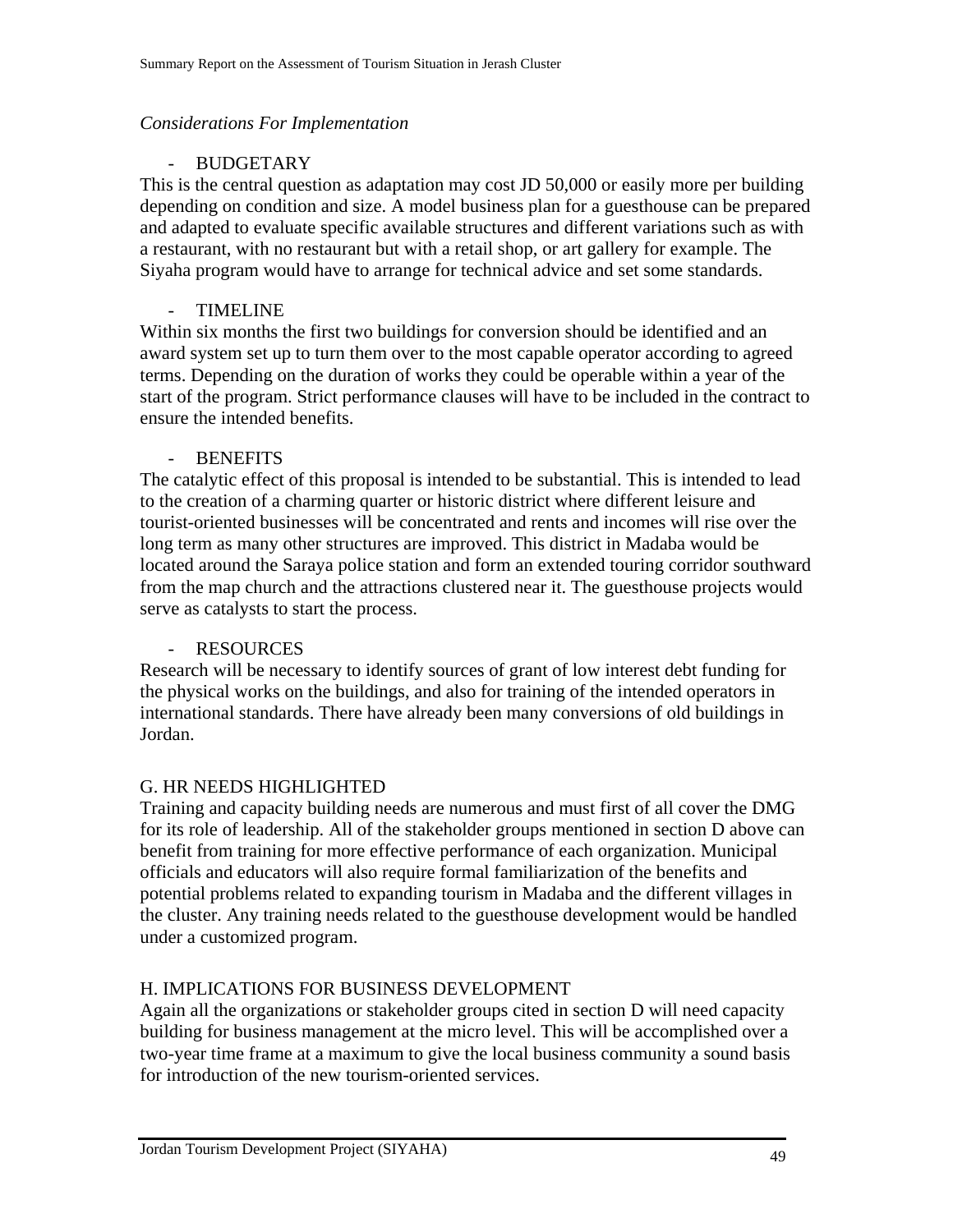### **CHAPTER 6 – CLUSTER ASSESSMENT FOR WADI RUM**

This is the last of four cluster assessment chapters. The chapter begins with a cluster overview and market characteristics, followed by a Strengths-Weaknesses-Opportunities-Threats analysis, a preliminary vision statement and products for development, key stakeholders and key partners, PRA objectives, and a final section on suggested interventions containing a recommendation for demonstration projects.

# **A. CLUSTER OVERVIEW & MARKET CHARACTERISTICS**

#### *Current Visitor Segments*

There is a dearth of information on the different segments of visitors to Wadi Rum [statistics follow below]. The largest segment is made up of general sightseers on day visits, mainly the cultural segment, reaching Rum from either Petra or Aqaba. Most are believed to stay 2-3 hours before moving on to Petra or Aqaba for the night. The group tours are visiting for the purpose of general sight-seeing at the newly built visitors center and in the reserve, especially in late afternoon for the sunset. A minority will overnight at one of the camps in Disi as arranged by the tour operators. Groups tend not to use the camps inside the reserve itself, which are considered too substandard and low capacity. The volume of day visitors is growing in part with the increased number of cruise ships docking at Aqaba and with the increased numbers of tourists arriving by air into Aqaba Airport, spurred in part by the 'open skies' policy. There are also visitors lodged at Eilat who come for day trips. There have also been attempts to start a tourist excursion on the Ma'in-Aqaba phosphate railroad but this has not yet been operated. There are all forms of cultural tourism going to Rum for sightseeing, especially at sundown.

Rum also attracts in very limited numbers additional segments including the sports/adventure segment which will take journeys of one or more days with hired guides and transport, whether by 4X4 vehicle, horse or camelback. There is some technical climbing [rappelling] going on and some hang gliding and hot air balloon riding, but very limited. Some tour operators stated that this market is very underserved and undeveloped because of the poor quality of the services provided, both in terms of the condition of the equipment and vehicles, and in terms of the quality of the explanations and assistance provided by the local operators. Some private operators are offering trips into the territories to the north and south of the reserve where they can visit the Fort Bayard filming compound [north of Shakriyeh] and Jordan's highest peak Um al Adaami [1,845 m on the Saudi border to the south].

In the statistics the pattern is of extraordinary growth with daily average arrivals growing from 71 in 2003 to 384 in 2005, a fivefold increase. This is due in part to the betterorganized ticketing system now operating at the visitors center, and to the growing use of the highly informative and attractive new visitor center at the gate to the reserve; the overall recovery and growth of the tourism industry since the lull in 2000-2002 also played a part. The average daily visitor volume in 2005 [half year] exceeded 380 persons, five times the volume 2 years earlier. The Europeans make up 84% of the total arrivals; Jordanians make up a mere 5%. Hence, this reserve functions as an export product since 95% of its visitors are foreigners.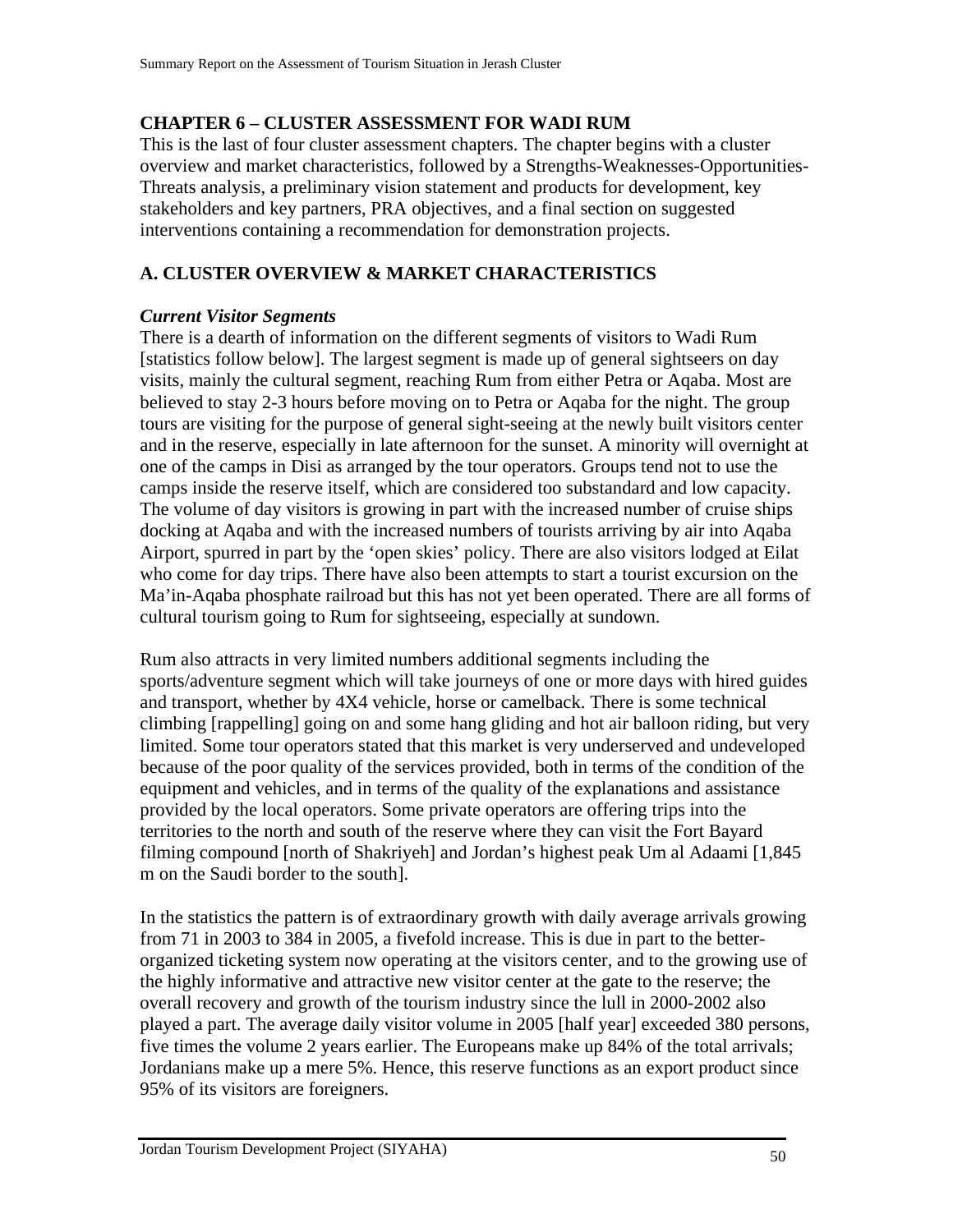| Actual arrivals | actual visitors | actual visitors-daily | Europeans only-      |
|-----------------|-----------------|-----------------------|----------------------|
|                 |                 | average               | daily average        |
| $2005$ 6 months | 70,000 up 2.7   | 384 up 5.4 times      | $323$ up $6.0$ times |
|                 | times over 2003 | over 2003 level       | over 2003 level      |
|                 | level           |                       |                      |
| $2004$ 6 months | 27,000          | 147                   | 119                  |
| 2004 12 months  | 66,000          | 182                   | 148                  |
| 2003 12 months  | 26,000          |                       | 54                   |

#### Recent visitor statistics in Wadi Rum Reserve [MOTA]

# *Visiting Patterns [Timing, Expenditures]*

One pattern for the day visitor is the sunset visitor, either in groups or traveling independently, who visits the visitor center, inspects the exhibits, arranges transport inland, takes the drive mid afternoon staying to see the sunset, and returns to the visitor center to move on to overnight in Disi, or in Aqaba or Petra. Some will stay for dinner, others not. Without the dinner the average spend per person is limited, perhaps JD2 for ticket, JD2 for the guide, JD5 for the shared vehicle and JD4 for a souvenir of some kind, adding up to JD13 per person on a day trip.

Visitors choosing to stay for an overnight in a camp at Disi may pay JD25 more for dinner, the overnight and breakfast, equaling JD38 for the entire visit, touring included.

# **B. SWOT FINDINGS FOR THE CLUSTER**

SWOT for the Wadi Rum Cluster

- Strengths
	- o Unequalled **desert beauty** highly symbolic of the Kingdom and of desert life and now readily recognized by the travel trade.
	- o A **variety of resources** in the reserve and vicinity including mountains, some antiquities, camps full service and minimal, some wildlife and flora, a railroad connection, a fortress and plaza at Rum Village, and a few villages and an oasis area at Disi.
	- o **Easy road access** to the camps in Disi and to hotels in Aqaba and Petra making possible multiple itinerary options.
	- o Strong interest of cooperatives and tour operators to **broaden the product range** and offer new adventure and sports services both in the reserve and in surrounding areas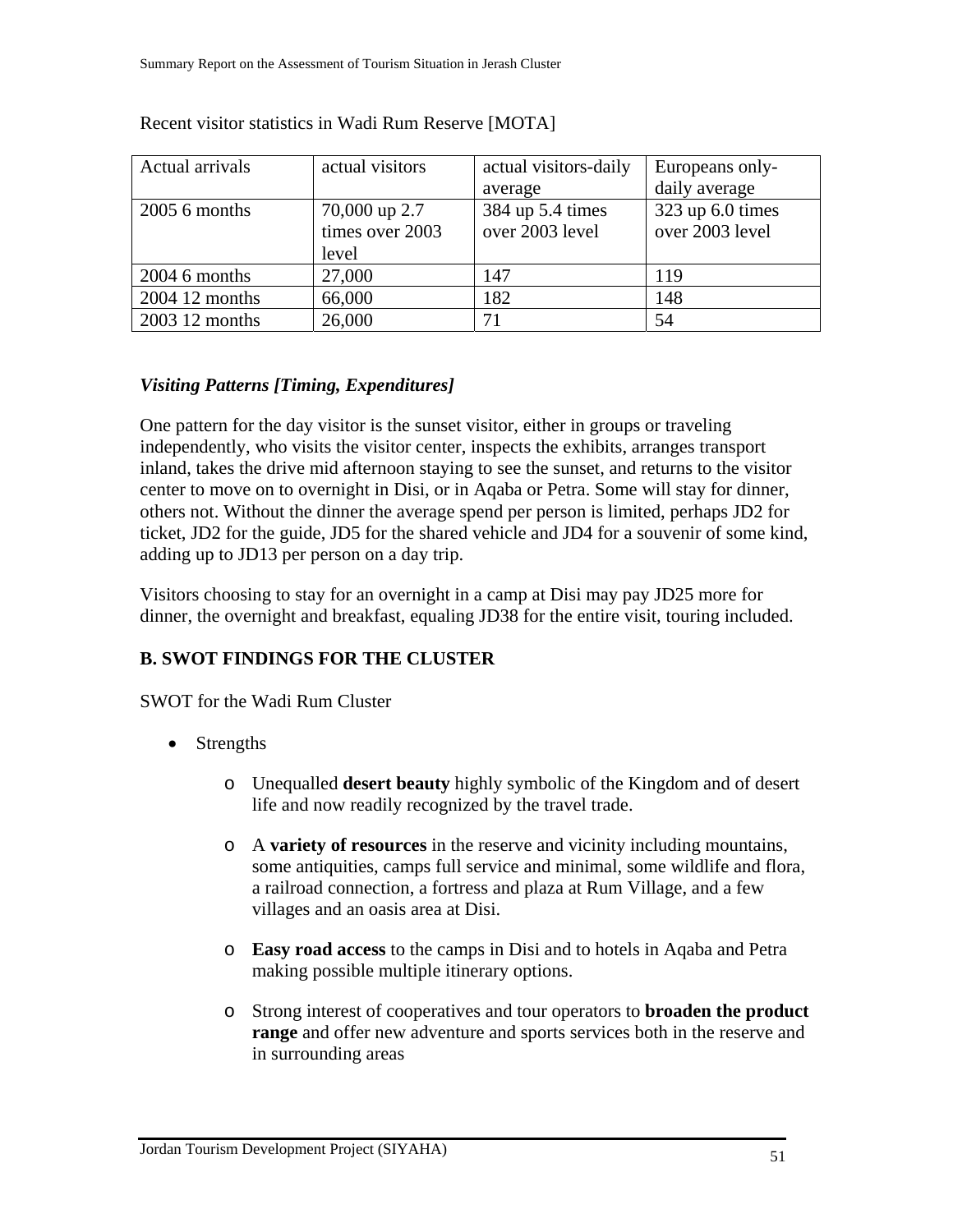- o Some events, such as "Desert Heat", camel racing, and horse endurance racing occurring in Rum attract regional and international visitors.
- o The construction of the new visitor center as a state of the art facility, and the creation of unique handicrafts, and an emerging Bedouin pharmacy and other new products, services and venues in Wadi Rum visitor center and village.
- Weaknesses
	- o **Lack of meaningful interpretation** for visitors of the interesting Bedouin culture and traditions in many of its facets such as cuisine, economic activities, living off the desert, the camel's lifecycle, family traditions, and so on.
	- o **Disappointing standard** of Rum's core 4X4 experience [many junky vehicles], and of the lodging and foodservice at the camps [threadbare and unhygienic sometimes]. Older aged visitors are virtually excluded from the significant Rum experience beyond simple sightseeing because of the basic, uncomfortable nature of the services.
	- o **Lack of activities after 6pm** to entertain the visitor in terms of music and dance, folklore, astronomy, or nature walks.
	- o Reluctance of some tour operators to sell Rum to any but the hardy tourist because of **negative feedback** about touring services.
- Opportunities
	- o Rum can serve as a living **showcase of Bedouin culture** and traditions based on additional well-conceived activities of the local tribe members – for cultural visitors
	- o Rum can introduce additional high value **adventure and sports activities** up to international standards of service and safety – for adventure  $\&$  sports visitors
	- o Entrepreneurs are keen to offer new lodges, themed railroad trips, hot air balloon rides and **other services at the periphery** of Rum's protected area at no harm to its resources – for all visitors
	- o Lack of night time activity in Aqaba (and Petra), and creation of night time activities in Wadi Rum could imply strong demand that could be taken advantage of.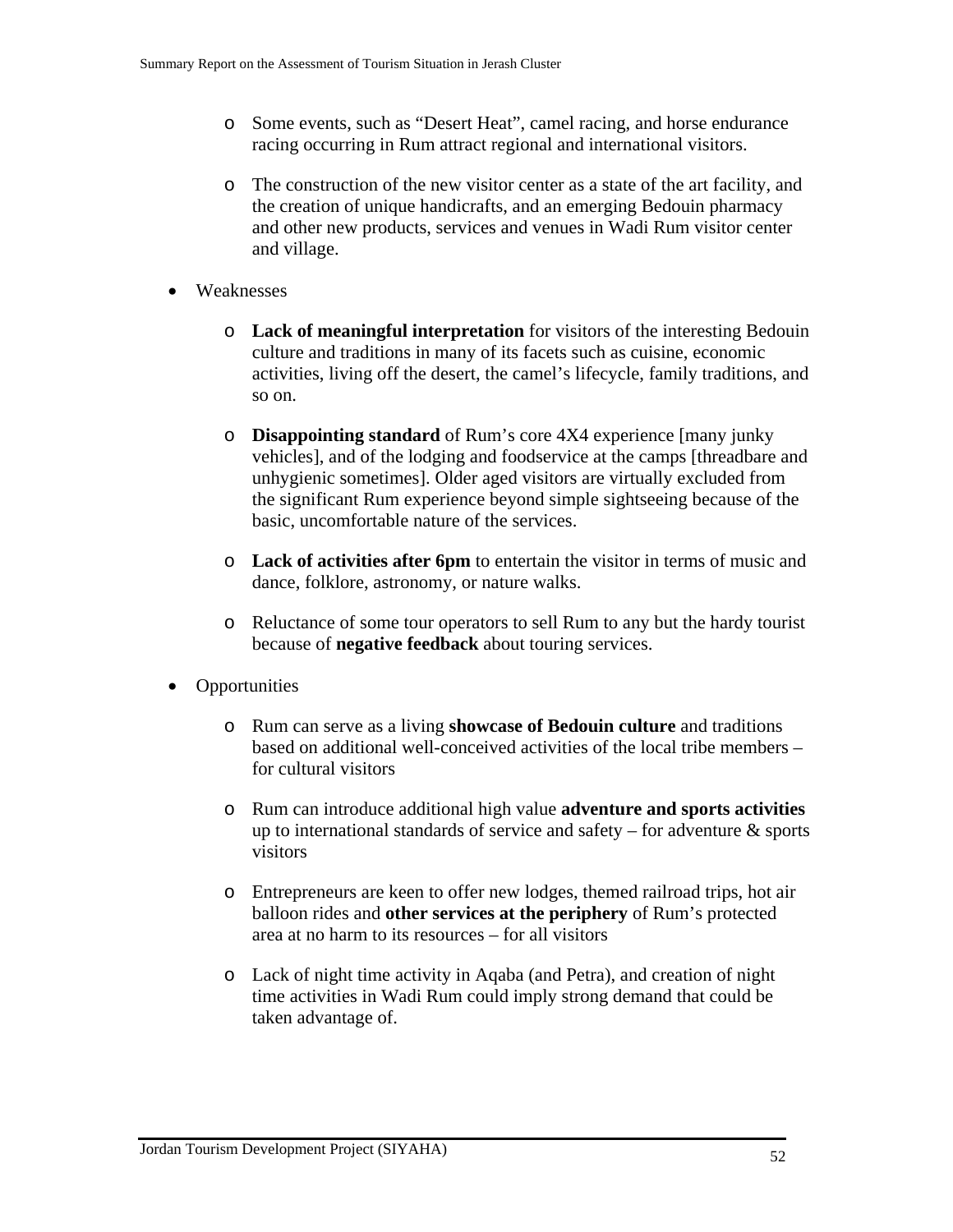- Threats
	- o **Absence of major improvements** in basic services of transport, food, entertainment and lodging leading operators to continue to undersell Rum – all visitors
	- o General **complacency of some tribal leaders** and cooperatives and their resistance to making quality improvements in the services they provide – all visitors

### **C. VISION FOR THE CLUSTER & PRODUCTS FOR DEVELOPMENT**

*Vision, Branding & Image [Future Market Positioning]* 

#### *Preliminary Vision Statement*

*The Wadi Rum cluster will position itself as a unique open-air museum portraying its rose red natural beauty, and its spectacular geology for the cultural tourist, and offering a variety of adventure and sporting experiences for the sportsminded. It will also tell the human stories of the prehistoric, Nabataean and modern times and serve as a living stage revealing the secrets of desert life and Bedouin culture.*

The words 'portray' and 'reveal 'are used in this vision statement to convey the critical need for the operators to create a selection of planned, high quality activities in the form of portrayals by day and by night [at banquets], to vividly illustrate aspects of the local heritage to visitors and even entertain them. Some ideas are:

- Bedouin traditions such as marriage, treaty-making, trading, nomadic life
- The Arab Revolt and the saga of T. E. Lawrence
- The lifecycle of the camel, the "ship of the desert"
- Flora, fauna and the geology of Wadi Rum
- Trading patterns of ancient times and Rum's epigraphy
- Bedouin cooking lessons
- Tent technology and time-proven survival techniques in the desert
- The story of the Bedouin Camel Patrol

The travel trade is making heavy use of images of Rum in current publicity and in fact arousing the curiosity of the traveling public that cannot be met. For this reason there is a heavy emphasis on the culture and history of Rum in this approach to product development. The completion of the exhibits and video at the visitors center is a great step in the right direction, but more 'polished and rehearsed' activities will go a long way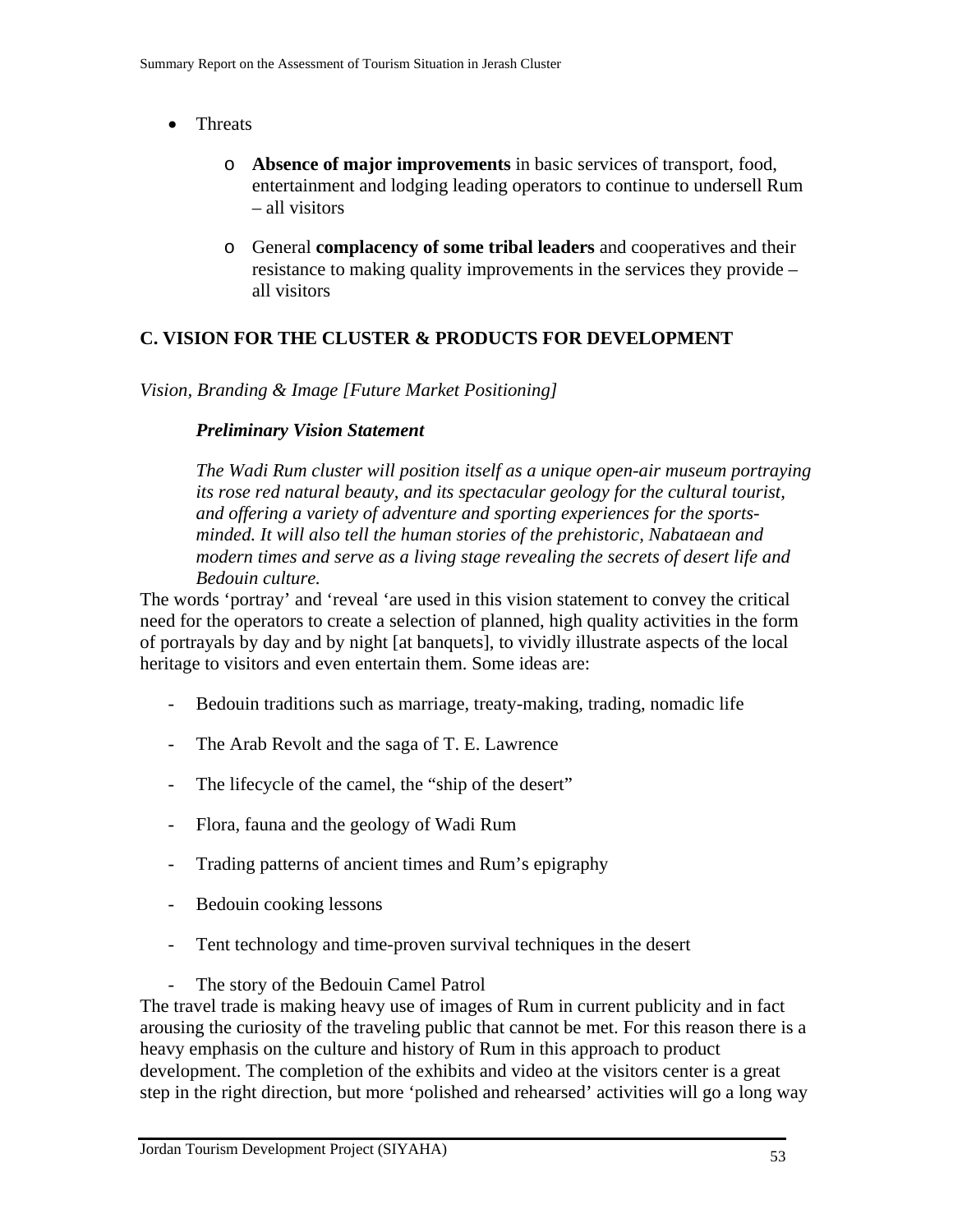to raise vistor satisfaction and spending. This vision also calls for a foundation for the safe and sustainable expansion of both culturally oriented and sports activities in the area.

#### *Target Visitor Segments*

These are identified in the table following together with the key regions of origin, potential in the short or medium term, and level of importance as primary or secondary.

| Segment            | Geographic origin | Short term | Medium term |
|--------------------|-------------------|------------|-------------|
| Cultural heritage  | Western, Asian    | Primary    | Primary     |
| Sports & adventure | Western, Asian,   | Secondary  | Primary     |
|                    | local             |            |             |
| Religious/pilgrims | US/Canada & EU    | Secondary  | Secondary   |
| Cruise             | EU                | Secondary  | secondary   |

Target Visitor Segments – Wadi Rum Cluster

The cultural segment will remain the strongest for both day visitors and for stay-over visitors. With the needed product development efforts the sports/adventure operators can expand their offer of activities and attract rising numbers of enthusiasts, mainly from the EU. Being a highly technical type of tourism ASEZA, JTB and Jordan's operators will have to carefully target the right niches to expand this segment successfully. The religious segment will be significant with its post-pilgrimage extensions to Wadi Rum and in some cases then on to Egypt's Sinai. Finally, Rum will receive rising numbers of cruise passengers on shore excursions as traffic of cruise ships into Aqaba's port grows.

#### *Product Development Approach*

The cluster has the opportunity to expand and diversify tourism on a sustainable basis but it must work on several problem areas to accomplish this with different stakeholders. The proposals provide a sense of the innovation that is necessary to generate more linkages and economic benefits, and tell the stories as suggested in the vision statement.

#### *Relating to the activities & attractions link*

- A committee is needed to design and **stage new events** celebrating different cultural or natural themes as suggested in the listing of themes above. These will require artistic compositions or scripts, costumes and the use of props including even camels, horses, Bedouin guards, tents and goats. This will help solve the problem of lack of daytime activities and of information on the local traditions.
- A similar effort to formulate events is needed for **night-time activities** which could include culinary lessons, music and dance performances, poetry recitations, star gazing with a Bedouin guide, and similar activities.
- Innovative **transport** via camel trains or the phosphate railroad can be arranged, for both daytime and nighttime excursions.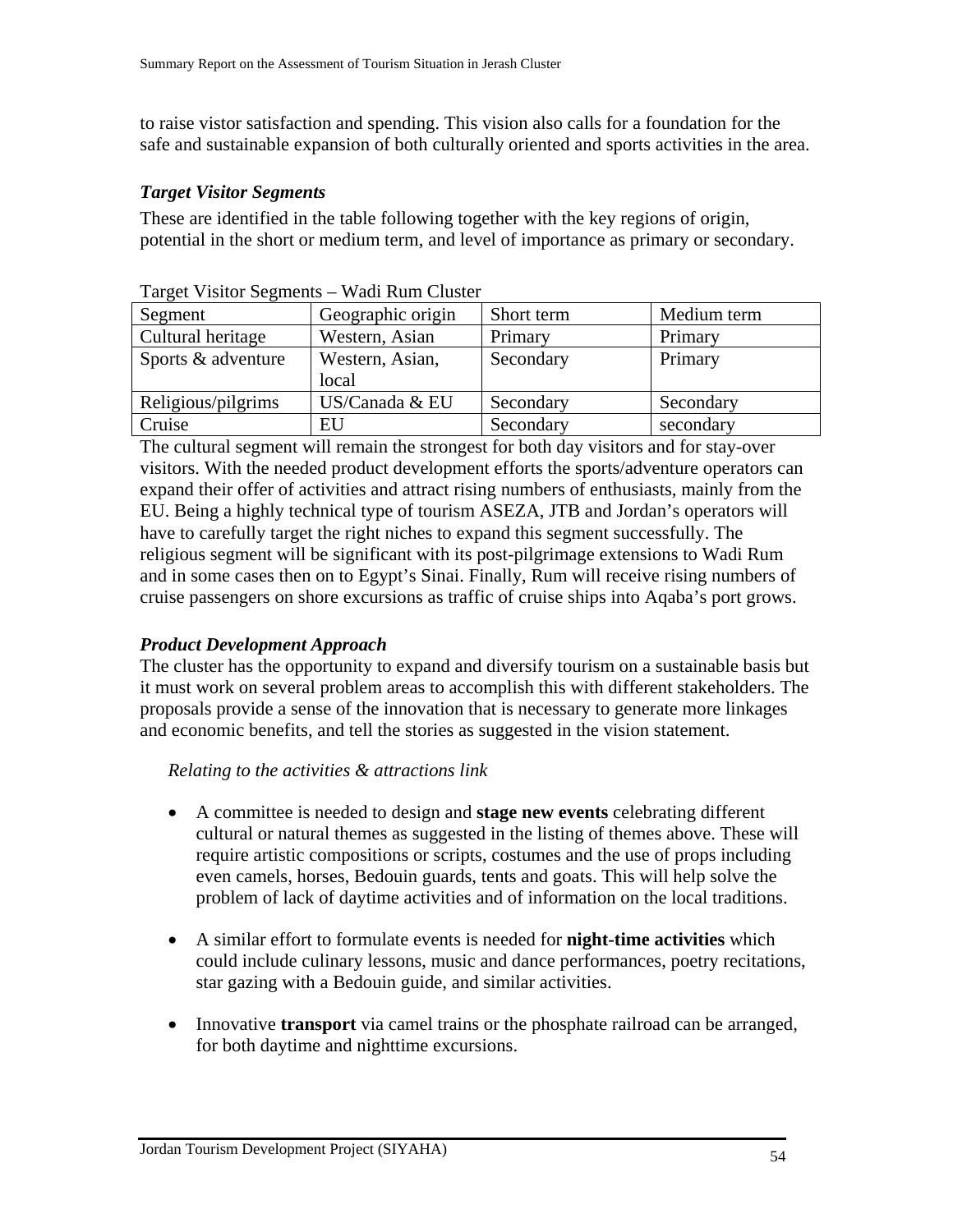- A **safety framework** clarifying lines of authority, communication and appropriate actions in response to accidents and emergencies needs to be formulated with the relevant agencies and operators at Rum if any high value and high risk sports and adventure options are to be offered at Rum on a sustainable basis.
- Review of the adventure and sports market segment needs and development and marketing strategy/plans for the key organizations operating in this segment including adventure guides and the Royal Aero Sports center (that is based in Aqaba with operations in Disi).
- In the medium to long term, the connection and promotion of the archeological site of Hallabat (the Abbasid capital) some 30 km from the Wadi Rum area, provided the site is well presented, interpreted, and managed.

### *Relating to the services link*

- To improve the **food and beverage** offer, food preparation and presentation need to be improved, and cooking lessons the Bedouin way can be offered along with the sale of food items and souvenirs from the desert.
- The drivers cooperatives will need to adopt and enforce **a quality code** to better manage the upkeep, licensing, and insurance of their fleets of 4X4 vehicles to improve overall safety, the comfort level for the passengers, and the hospitality abilities of the drivers to provide better commentary and earn higher fees. Much of the cultural segment consists of senior travelers who are not hardy and require such comforts. Driver training, classification and licensing is a related issue. The resulting ownership, management and operations structure of the 4x4 should be reconsidered/studied. A fleet maintenance and renewal strategy should be studied, with possible tax exemptions from the GOJ for new fleets.
- The camp operators especially those at Disi can undertake a **quality improvement campaign sanctioned by a board of inbound tour operators** that will introduce visible improvements for the overnight accommodation in the camps: quality of blankets, pillows, tents, sanitary facilities, and improve operating standards as to attentiveness and hygiene. A classification/standards should also be introduced.
- Both the Disi camp operators and the two cooperatives operating at Rum all need training to **improve their organizational skills** to better serve their memberships relating to them the critical need for quality improvements, and to better support their interests in future negotiations on pricing of services.

The DMG will have to convince these key stakeholders of the basic problems hindering Rum's competitiveness and their role in putting to work the right solutions. The solutions are participatory, calling for a mix of specific structures such as task managers, task forces, committees or boards to create the political will and secure financial resources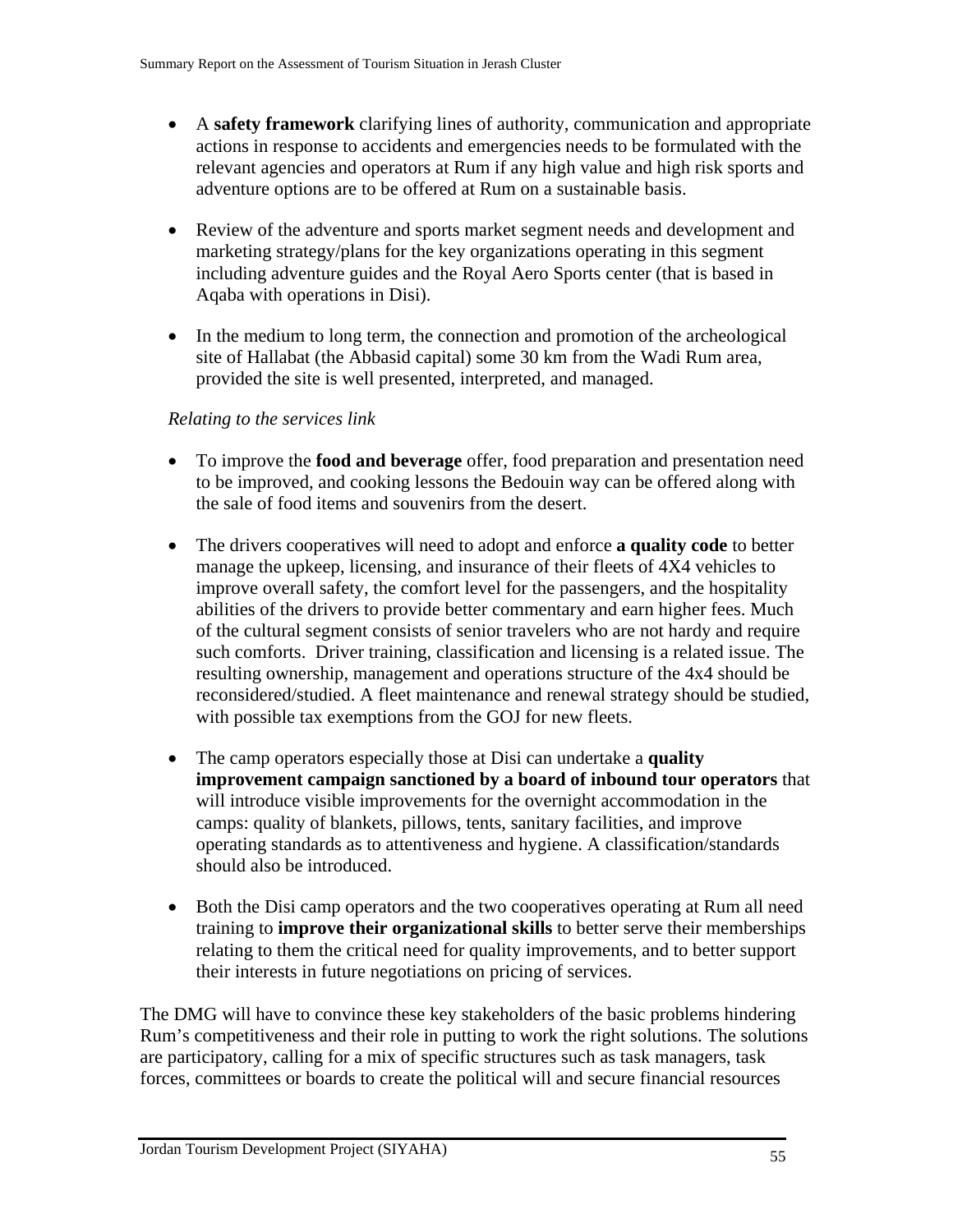from different sources. ASEZA funding should be leveraged, and the Wadi Rum Natural Reserve community fund should be utilized in a way to benefit the community.

#### *Improved Visitor Patterns [Visit Time, Expenditures]*

Two examples of full itineraries are shown below, one for an adventure group traveling by camelback, a second for a short stay group tour to/from Aqaba. Prices are per person and assume shared charges for bus transport, guides and vehicles inside the reserve, and shared sleeping accommodation. The most expensive overnight is for day 1 because of the fine quality tented hotel sleeping two for JD150 half board. For the 4-day itinerary evening activities are identified.

| day                         | Day Activity                           | Night activity  | overnight  | Spend            |
|-----------------------------|----------------------------------------|-----------------|------------|------------------|
|                             |                                        |                 |            | per              |
|                             |                                        |                 |            | person           |
|                             | Camelback trek from Tutun, Bedouin     | Stargazer walk  | Tent hotel | JD75             |
|                             | attendants, sunset hike                |                 |            |                  |
| $\mathcal{D}_{\mathcal{L}}$ | Camelback trek to Disi, short hike at  | Bedouin         | Camp in    | J <sub>D60</sub> |
|                             | sunset                                 | wedding show    | Disi       |                  |
| 3                           | Sunrise hike, half-day 4X4 tour        | Music & poetry  | Camp in    | JD60             |
|                             | including Burdah natural bridge, camel |                 | Disi       |                  |
|                             | lifecycle talk                         |                 |            |                  |
| $\overline{4}$              | half-day 4X4 tour, easy climb, sunset  | Rail trip to    |            | JD75             |
|                             | rail trip with dinner aboard           | Agaba at sunset |            |                  |
|                             | total                                  |                 |            | JD270            |

Improved touring pattern for an adventure group 4 days at Wadi Rum

The itinerary below represents how the value of the short-stay visitor can be improved. This reflects the improved 4X4 experience, a festively served dinner at a traditional restaurant [perhaps in the old fortress in Rum village] and a Bedouin wedding show afterwards. This product is suitable for impulse purchase by visitors in Aqaba on other business but wishing to sample for half a day desert life.

Improved touring pattern for half day tour group at Wadi Rum

| hour  | Activity                                            | Spend per person   |
|-------|-----------------------------------------------------|--------------------|
| 2PM   | Arrival by bus to visitor center, museum $\&$ shop  | JD20 base fare     |
| $3-6$ | 4X4 tour of reserve, visit of Tamudic inscriptions, | JD20 4X4 charge    |
|       | see basic Bedouin tent, short hike to sunset spot   |                    |
| $6-9$ | grilled dinner at Rum village (or at a Bedouin      | JD30 dinner charge |
|       | camp) restaurant & crafts center [old fortress],    | JD10 souvenir      |
|       | Bedouin wedding show, shopping for crafts           |                    |
| 9PM   | Depart for Aqaba or Petra by bus                    | JD80 total spend   |

Other models are possible including longer treks up to 7 days, and even themed train rides to Aqaba by day or by night.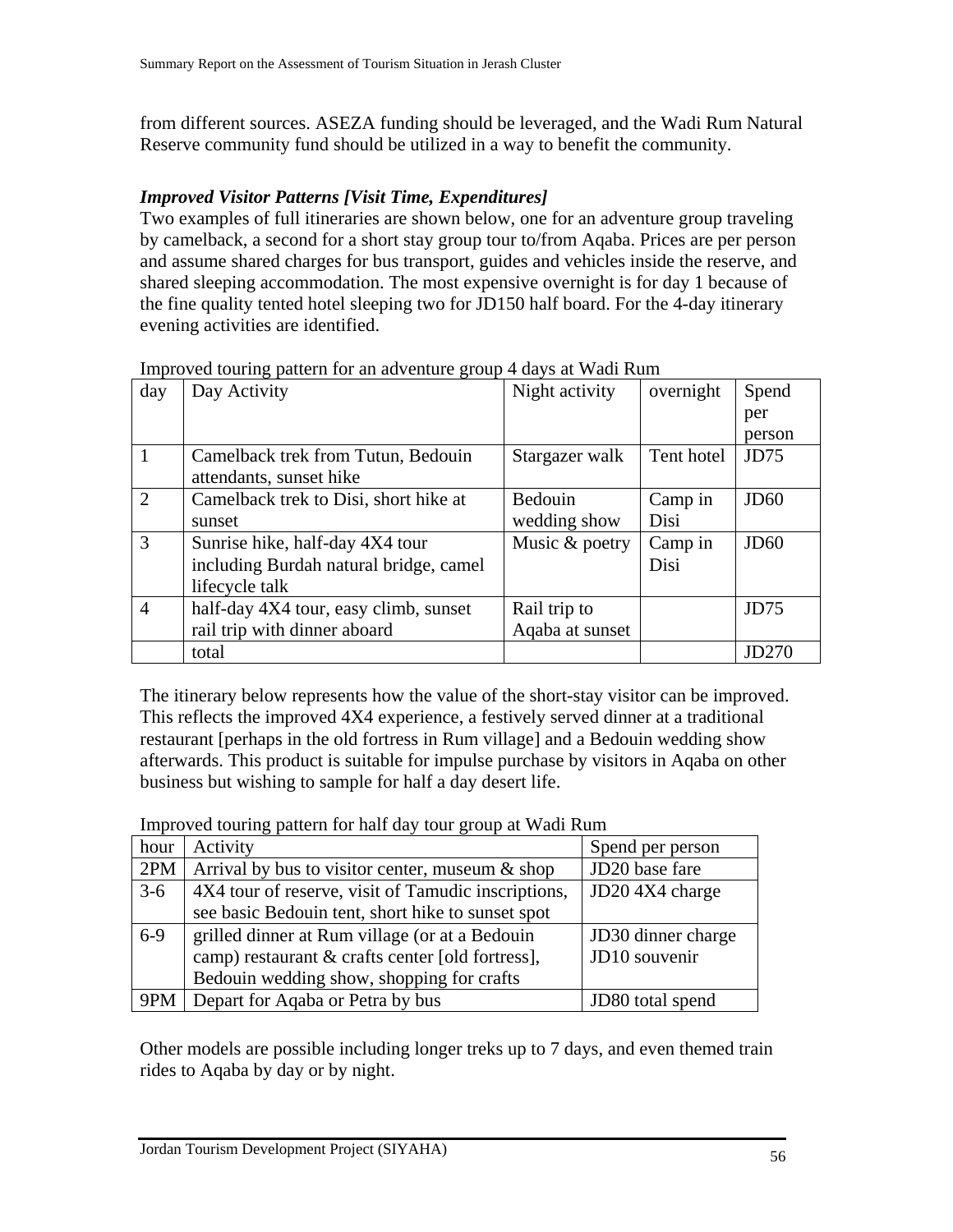# **D. KEY STAKEHOLDERS & KEY PARTNERS**

The situation in this cluster is simpler in this cluster because the population is relatively low and two tribes have already formed cooperatives and are dominating the commercial activities in the protected area. There are also several local and regional investors interested in operating high quality/high end camping experiences There is already a board governing activities in this area headed by ASEZA and this board potentially could sponsor the DMG and provide partial funding for it. Other possible stakeholders and partners are listed below.

Rum  $\&$  Disi cooperatives – These are crucial players in achieving quality improvements for visitor services offered within the reserve. They need clear incentives and guidance. Disi population – This is the labor pool for expanding services offered in the area. Their willingness to undergo training [both the men and women] for different service positions [tourism livelihoods] is crucial.

Disi camp operators – This is a population targeted for greatly improved performance. Ideally they would be organized in a union or business grouping to arrange the capacitybuilding programs, to create the repertory of themed entertainments, and negotiate favorable grant or loan conditions to fund such activities and any upgrade investments. Artisans – Local artisans and perhaps womens groups can be tapped to produce decorative items for vehicles, public facilities, banquet settings and for the entertainment repertory. These interventions will engage these groups from their earliest stages. Tour operators – The JITOA association could create a committee to deal with the specific Wadi Rum matters on behalf of all their members. This is logical since 95% of Rum's visitors are foreign and the inbound tour operators are demanding these major product improvements. JITOA can consider a certification scheme for businesses or individuals completing agreed programs.

Aero sports club – offering sky diving, gliding, ballooning and other activities from their base in Aqaba, and their division in Disi. The club requires support in the development of their service offering and marketing plans.

RSCN – a member of the Wadi Rum council, RSCN embodies excellent knowledge and expertise in nature reserve management, camping and adventure, and community participation. They also play a role in marketing and operating several eco-tourism attractions in Jordan.

Surrounding communities – some of the surrounding communities are active in agriculture related activities, including for example the keeping of cattle. This new found expertise could be leveraged for camel farming that could support the Wadi Rum community.

ASEZA – This is the key government authority for the sector in which Wadi rum is located. It will have a strong role for upgrading Rum. ASEZA also plays a critical role in the marketing of tourism to Aqaba, that is being positioned with the slogan "the Oasis and beyond; Red Sea, Wadi Rum and Petra". ASEZA tourism division also plays a role in product development.

Shakriyeh & Salhiyeh villagers – They also stand to gain jobs as private operators active in peripheral areas expand their operations and needs for workers.

DoA – It has a role limited to ensuring sustainable conditions at Rum's dispersed archeological sites.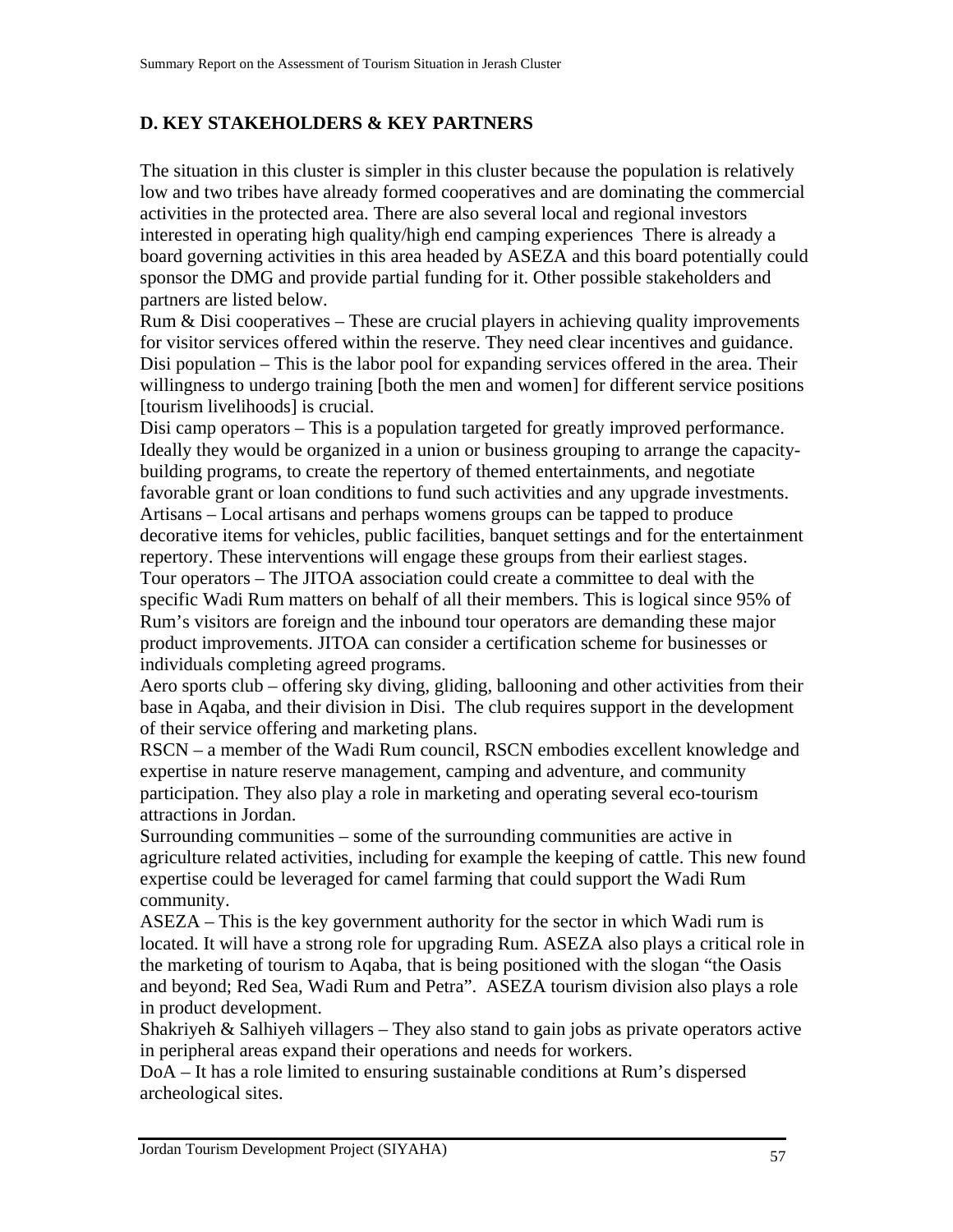MOTA – Its role is major in coordinating the different ASEZA and donor programs in the cluster. It will also partake in the creation of some form of DMG for the cluster through the involvement of its Aqaba field officer.

Because of the limited capacities of the local communities, it may be optimal for both ASEZA and MOTA to participate in Rum's DMG along with the cooperatives, the two other villages, the Disi camp operators and inbound tour operators.

### **E. PRA OBJECTIVES IN RELATION TO THE CLUSTER**

These assessments will need to identify the resources and attitudes available in the cluster that can be tapped to produce the intended range of urban changes, themed events and services for leisure and tourism. They will need to carefully question logical stakeholder groups including those specified in the preceding section, as to

- their level of interest in providing these services and getting prepared for them. Siyaha may need to illustrate higher quality products to the cooperatives so that they see the need and take an active interest in this program.
- the financial and in kind resources they can easily mobilize to fund programs and improvements.
- any past attempts at cultural and entertainment innovations in the cluster [attractions, events, festivals] and causes for failure or abandonment
- local interest in staging new festivals, competitions or cultural events in Disi town or other locations
- the most logical partner organizations that they are willing to work with
- their closeness to any national organizations in Amman [possibility of combined programs]
- local resources available for training these stakeholders
- any past friction with foreigners of any origin in the cluster and causes
- any past friction with immigrant workers [like Egyptians or Syrians] in the cluster and causes

The more significant stakeholder groups can be questioned along more specific lines suggested below.

Artisans, crafts makers & womens groups: Are there any locally produced crafts, weavings or embroidery, that are distinctive and could serve as decorative items for public places [camps, restaurants] and touring vehicles or for the trains? Is there an ongoing program that could be expanded to produce such items?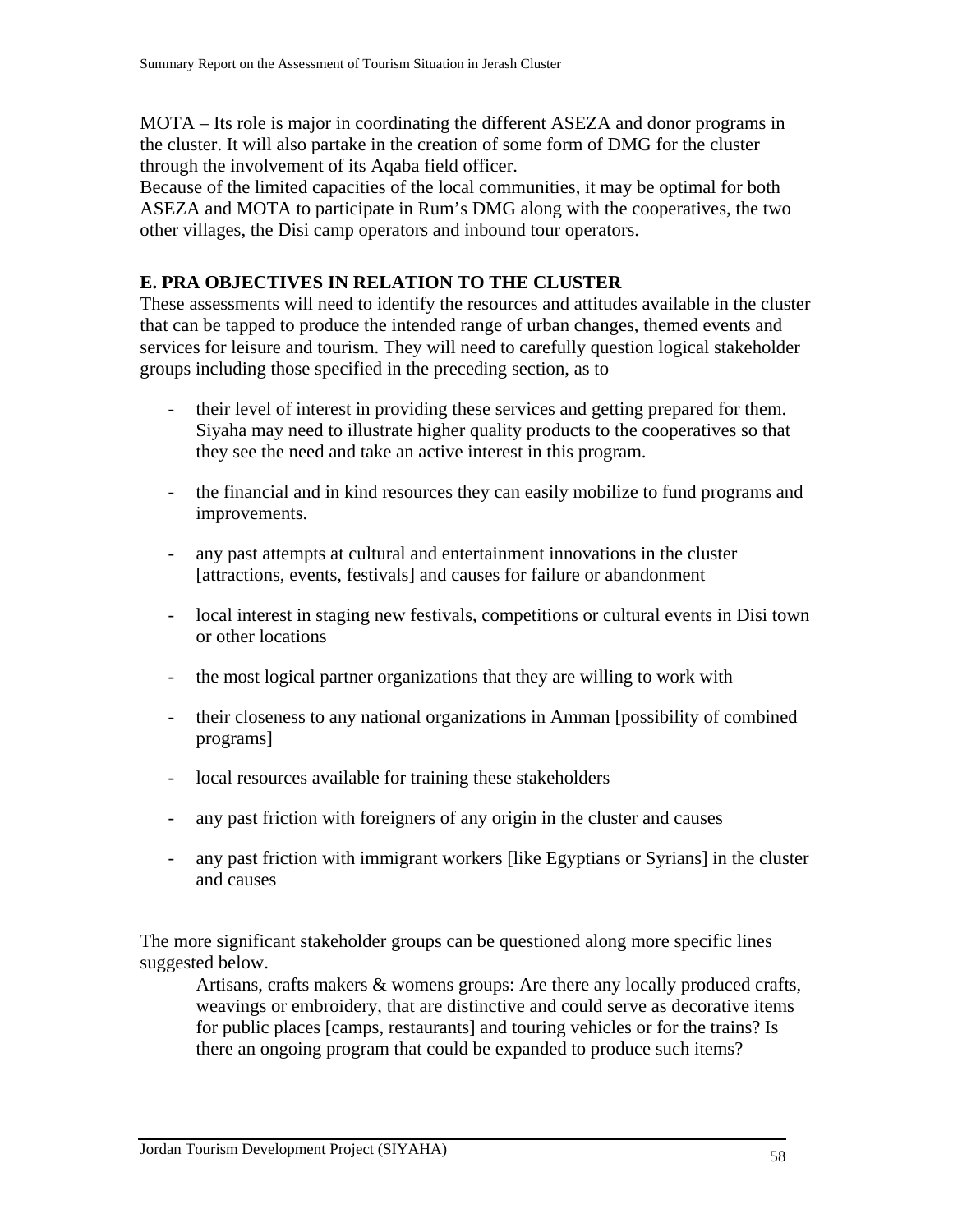Artisans, crafts makers & womens groups: Are any of you interested in creating a repertory of cultural portrayals relating themes of local history and Bedouin traditions? Each portrayal needs to be scripted, and all props and costumes made and actors trained as performers in Arabic and in English. Are you willing to join such a project and get training to provide this service to audiences of foreigners who may speak no Arabic language at all?

Restaurant owners in Disi and Rum: Are you willing to cooperate with tour operators to develop several special menus and to provide festive banquets to entertain tourists? Have you tried offering any kinds of formal entertainment such as singing, dancing or even a play or other types of performances?

Outfitters & sports operators: Is the profession satisfied with the present arrangements for responding to emergencies and performing urgent evacuations? Can any sports be offered on an expanded basis if the management and safety framework were up to international standard? What organization in Jordan could sponsor the upgrading of this industry?

Outfitters & sports operators: If any special area inside the reserve or outside of it could be reserved as a recreational zone for hang-gliding, climbing, mountain biking, horseback riding, dune buggies and so on, which one should it be? Youth groups or schools: Are there any cultural or fine arts groups or choral groups in the area that could participate in performances and entertainment events? Let us know their capabilities.

Cooperatives guides and drivers: To justify higher fees would you undergo training in all terrain driving skills, first aid, emergency response, way-finding, English language, natural history of Rum? What do you think about instating a system for certifying desert touring drivers as apprentices, junior drivers, licensed drivers, senior drivers for example? Would you work with RSCN or the Desert Guides Society [Wilfried Colonna] to design a program to progressively improve your abilities?

Cooperatives 4X4 owners: To justify higher fees would you consider a vehicle inspection system rigorously enforced to motivate you to keep the trucks in better condition? Would you also consider adoption of a vehicle classification system [standard or superior] allowing the top class of vehicles [the most comfortable] to charge higher fees? Also is your cooperative arranging some common costs such as group liability insurance coverage, health insurance, bulk purchasing of some supplies to benefit all members?

Cooperatives 4X4 owners: In view of the fast rising visitor figures to Rum, nearly 400 persons per day in 2005, do you meet regularly with JITOA to discuss problems of peaking or crowding at Rum's visitor center especially when the cruise ships send you several busloads at one time? Are you working on ways to manage this demand and spread it more evenly for all to benefit? How do you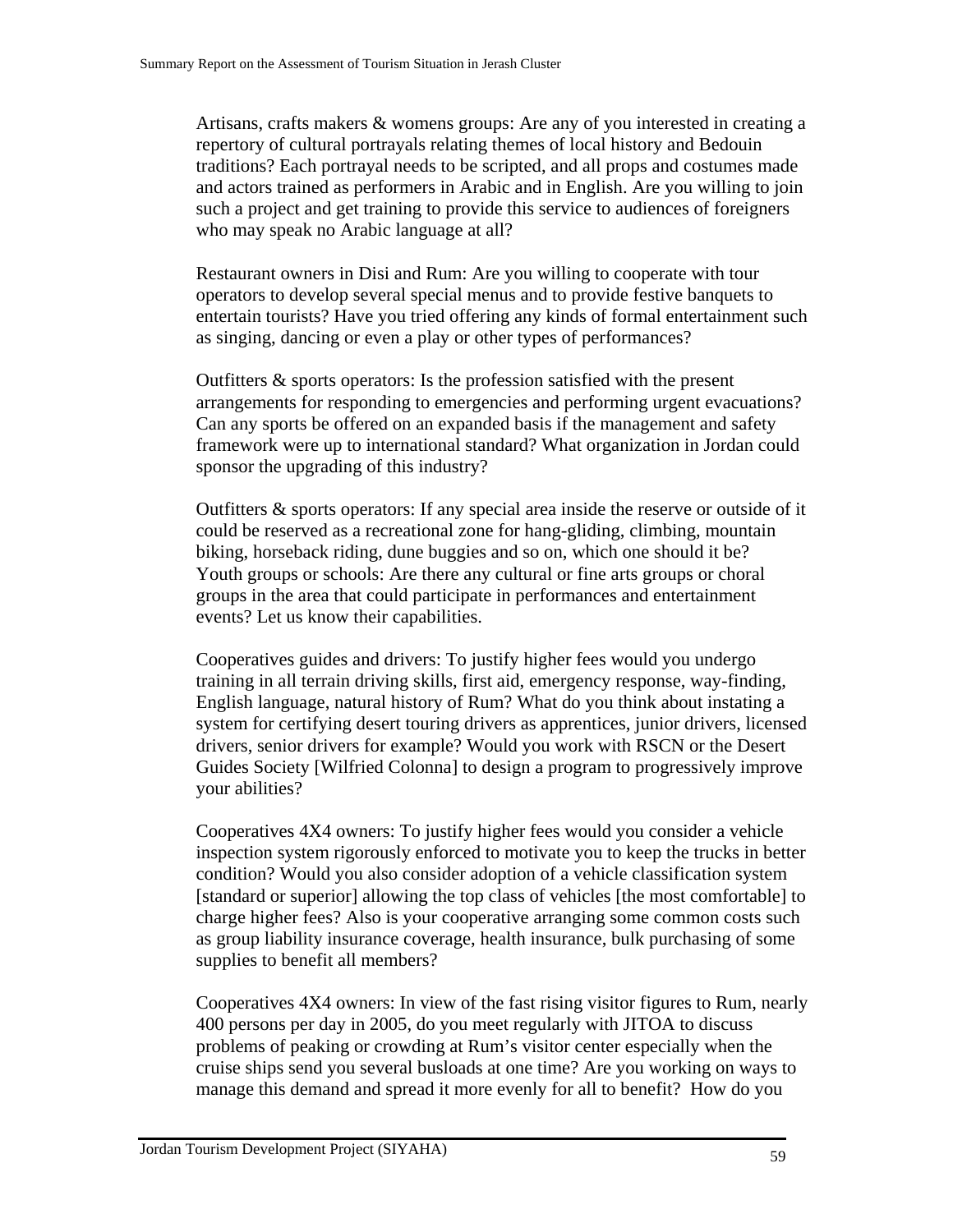feel about becoming a salaried employee or working on an hourly basis on a vehicle not owned (in full or in part) by yourself, i.e., by the visitor center). Municipality of Disi: Have there ever been any flea markets, farmers markets, camel auctions or crafts markets in the past that people from all over attended? Are there any competitive games that the people of Disi stage each year for fun such as camel races, horse races or displaying falcons or hawks?

ASEZA & MOTA: In view of the fast rising visitor volumes to Rum, and the rising need for staff, do you have a plan to train the young in the Rum villages in a variety of basic skills such as desert flora & fauna, hospitality skills, first aid, basic survival skills, way-finding, basic English vocabulary, in order for them to consider careers in the Aqaba region such as drivers, camel masters, tour guides, reserve monitors, climbers and so on?

Disi & Rum tribal chiefs: Is solid waste management under good control or are people leaving trash strewn in public spaces where there is no collection system to remove it? To have tidy towns healthy for everyone visitors and locals alike, can we work on this problem? Would you and your people be willing to undertake a program for environmental excellence that you could be proud of?

### **F. SUGGESTED INTERVENTIONS**

#### *Possible Demo Projects*

Bedouin themes -

- o Disi Camps lodging & foodservice upgrade [menu redesign, hygiene standards, service style, souvenir menus, cooking illustrations] via cooperative hospitality committee to arrange necessary training and technical assistance.
- o Design of a set of Bedouin themed portrayals for evening entertainment [at dinner services] revealing traditions and folklore with training for participants from the Rum area villages
- o Design of a set of Bedouin themed activities for daytime entertainment illustrating traditions such as desert survival skills, the camel lifecycle, economic activities, tent technology, Bedouin weavings, the Arabian stallion and so on
- o Staging special events with portrayals and reenactments on themes such as the Arab Revolt, trading caravans, tribal conflict & reconciliation plus an annual Bedouin Festival
- o Creation of camelback Bedouin Police Corps to monitor & facilitate reserve activities
- o Creation of a flea-farmers market serving visitors and residents, with local chamber of commerce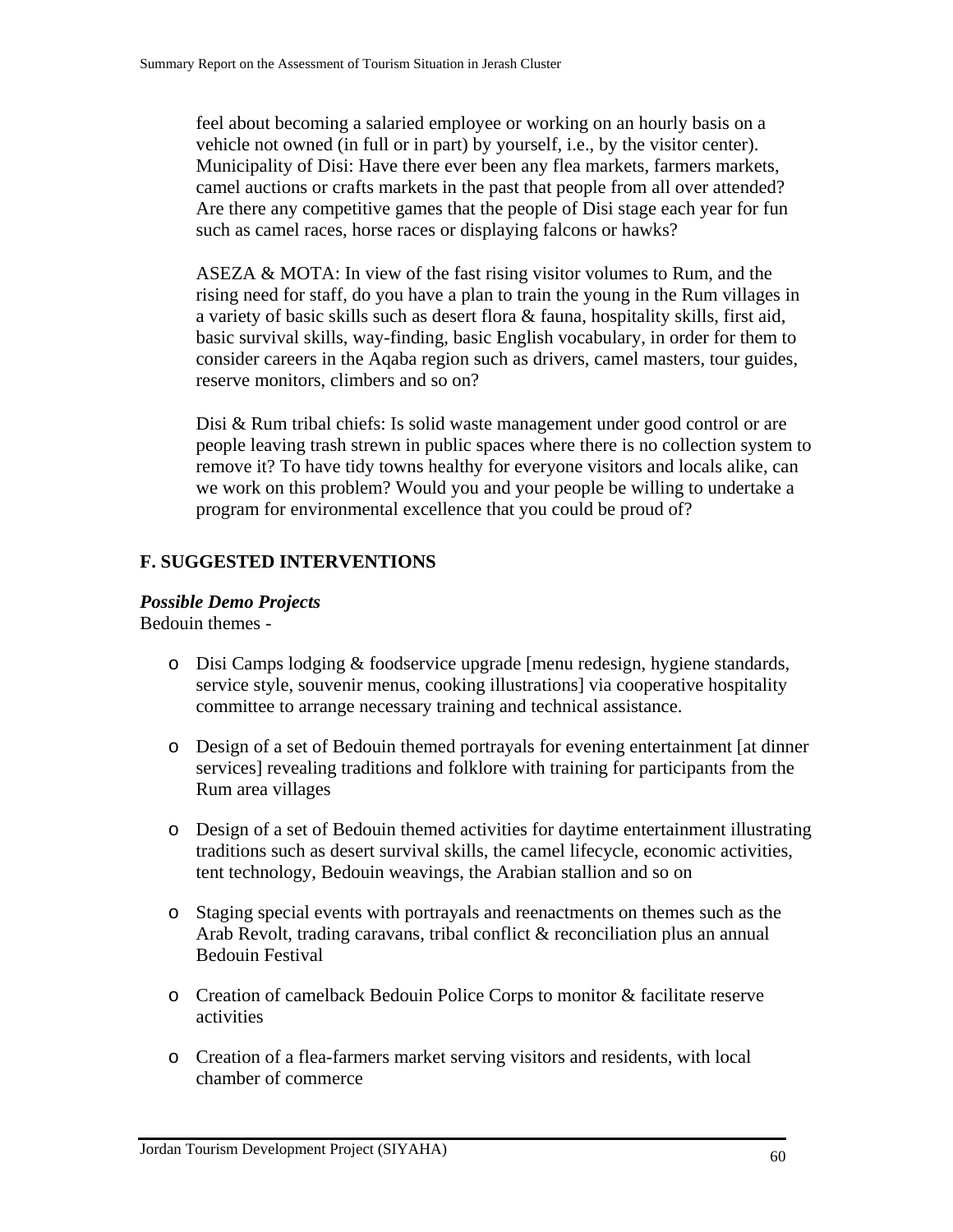o Creation of a camel-trading market event or camel race at Disi village Other services -

- o 4X4 driver retraining & vehicle certification, maintenance and upgradeprogram via cooperative driver committee with assistance of outside organization such as the Royal Automobile Club
- o Establishment of a certified multilingual elite guide corps serving foreign visitors with assistance of RSCN or academic organization
- o Creation of an international standard emergency management & preparedness framework for all of the Rum operators offering touring, sports, adventure and transport services within and outside the reserve
- o Creation of a Rum Adventure & Sports committee to include the cooperatives at Rum and JITOA and perhaps the Royal Automobile Club to promote racing competitions [camels, horses, dune buggies, 4X4 vehicles, hang gliding etc.], safety standards & training
- o Creation of cruise committee for the two Rum cooperatives with JITOA assistance to work on improving logistics and additional products for cruise passengers
- o Business planning & organizational skills development for local organizations like the two cooperatives

#### *A Recommendation For A Demonstration Project*

A first recommendation is the first one listed in the Bedouin themed proposals, which focuses on upgrading the quality of lodging and foodservice offered in the area, most specifically at the group of tented camps in Disi. A program can be developed to improve both the physical plant of these camps, and also the quality of service that the staff members provide making possible price increases that the market will accept. A lodging specialist can define

- Program of improvements for safety and comfort in the bathrooms, sleeping quarters and dining areas enabling older persons to stay more comfortably. Different possible improvements can be budgeted.
- Program of decorative enhancements featuring items made in the region [towels, placemats, curtains, wall hangings, table centerpieces, dried wood & flower arrangements for example]. These items can be made available for sale to customers.
- Training in foodservice hygiene and presentation and in first aid for the foodservice staff.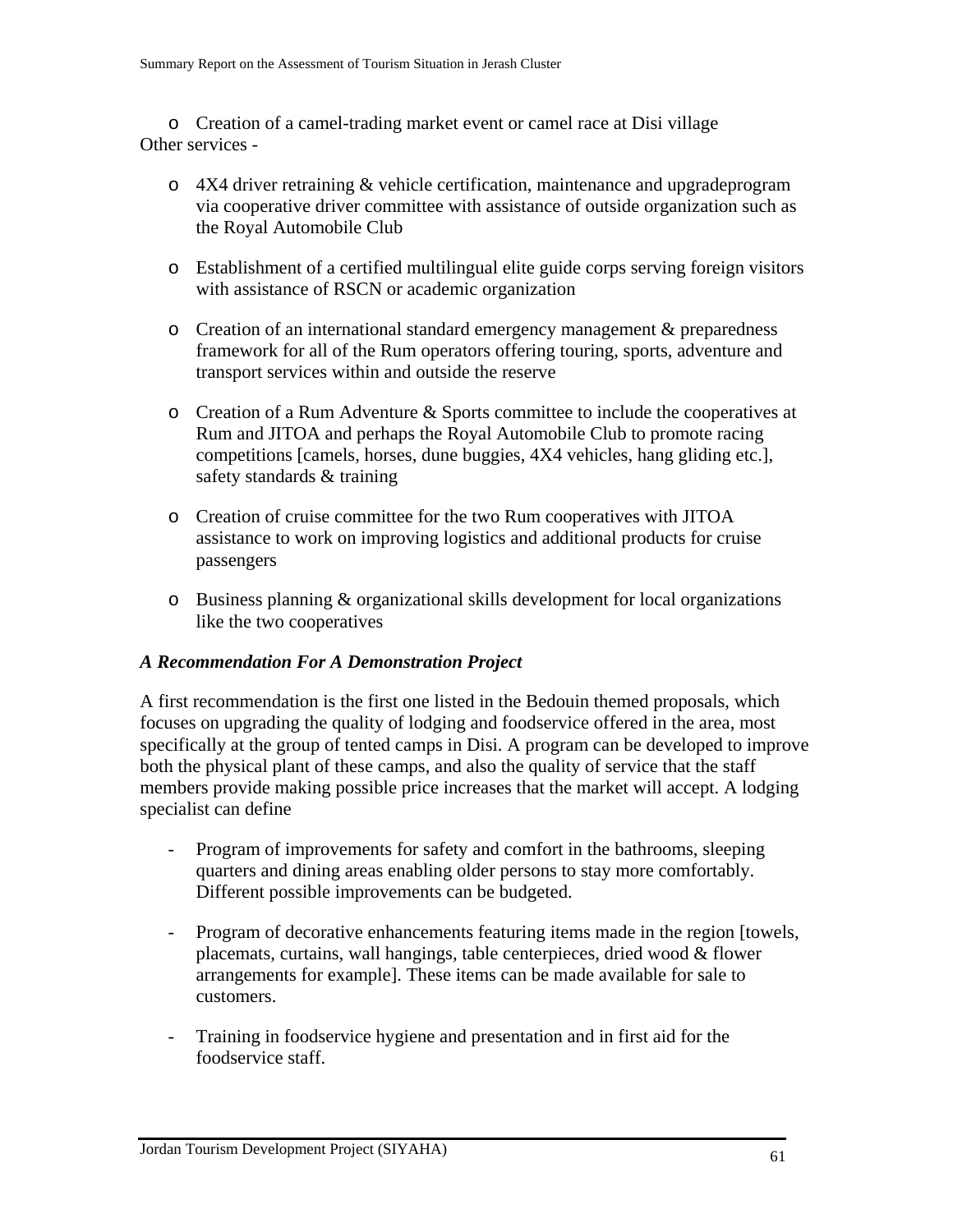- Design of more interesting culinary repertoire making full use of local foods and dishes while incorporating some international dishes. Innkeepers will learn how to handle alcoholic beverages for different groups of foreigners.
- Design of artistic menus serving as souvenirs as well as of locally made placemats, napkin rings, spice containers, candle holders, incense burners using local materials and motifs.

A program of this sort could be defined within one month with the collaboration of the Jordan Restaurants Association with the help of a cooking school in Aqaba and an experienced organization that works with artisans. The camp owners may elect to form a committee to set this up, and establish quality standards and all the components of the program. Each owner would choose from the range of options the training and types of materials they wish to introduce into their camps to individualize and beautify them according to their budgets. Once the upgrades are in place producing the visible improvements, the owners will be in a position to negotiate higher prices with the tour operators for the upcoming season. With a higher standard of foodservice a full dinner service with light entertainment could be priced in the range of JD20-25 per person.

Two other proposals can be considered for a demonstration project. One addresses a structural problem hindering the expansion of sports and adventure activities in the cluster, namely the proposal introducing *international standard emergency management & preparedness framework* for all of the Rum operators. The operators at Rum including the two main cooperatives would form a committee or task force to focus on this problem. However it is not a simple one and requires collaboration with several government agencies involved with security, environment, military matters and justice. However once accomplished, the insurance industry would welcome this effort [lowering premiums] and JTB and Jordan's tour operators would be able to publicize the high safety standards in effect with foreign tour operators. This same framework could be duplicated in the Dead Sea Highlands area or in any of the other areas popular with sports and touring on the east flank of the Wadi Araba. This proposal requires regulatory reform from several institutions, which would take some time to institute.

A second, much simpler proposal is the creation of a *cruise committee at Wadi Rum* to improve the logistics of handling sometimes hundreds of visitors descending from one vessel, and to tailor new products for the cruise clientele. There is plenty of space at Wadi Rum to accommodate very large numbers of visitors sustainably if the exercise is properly planned and monitored. Without such planning Rum risks refusing touring programs that with careful advance planning it could handle without taxing its resources. A cruise committee could ensure that peak demand is handled smoothly alerting all the service providers about the planned heavy arrivals and ensuring that the workload [and income] is distributed fairly.

The third proposal is the Bedouin sunset/night experience.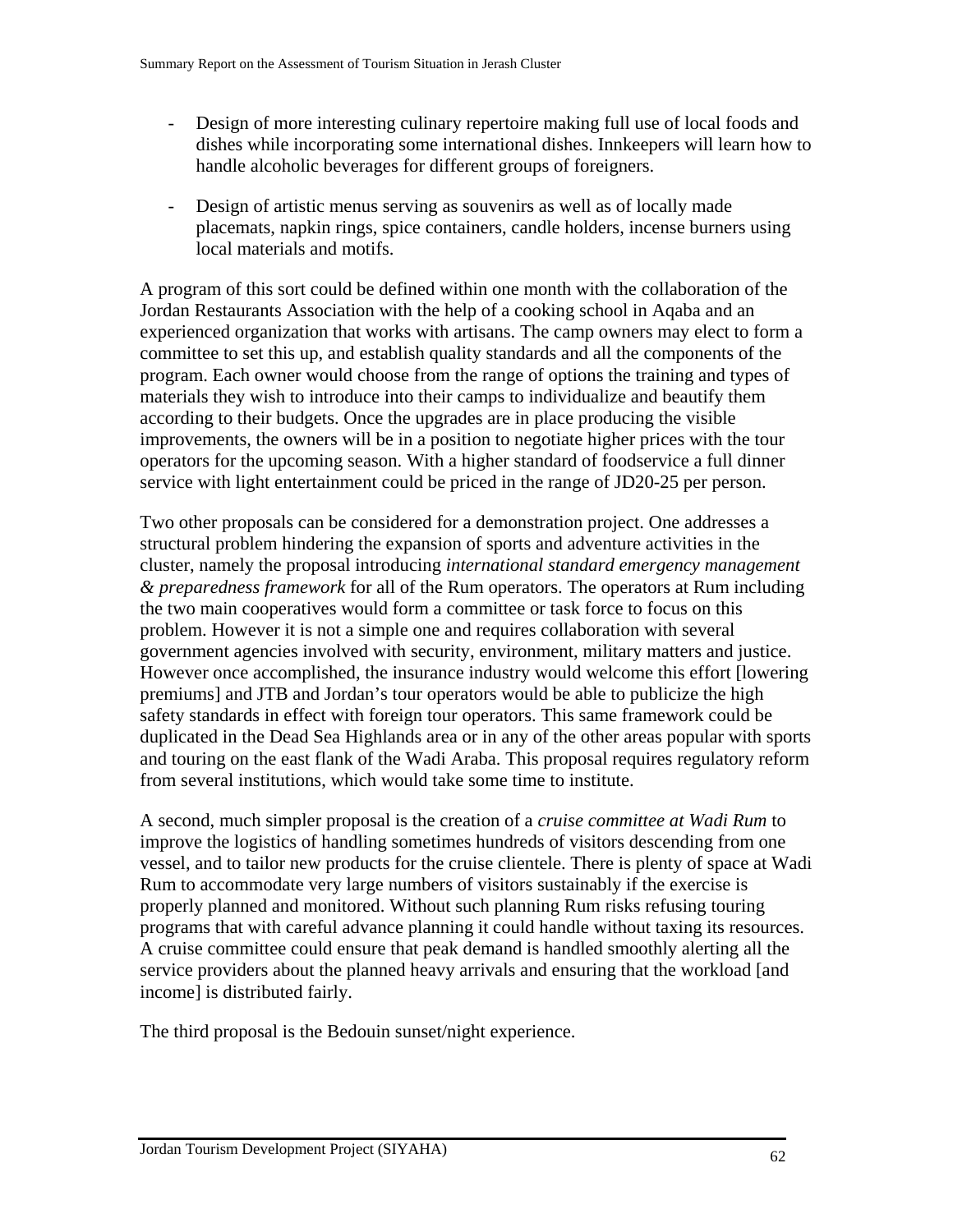#### *Considerations For Implementation*

The first proposal on lodging and foodservice upgrade is profiled below because the need for it is high and once accomplished it would generate a positive market response and increased income for the service providers through the higher lodging and menu prices.

#### **BUDGETARY**

There are two components to this proposal, one focusing on the physical state of the camps including their safety and their aesthetic appeal. The other component focuses on the staff and is intended to raise their skills to serve foreigners. There may be funds available for training in existing programs for SME support and also for physical improvement. This needs to be researched. There should be no need for foreign expertise for any of this work.

#### - TIMELINE

The project could be fully defined within one month with the first training cycle to begin within two or three months. Assessments of the physical plant at the participating camps could be completed within two months and upgrade packages defined within three including identification of financing options for the owners. If the program were approved by Q1 2006, much of it could be accomplished by Q3 enabling the camps to increase their prices by end 2006 for the 2006/7 winter season if not earlier.

#### - BENEFITS

Menu prices and lodging prices could increase significantly over the following seasons as the positive word-of-mouth improves the reputation of these camps. A JD25 overnight stay could rise to JD30-32. If the types of entertainment are introduced in parallel with this program, menu prices could be increased even more. With such improvement the tour operators will be more willing to book groups into the camps than they currently are.

#### - RESOURCES

Research will be necessary to identify sources of grants or low interest debt funding for the physical works on the camps, and also for training of the staff in international standards. A master chef could be hired from Aqaba or Amman to develop the higher standard menus. There are a number of large restaurants that could perform remote training in Disi or at Rum. With respect to decorative and service items for the camps a broad range of such items is already available in Jordan so there is no apparent need for importing any of them. Local designers will rely mainly on domestically produced items. Researching of other camping offerings in Africa for example, would benefit the local industry.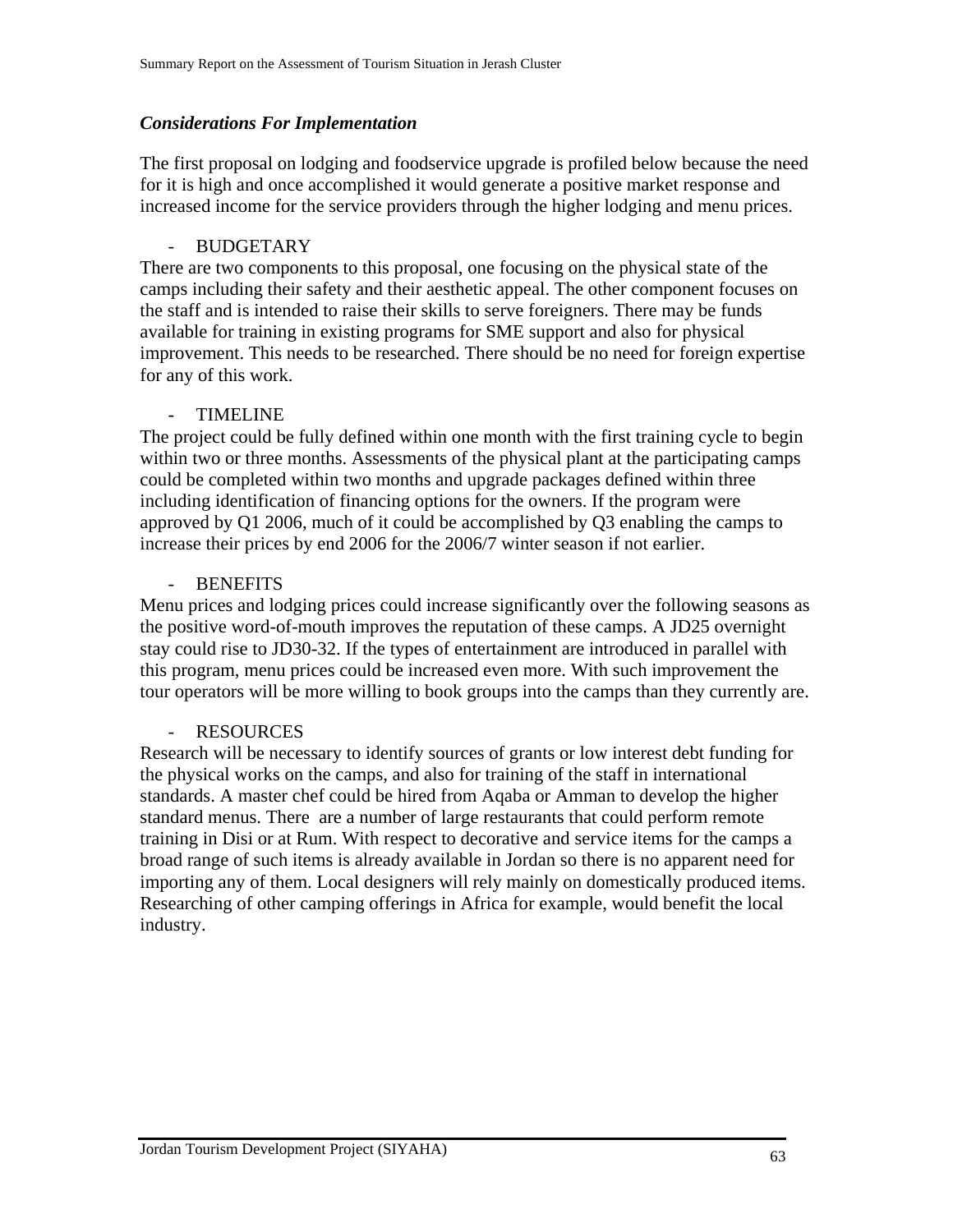### **G. HR NEEDS HIGHLIGHTED**

Training and capacity building needs are numerous and must first of all cover the DMG for its role of leadership. The two cooperative sponsored by the tribes in this cluster also can benefit from training in running their organizations more professionally. Any training needs related to the camp upgrades have already been explained above. Other types of training called for in the proposals include programs for artisans, drivers, police, tour guides, cultural and authentic Bedouin experience products all of which would be handled under customized programs.

### **H. IMPLICATIONS FOR BUSINESS DEVELOPMENT**

The two cooperative located at Rum, the groups of artisans and the Disi camp owners and private sector investors are the key stakeholder groups in need of BDS services.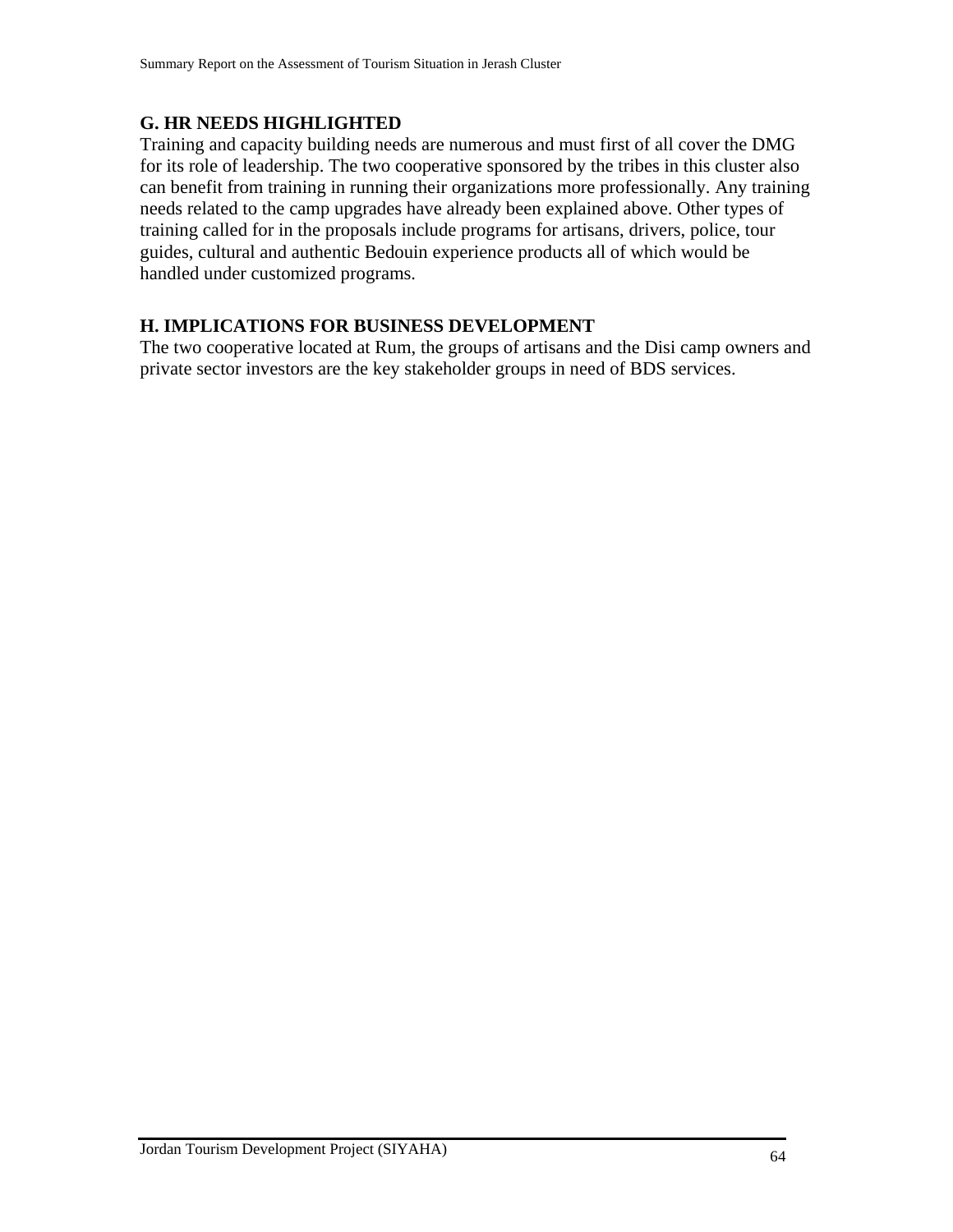### **CHAPTER 7 – ADDITIONAL CONSIDERATIONS FOR DEMONSTRATION PROJECTS**

Two additional proposals are suggested as generic ones since they are generally applicable to all of the clusters. They could be undertaken in a coordinated manner to cut costs and ensure high quality.

### **TOURING MAPS WITH ADVERTISING**

One proposal that would produce very visible evidence of an early success by the local stakeholders is the publication of a touring map supported by local advertising and containing all attractions and all key food and hotel locations clearly marked. This is the same idea as the one recommended as the 'Madaba Touring Map' and the Madaba map could serve as a prototype for the other clusters. JTB or JITOA with their knowledge of what the visitors' needs are, could create the template and work with each local business group or DMG to get the first batch designed, funded through local sponsors, printed and distributed perhaps free of charge.

It could feature Arabic/German on one side, and English/French on the other, and contain information not only on all the main attractions and hotels and restaurants, but also on crafts shops, bookstores, galleries, ATM locations, banks, bus stations, car rental agencies, key petrol stations, emergency telephone numbers, dates of key holidays and festivals and so on. This is a very typical map produced in many destinations worldwide for the needs of both group tourists and independent ones. Website versions of these maps can also be posted on Internet sites for easy download anywhere in the world. An official endorsement of JTB, JITOA or other such organization would be idea.

| Cluster  | Item                                       | users                        |
|----------|--------------------------------------------|------------------------------|
| Ajloun   | Touring Map of Ajloun town and castle area | Independent tourists on foot |
|          | [with inset of Anjara town]                | and auto                     |
| Jerash   | Touring Map of Jerash town and antiquities | Independent tourists         |
|          | site [with inset of region with Dibbeen,   |                              |
|          | Anjara, Ajloun, olive mills]               |                              |
| Madaba   | Touring Map of Madaba town                 | Tourists on foot             |
| Madaba   | Touring Map of the Dead Sea Highlands      | Tourists with transport      |
|          | with hiking trails                         |                              |
| Wadi Rum | Touring Map of Wadi Rum with detail for    |                              |
|          | Rum, Disi and Shakriyeh villages           |                              |

In the four clusters the following versions of maps could be prepared: Possible types of touring maps

#### **FOODSERVICE UPGRADE PROGRAMS**

The recommendation for foodservice and lodging improvement for the Disi camp operators in fact could be made for other clusters. Many foreigners find the offer of food in Jordan, particularly outside of Amman, too limited and lacking interesting dishes. A